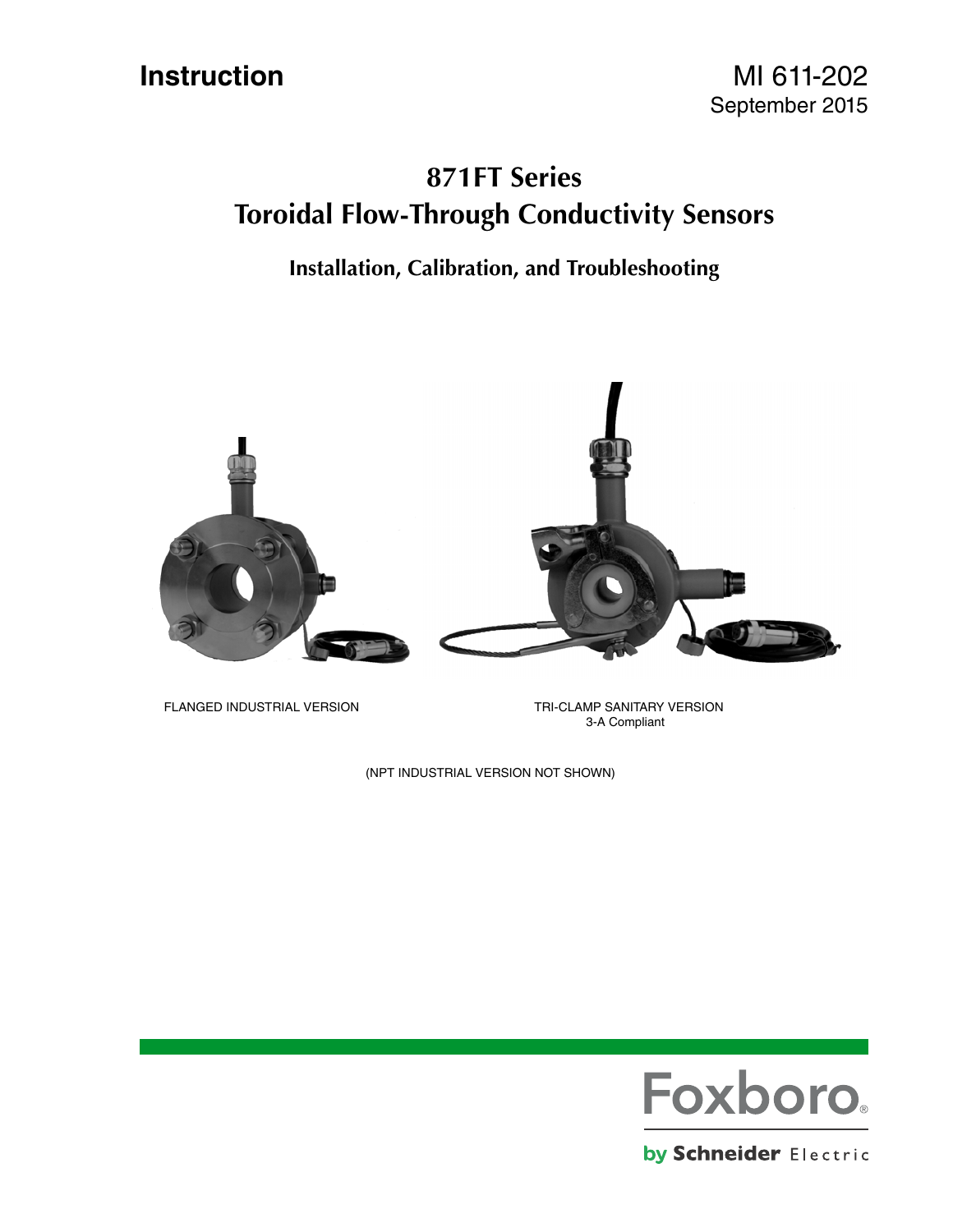*MI 611-202 –September 2015*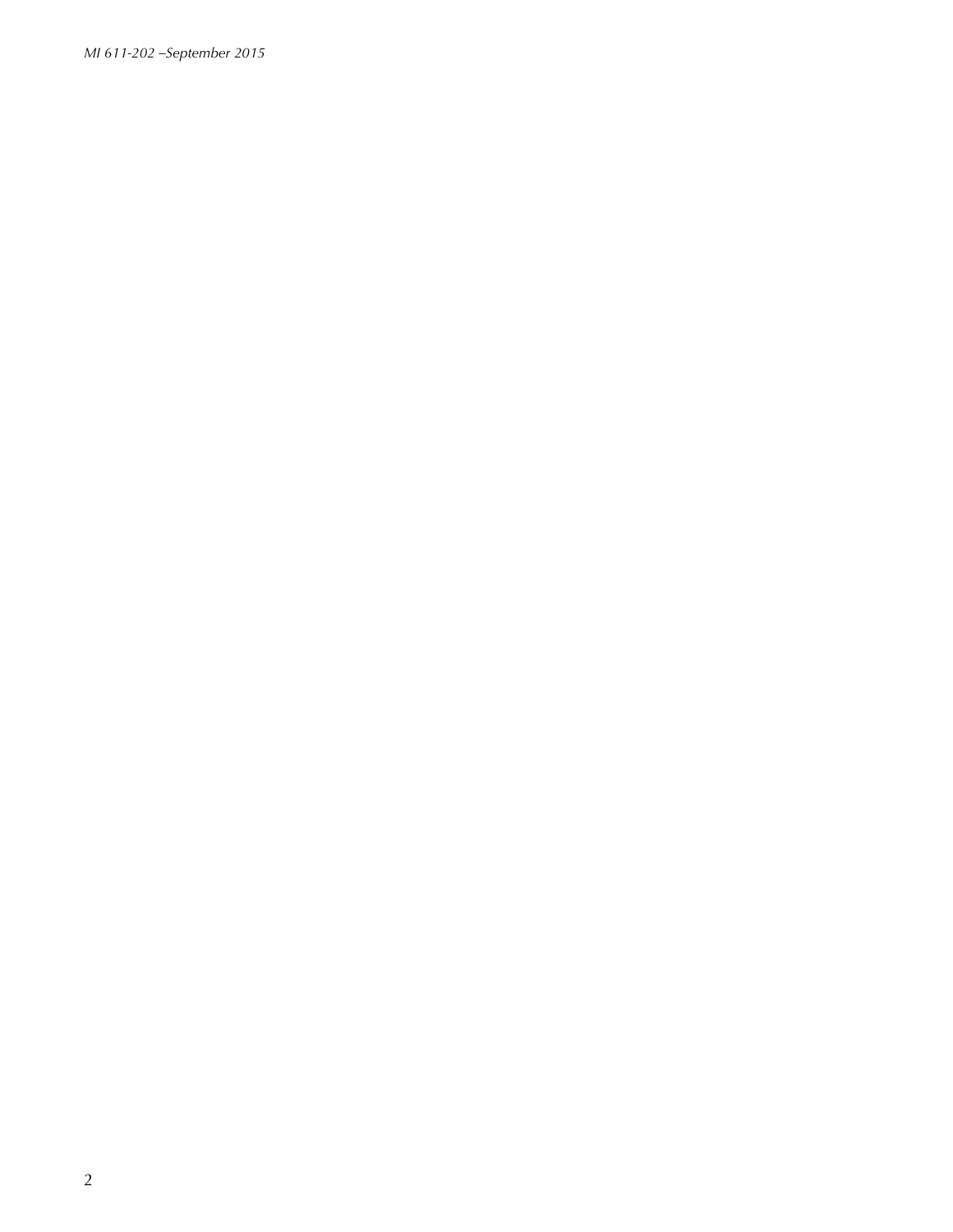# **Contents**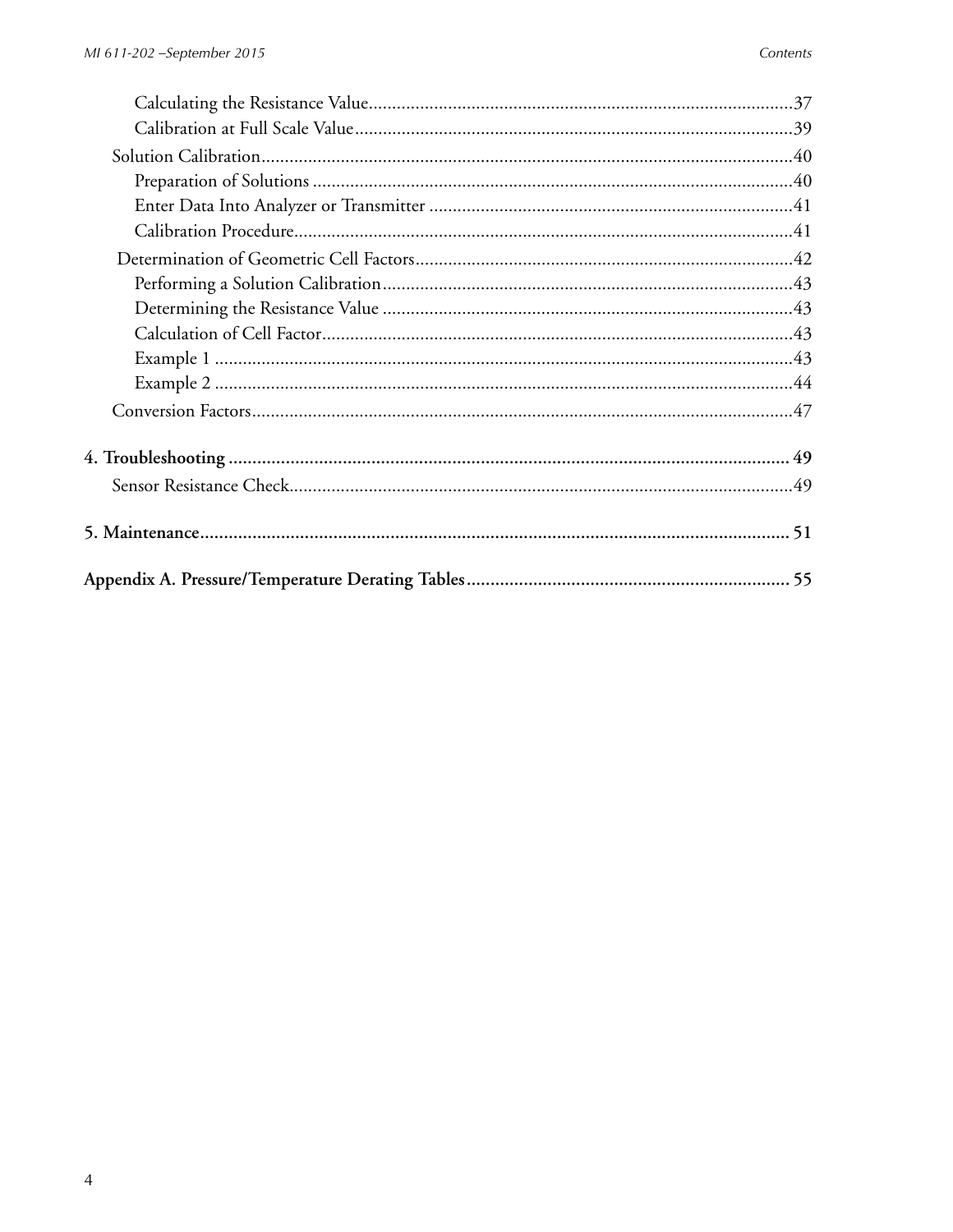# <span id="page-4-0"></span>*Figures*

| 1  |                                                                         |  |
|----|-------------------------------------------------------------------------|--|
| 2  |                                                                         |  |
| 3  |                                                                         |  |
| 4  |                                                                         |  |
| 5  |                                                                         |  |
| 6  | Temperature Compensation Assembly with 3-A Compliant Sanitary Sensor 15 |  |
| 7  |                                                                         |  |
| 8  |                                                                         |  |
| 9  |                                                                         |  |
| 10 |                                                                         |  |
| 11 |                                                                         |  |
| 12 |                                                                         |  |
| 13 |                                                                         |  |
| 14 |                                                                         |  |
| 15 |                                                                         |  |
| 16 |                                                                         |  |
| 17 |                                                                         |  |
| 18 |                                                                         |  |
| 19 |                                                                         |  |
| 20 |                                                                         |  |
| 21 |                                                                         |  |
| 22 |                                                                         |  |
| 23 |                                                                         |  |
| 24 |                                                                         |  |
| 25 | Removal of Second Toroid Sleeve and Insulator from Toroid Assembly53    |  |
| 26 |                                                                         |  |
|    |                                                                         |  |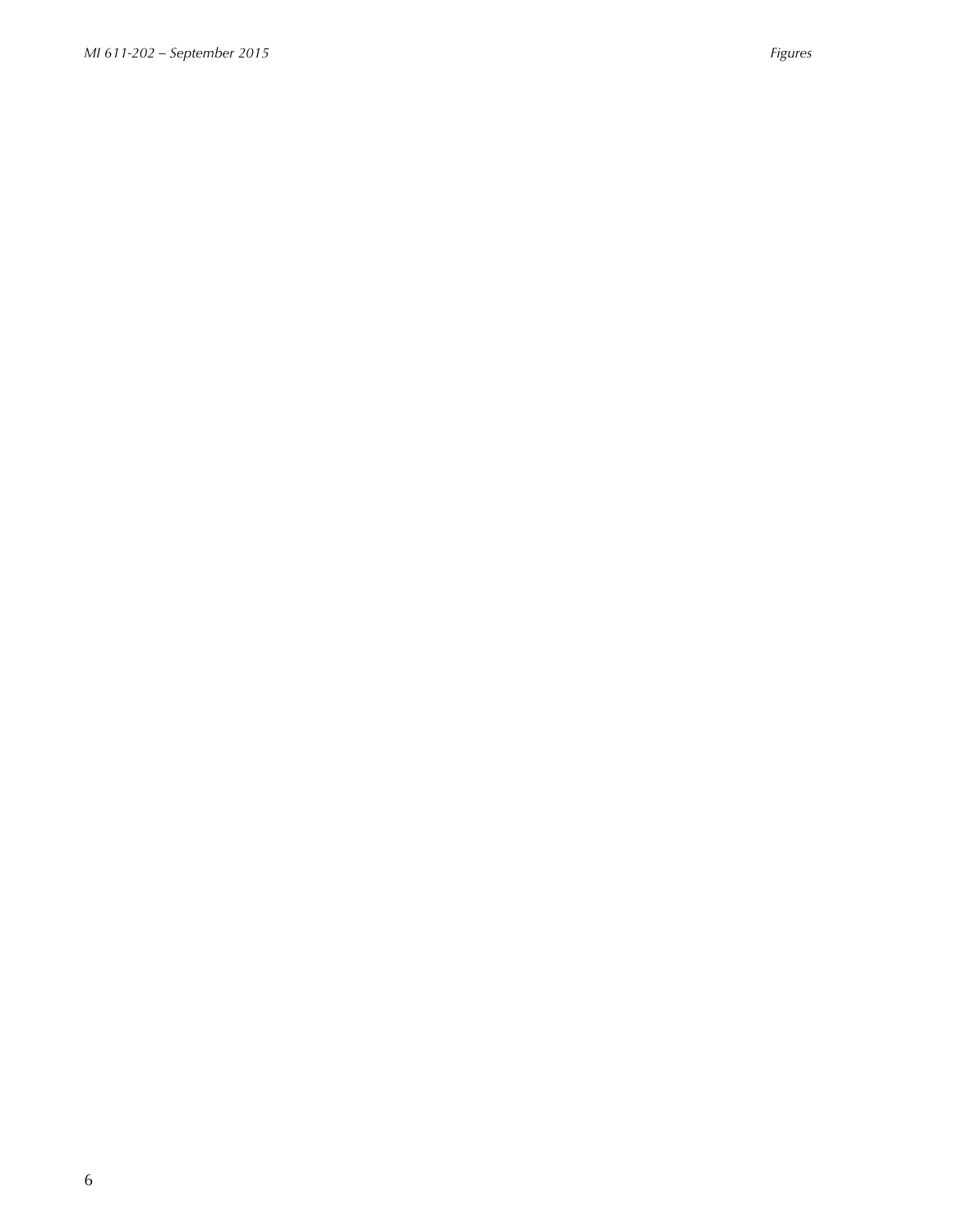# <span id="page-6-0"></span>*Tables*

| 2  |                                                                            |  |
|----|----------------------------------------------------------------------------|--|
| 3  |                                                                            |  |
| 4  | Standard Bore Dimensions for Sanitary and Industrial Sensors               |  |
|    |                                                                            |  |
| 5  | Parts List for Addition of Temperature Measurement to Sanitary Sensor 16   |  |
| 6  | Parts List for Addition of Temperature Measurement to Industrial Sensors17 |  |
| 7  |                                                                            |  |
| 8  |                                                                            |  |
| 9  |                                                                            |  |
| 10 |                                                                            |  |
| 11 |                                                                            |  |
| 12 |                                                                            |  |
| 13 |                                                                            |  |
| 14 |                                                                            |  |
| 15 |                                                                            |  |
| 16 |                                                                            |  |
| 17 |                                                                            |  |
| 18 |                                                                            |  |
| 19 |                                                                            |  |
| 20 |                                                                            |  |
| 21 |                                                                            |  |
|    |                                                                            |  |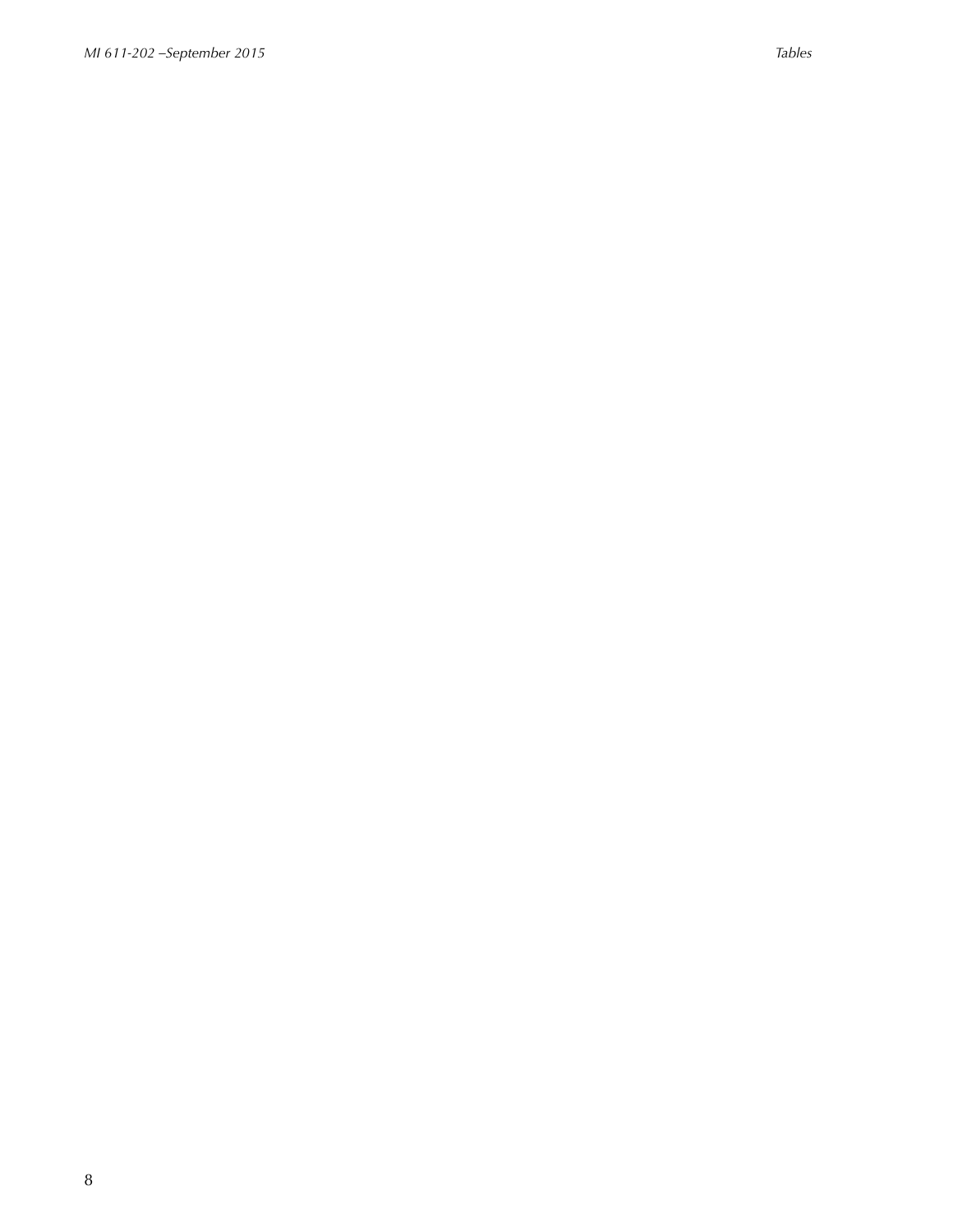# <span id="page-8-0"></span>*1. Introduction*

The 871FT Toroidal Flow-Through Conductivity Sensors are a family of in-line, noninvasive, sensors that measure conductivity of virtually any conductive liquid. These sensors are available in many common line sizes and materials of construction to accommodate a wide range of sanitary and industrial applications. The sanitary virgin PEEK version uses Tri-Clamp® Flange mounting ([Figure 1](#page-8-1)) and materials to comply with 3-A and FDA standards. Industrial versions use ANSI Class 150 flanges [\(Figure 2](#page-8-2)), ANSI Class 300 flanges or NPT [\(Figure](#page-8-3) ) mounting.

```
Figure 1. 871FT Conductivity Sensor – Sanitary Version (3-A Compliant)
```


<span id="page-8-4"></span>*Figure 2. 871FT Conductivity Sensor – Industrial Version (Flanged)*

<span id="page-8-3"></span><span id="page-8-2"></span>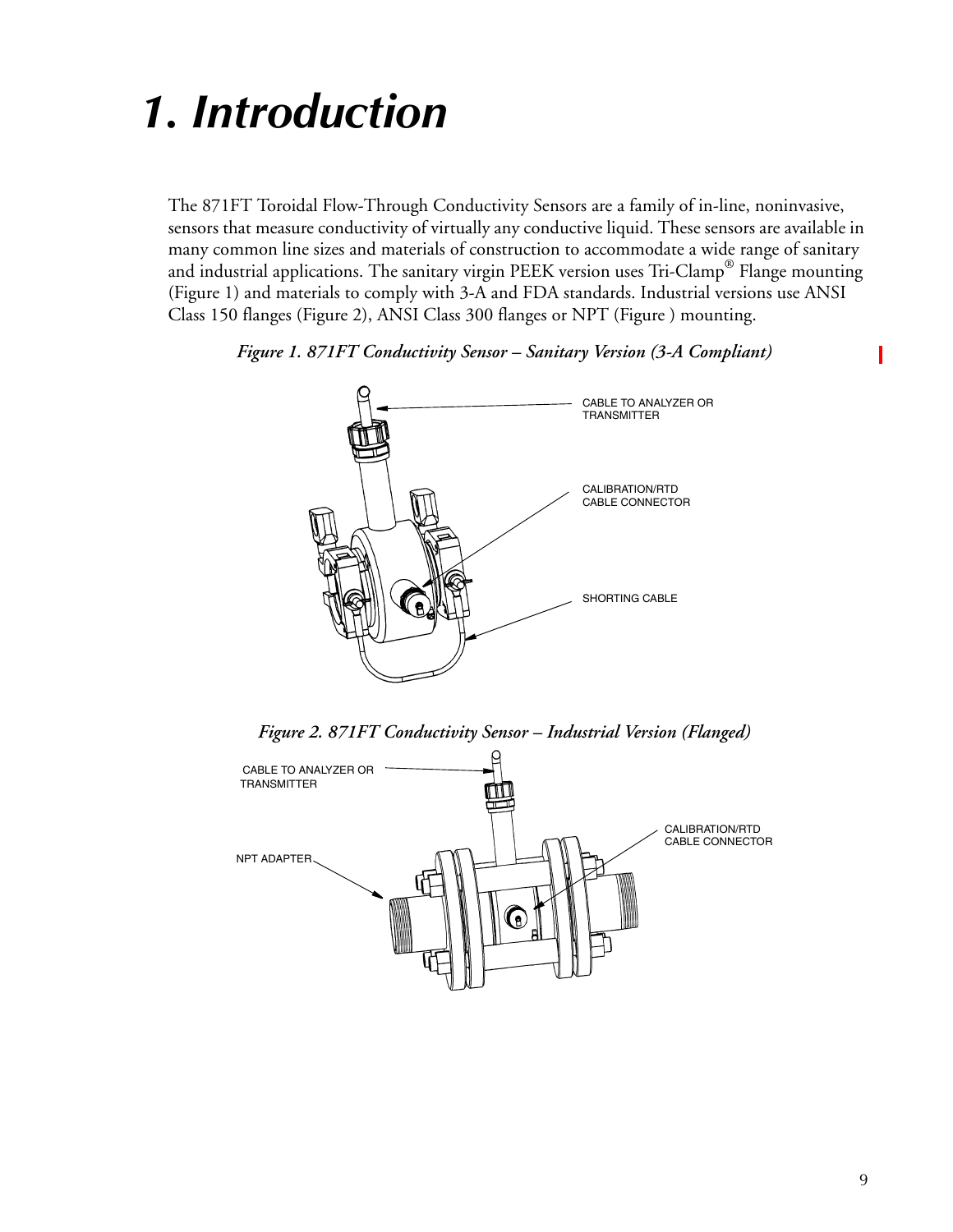<span id="page-9-1"></span>

*Figure 3. 871FT Conductivity Sensor – Industrial Version (NPT)*

## <span id="page-9-0"></span>Principle of Operation

As illustrated in [Figure 4](#page-9-2), an 871FT sensor consists of inductive toroids mounted on an electrically nonconductive (insulator) section coaxial with the piping system. The primary toroids induce an electric current in the process fluid as it passes through the insulator. The voltage created, which varies with process fluid conductivity, is detected by a secondary toroid and converted to a conductivity measurement. Because of the smooth bore, the 871FT sensor provides a totally noninvasive measurement of conductivity and significantly reduces the influence of coatings and deposits on conductivity measurement.

<span id="page-9-2"></span>An RTD is available to measure process temperature. This measurement is used for automatic temperature compensation of the conductivity measurement. The RTD also provides an indication of process temperature at the analyzer instrument.



#### *Figure 4. Principle of Operation*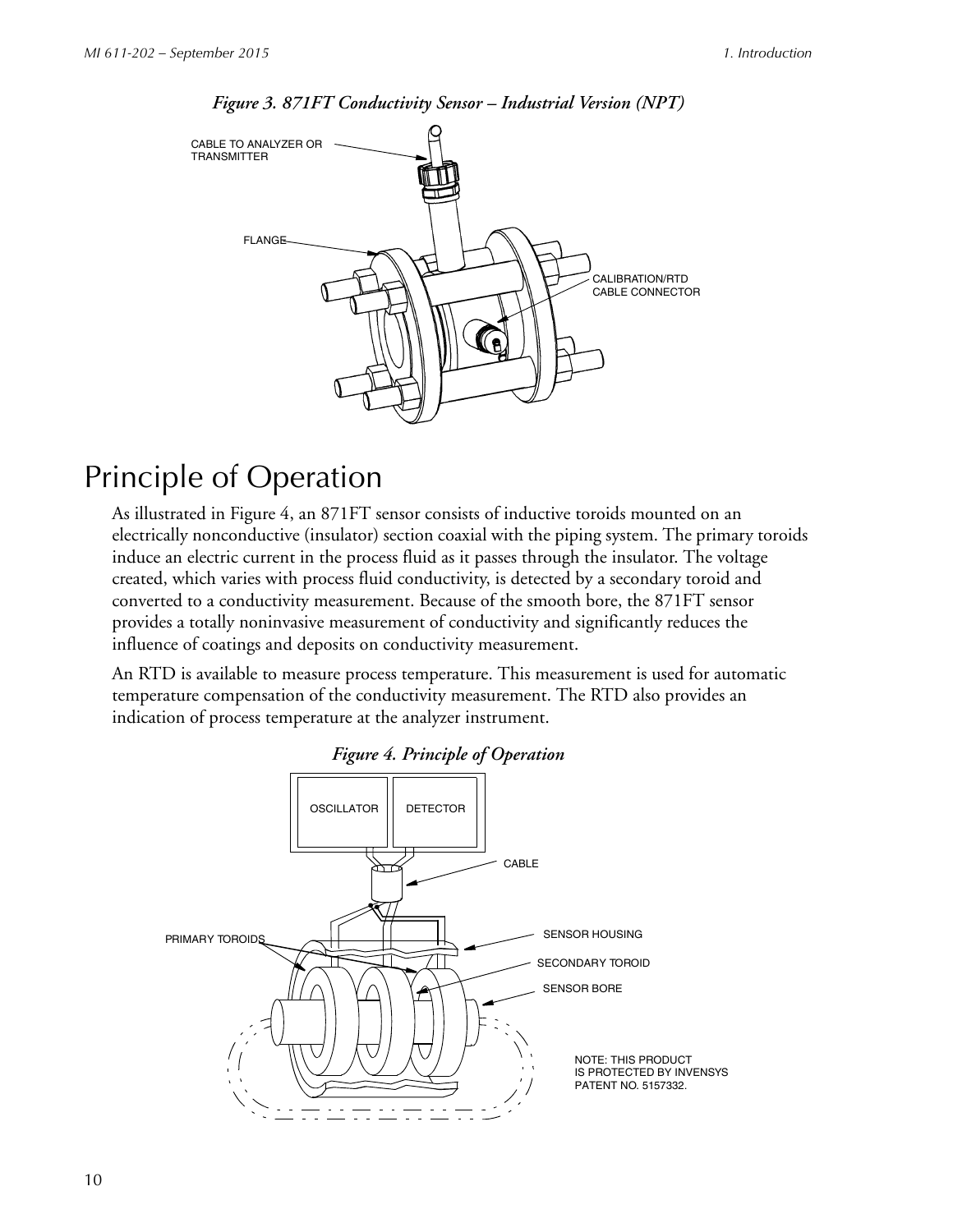# <span id="page-10-3"></span><span id="page-10-0"></span>Reference Documents

| Document   | Description                                                                                                              |
|------------|--------------------------------------------------------------------------------------------------------------------------|
| DP 611-150 | Dimensional Print – 871FT Flow-Through Conductivity Sensors with ANSI Class 150 Flanged End<br>Connections               |
| DP 611-151 | Dimensional Print - 871FT Flow-Through Conductivity Sensors with Industrial-Rated NPT<br><b>Threaded End Connections</b> |
| DP 611-152 | Dimensional Print – 871FT Flow-Through Conductivity Sensors with Sanitary End Connections                                |
| DP 611-153 | Dimensional Print - 871FT Flow-Through Conductivity Sensors with ANSI Class 300 Flanged End<br>Connections               |
| MI 611-150 | Master Instruction – 871 EC Electrodeless Conductivity Sensors and Accessories                                           |
| MI 611-167 | Master Instruction – 873EC Series Electrochemical Analyzers                                                              |
| MI 611-193 | Master Instruction - 873AEC Series Electrochemical Analyzers                                                             |
| MI 611-212 | Master Instruction - 870ITEC Intelligent Electrochemical Transmitters                                                    |
| MI 611-220 | Master Instruction - System Calibration Examples                                                                         |
| MI 611-224 | Master Instruction - 875EC Intelligent Electrochemical Analyzer                                                          |
| PL 611-017 | Parts List - 871FT Flow-Through Conductivity Sensors                                                                     |
| TI 612-005 | Electrodeless Conductivity, Toroidal Magnets and the Procedure of Degaussing                                             |

# <span id="page-10-1"></span>Electrical Safety Specifications

<span id="page-10-2"></span>

| Testing Laboratory,<br>Type of Protection, and<br>Area Classification                                                                                | <b>Application Conditions</b>                                                                                               | <b>Electrical Safety</b><br>Design Code |
|------------------------------------------------------------------------------------------------------------------------------------------------------|-----------------------------------------------------------------------------------------------------------------------------|-----------------------------------------|
| <b>ATEX</b> intrinsically safe for II 1 GD EEx ia IIC, Zone 0.                                                                                       | Temperature Class T4 - T6. T110°C - T260°C.<br>Connect per MI 611-208.                                                      | <b>ICS-E/AAA</b>                        |
| <b>ATEX</b> Type n energy limited for II 3 GD EEx nL IIC,<br>Zone 2.                                                                                 | Temperature Class T4 - T6. T110°C - T235°C.  CS-E/ANN<br>Connect per MI 611-208.                                            |                                         |
| <b>CSA</b> intrinsically safe for Class I, Division 1, Groups<br>A, B, C, and D; Class II, Division 1, Groups E, F, and<br>G; Class III, Division 1. | Connect to certified 870ITEC per MI 611-206.<br>Temperature Class T6.                                                       | CS-E/CAA                                |
| <b>CSA</b> Class I, Division 2, Groups A, B, C, and D;<br>Class II, Division 2, Groups F and G; Class III,<br>Division 2.                            | Connect to certified 870 TEC Transmitter or<br>873EC, 873AEC, or 875EC Analyzer per<br>MI 611-206.<br>Temperature Class T6. | CS-E/CNZ                                |
| <b>FM</b> intrinsically safe for Class I, Division 1, Groups<br>A, B, C, and D; Class II, Division 1, Groups E, F, and<br>G; Class III, Division 1.  | Connect to approved 870 TEC per MI 611-<br>206.<br>Temperature Class T6.                                                    | CS-E/FAA                                |
| <b>FM</b> nonincendive Class I, Division 2, Groups A, B, C,<br>and D; Class II, Division 2, Groups F and G; Class<br>III, Division 2.                | Connect to approved 870ITEC Transmitter or<br>873EC, 873AEC, or 875EC Analyzer per MI<br>611-206. Temperature Class T6.     | CS-E/FNZ                                |

#### *Table 1. Electrical Safety Specifications*

#### $-$  NOTE

These sensors have been designed to meet the electrical safety descriptions noted in the table above. For detailed information or status of testing laboratory approvals and certifications, contact Invensys.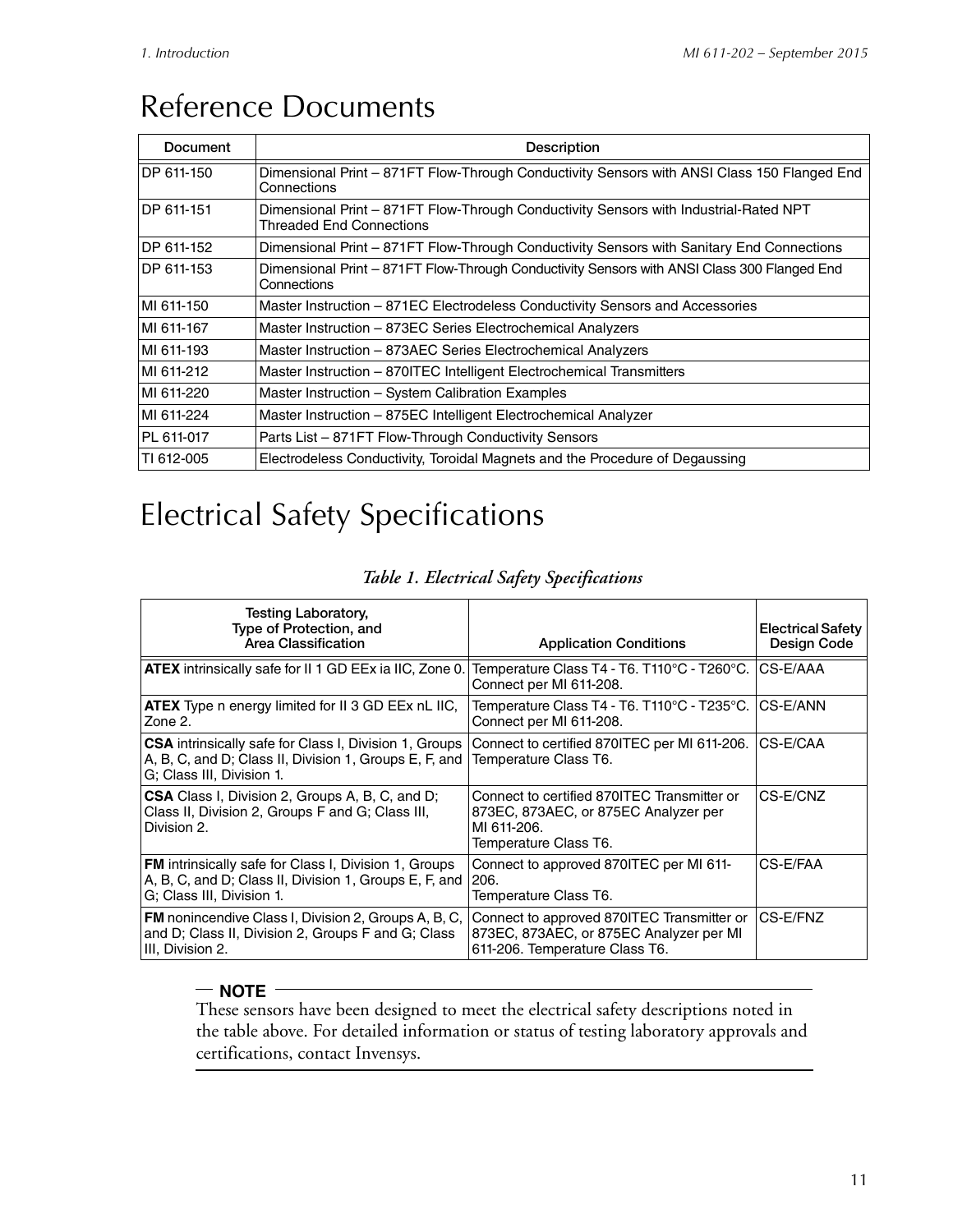## <span id="page-11-0"></span>Sanitary Certifications

Models 871FT-1and 871FT-2 sensors with Tri-Clamp end Connections and Virgin PEEK Insulator material are FDA compliant for food use and comply with 3-A Standard 74-xx.

 $-$  NOTE Sanitary sensor with Virgin PEEK insulator complies with 3-A Sanitary Standard 74-xx. Sanitary sensor with 2-inch line size and Virgin PEEK insulator is certified by EHEDG (European Hygienic Engineering and Design Group) for in-place cleanability according to EHEDG Document 2. Additionally, the Virgin PEEK insulator used in these sensors is FDA compliant. The Virgin PEEK insulator has a crevice-free design, interior bore surface finish <16 micro inch, and provides quickdisconnect construction.

# <span id="page-11-1"></span>Pressure Equipment Directive (PED) Compliance

With the exception of the model codes listed in [Table 2,](#page-11-2) the 871FT Sensors are in compliance with the Pressure Equipment Directive 97/23/EC as Sound Engineering Practice (SEP). For those models listed in [Table 2,](#page-11-2) please contact Invensys.

<span id="page-11-2"></span>

| <b>Model Code</b> | <b>Description</b>                                                        |
|-------------------|---------------------------------------------------------------------------|
| 1871FT-1J1A1      | 4-inch Sanitary Type with Virgin PEEK Insulator Material and Tri-Clamp    |
| 1871FT-2J1A1      | Flange End Connections.                                                   |
| 871FT-3H.D4       | 3-inch Industrial Type with Glass Filled PEEK Insulator Material and ANSI |
| 1871FT-4H.D4      | Class 300 End Connections                                                 |
| 871FT-3J.D3       | 4-inch Industrial Type with Glass Filled PEEK Insulator Material and ANSI |
| 871FT-4J.D3       | Class 150 End Connections                                                 |
| 871FT-3J.D4       | 4-inch Industrial Type with Glass Filled PEEK Insulator Material and ANSI |
| 871FT-4J.D4       | Class 300 End Connections                                                 |

*Table 2. Exceptions to PED Compliance*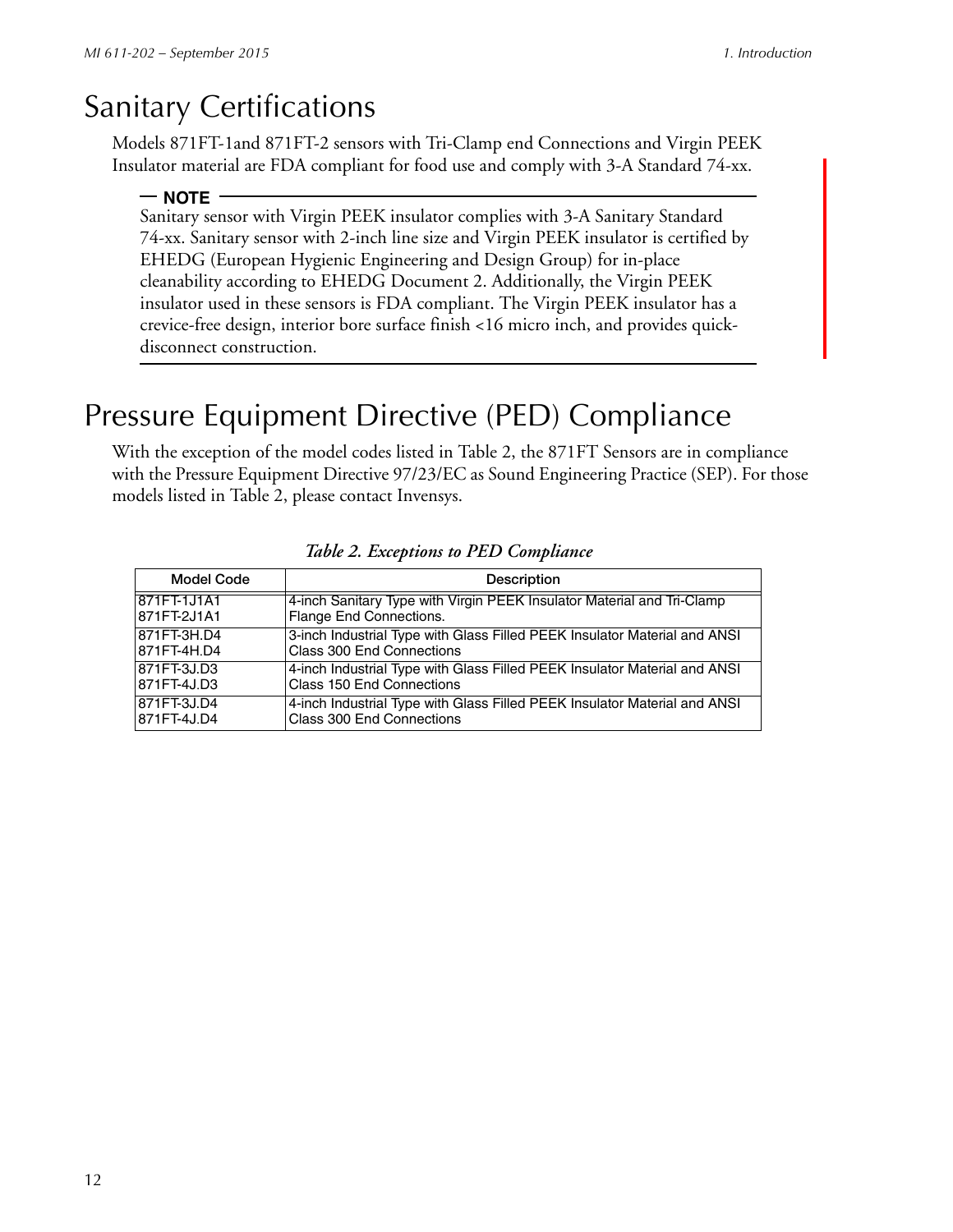# <span id="page-12-0"></span>Flow-Through Conductivity Sensor Identification

*Figure 5. 871FT Toroidal Flow-Through Conductivity Sensor Data Label*

<span id="page-12-2"></span>

Sanitary Version 3-A Compliant

# <span id="page-12-1"></span>Standard Specifications

#### <span id="page-12-4"></span>*Table 3. Standard Specifications*

<span id="page-12-3"></span>

| Item                                                                   | Description                                                                                                                                                                                                                                       |  |
|------------------------------------------------------------------------|---------------------------------------------------------------------------------------------------------------------------------------------------------------------------------------------------------------------------------------------------|--|
| <b>Ambient Temperature Normal</b><br><b>Operating Condition Limits</b> | -10 and $+50^{\circ}$ C (14 and 120°F)                                                                                                                                                                                                            |  |
| <b>Process Temperature</b>                                             | Listed for various situations below                                                                                                                                                                                                               |  |
| <b>Wetted Parts</b>                                                    |                                                                                                                                                                                                                                                   |  |
| <b>Sanitary Versions</b>                                               | Virgin PEEK (PolyEtherEtherKetone) or<br>PolyChloroTriFluorEthylene Insulators (PCTFE)                                                                                                                                                            |  |
| <b>Industrial Versions</b>                                             | KYNAR (PolyVinylideneDiFluoride [PVDF]), PCTFE, or Glass Filled "PEEK"<br>Insulators and 316 Stainless Steel, Nickel Alloy (a), or<br>Carpenter 20-CB3 End Connections. Industrial versions have<br>EPDM O-rings, with Viton or Chemraz optional. |  |
| Cable                                                                  |                                                                                                                                                                                                                                                   |  |
| Standard                                                               | 6 m (20 ft) PVC Jacketed Cable terminated in numbered tinned spadeless leads or<br>spade lugs. This cable should be selected for use in conduit wiring applications.                                                                              |  |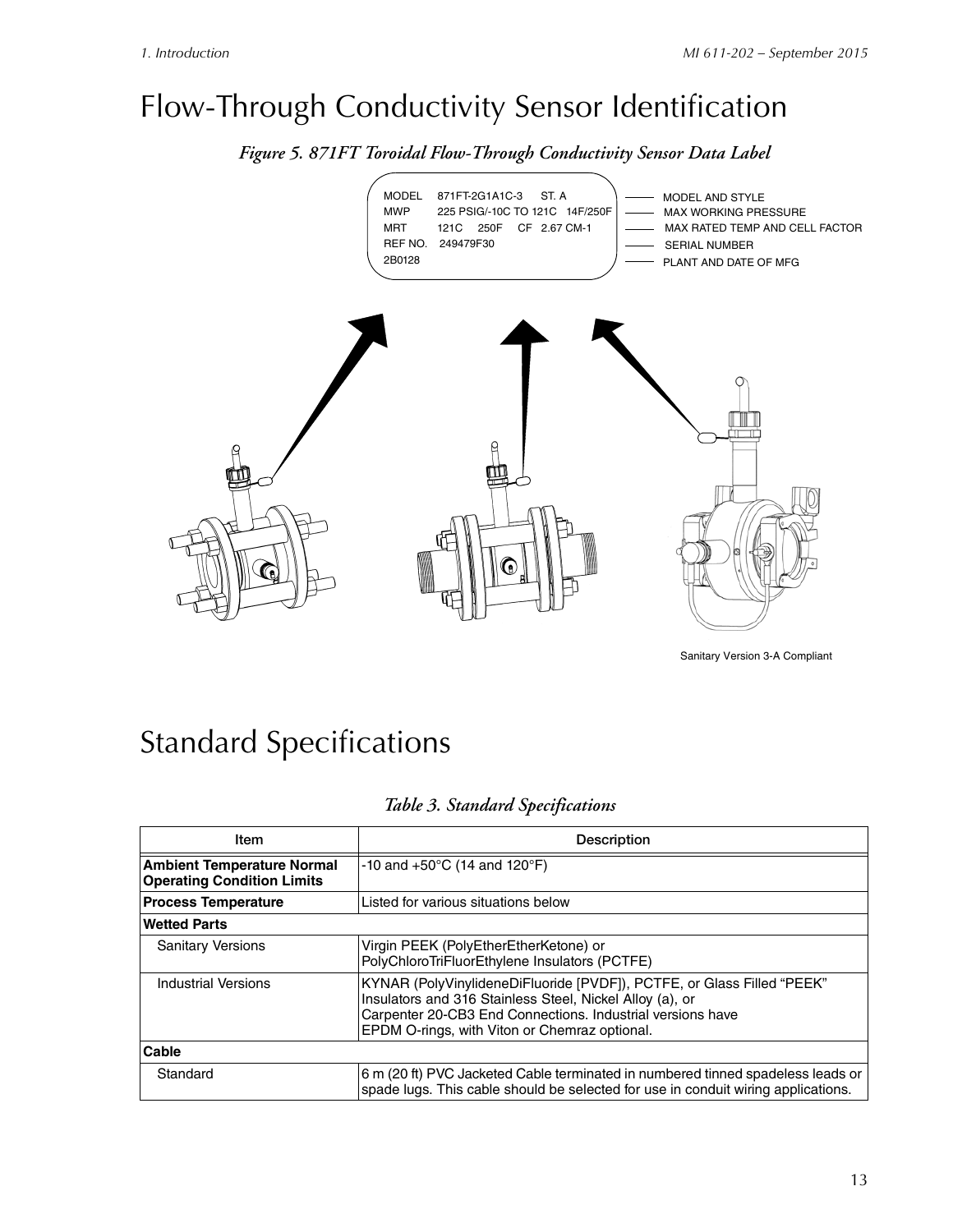|  |  | Table 3. Standard Specifications (Continued) |  |
|--|--|----------------------------------------------|--|
|--|--|----------------------------------------------|--|

| <b>Item</b>                                                                  | Description                                                                                                                                                                                                                                                                                                                                                                                                                                                                                                                                                |
|------------------------------------------------------------------------------|------------------------------------------------------------------------------------------------------------------------------------------------------------------------------------------------------------------------------------------------------------------------------------------------------------------------------------------------------------------------------------------------------------------------------------------------------------------------------------------------------------------------------------------------------------|
| Optional                                                                     | 6 m (20 ft) Teflon Jacketed Cable terminated in numbered tinned spadeless or<br>spade lugs. This cable provides RFI/EMI shielding and therefore does not<br>normally require a conduit.                                                                                                                                                                                                                                                                                                                                                                    |
| Maximum Recommended Cable 30 m (100 ft).<br>Length (b):                      |                                                                                                                                                                                                                                                                                                                                                                                                                                                                                                                                                            |
| Nominal Line Sizes                                                           | Available line sizes in Sanitary and Industrial Sensors are determined by industry<br>standard mounting sizes for sanitary tubing with Tri-Clamp flanges or Invensys<br>Schedule 40 pipe dimensions with ANSI Class 150 or 300 flanges, respectively.<br>NPT terminated models use Industrial Sensors with Flange/NPT adapters and<br>have corresponding bore dimensions. These dimensions are shown in Table 4.<br>Also shown in Table 4 are the part numbers for the Flange/NPT adapters that<br>convert Flanged Industrial Sensors to NPT end fittings. |
| Temperature and Pressure Limits (Also see Appendix A)                        |                                                                                                                                                                                                                                                                                                                                                                                                                                                                                                                                                            |
| Sanitary Sensors with Tri-Clamp Type Fittings (c)                            |                                                                                                                                                                                                                                                                                                                                                                                                                                                                                                                                                            |
| Virgin PEEK<br>$1/2$ , $3/4$ , and $2$ in<br>1, 1 $1/2$ , and 3 in<br>$4$ in | 225 psi, -10 to +121 °C (14 to 250 °F) (d)<br>150 psi, -10 to +121°C (14 to 250°F) (d)<br>100 psi, -10 to +121°C (14 to 250°F) (d)                                                                                                                                                                                                                                                                                                                                                                                                                         |
| <b>PCTFE</b>                                                                 | 60 psi, -10 to +60 $^{\circ}$ C (14 to 140 $^{\circ}$ F) linearly derated to<br>10 psi at 121°C (250°F) (e)                                                                                                                                                                                                                                                                                                                                                                                                                                                |
|                                                                              | Industrial Sensors with ANSI Class 150 Flanges or NPT Mounting                                                                                                                                                                                                                                                                                                                                                                                                                                                                                             |
| <b>Glass Filled PEEK</b>                                                     | 275 psi, -10 to +60°C (14 to 140°F) linearly derated to 190 psi at 210°C (411°F)                                                                                                                                                                                                                                                                                                                                                                                                                                                                           |
| PVDF: 2 in                                                                   | 150 psi, -10 to 100 $\degree$ C (14 to 212 $\degree$ F) no derating                                                                                                                                                                                                                                                                                                                                                                                                                                                                                        |
| <b>PCTFE</b>                                                                 | 100 psi, -10 to +60°C (14 to 140°F) linearly derated to<br>10 psi at 121°C (250°F)                                                                                                                                                                                                                                                                                                                                                                                                                                                                         |
|                                                                              | Industrial Sensors with ANSI Class 300 Stainless Steel Flanges:                                                                                                                                                                                                                                                                                                                                                                                                                                                                                            |
| <b>Glass Filled PEEK:</b><br>$1/2$ , 1, 1 $1/2$ , 2, 3, 4 in                 | 400 psi, -10 to +210 $^{\circ}$ C (14 to 411 $^{\circ}$ F)                                                                                                                                                                                                                                                                                                                                                                                                                                                                                                 |
|                                                                              | Industrial Sensors with ANSI Class 300 Nickel Alloy (a) Flanges                                                                                                                                                                                                                                                                                                                                                                                                                                                                                            |
| PVDF: 1/2 in                                                                 | 400 psi, -25 to +66°C (-13 to 150°F) linearly derated to 60 psi at 121°C (250°F)                                                                                                                                                                                                                                                                                                                                                                                                                                                                           |
| PVDF: 1 in                                                                   | 400 psi, -10 to +66°C (14 to 150°F) linearly derated to 60 psi at 121°C (250°F)                                                                                                                                                                                                                                                                                                                                                                                                                                                                            |
| PVDF: 11/2 in                                                                | 400 psi, -10 to +66°C (14 to 150°F) linearly derated to 60 psi at 121°C (250°F)                                                                                                                                                                                                                                                                                                                                                                                                                                                                            |

<span id="page-13-1"></span>a. Equivalent to Hastelloy® C-276. Hastelloy is a registered trademark of Haynes International, Inc.

b. Maximum recommended overall length.

c. Tri-Clamp wing nut tightened to 25 lb•in (2.8 N•m) torque.

<span id="page-13-0"></span>d. Applications to 140°C (284°F) - contact Global Customer Support.

e. Pressure of 15.3 psi at 250°F can be used for a short period of time (2 hours) for hot water or steam sterilization. For longer periods, contact Global Customer Support.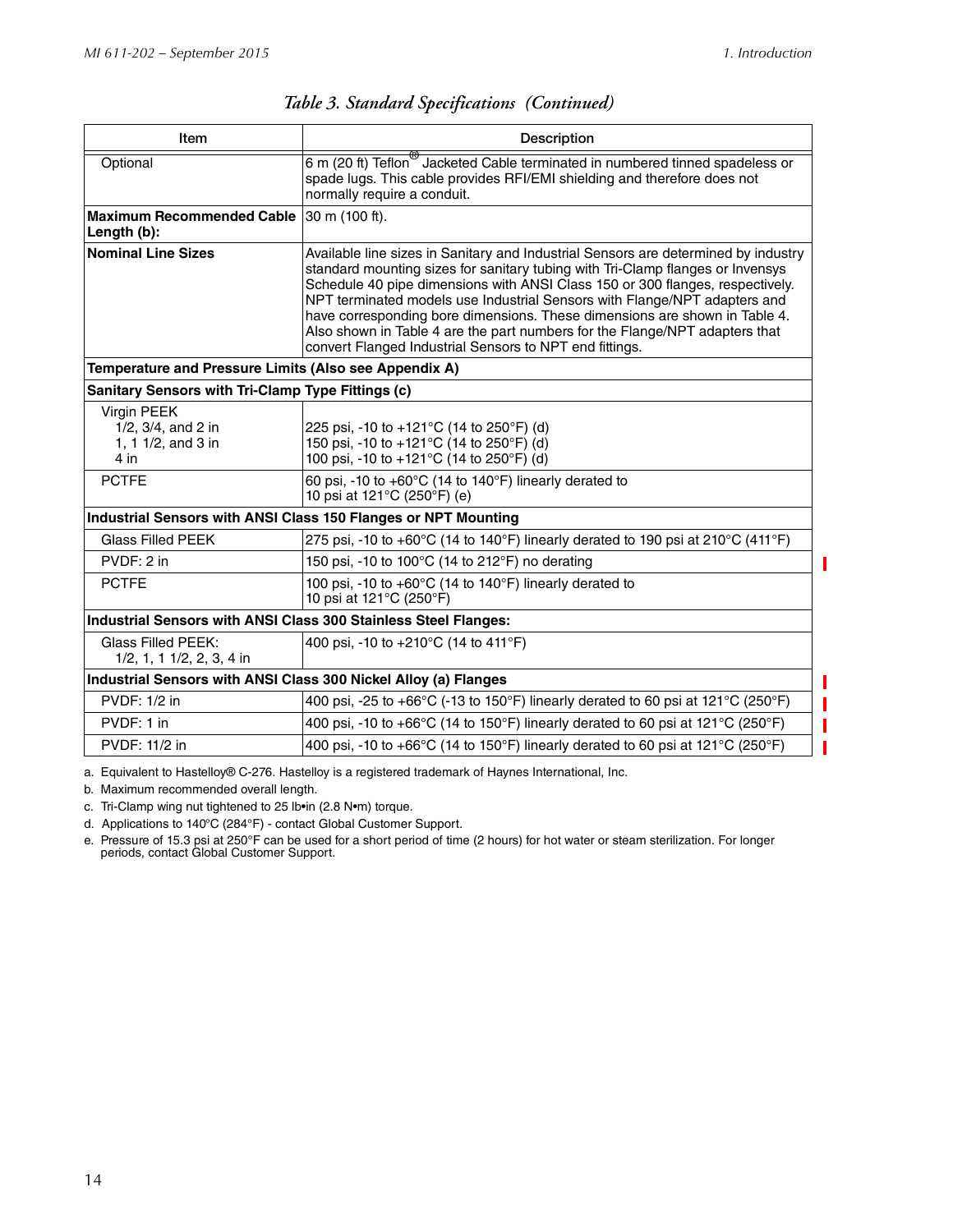<span id="page-14-2"></span>

| Line Size<br>(in) | <b>Sanitary Bore</b><br>(in) | <b>Industrial Bore</b><br>(in) | Flange/NPT Adapter<br>Part Number (Industrial)                                  |
|-------------------|------------------------------|--------------------------------|---------------------------------------------------------------------------------|
| 1/2               | 0.375                        | 0.622                          | N/A                                                                             |
| 3/4               | 0.625                        | N/A                            | N/A                                                                             |
|                   | 0.870                        | 1.049                          | BS807GR (316 ss)<br>BS807HB Nickel Alloy (a)<br>BS807GW (C20-Cb3)               |
| $1 - 1/2$         | 1.370                        | 1.610                          | <b>BS807GS (316 ss)</b><br>BS807HC Nickel Alloy (a)<br><b>BS807GX (C20-Cb3)</b> |
| $\overline{2}$    | 1.870                        | 2.067                          | BS807GT (316 ss)<br>BS807HD Nickel Alloy (a)<br><b>BS807GY (C20-Cb3)</b>        |
| 3                 | 2.870                        | 3.068                          | N/A                                                                             |
| $\overline{4}$    | 3.830                        | 4.026                          | N/A                                                                             |

#### *Table 4. Standard Bore Dimensions for Sanitary and Industrial Sensors and Part Numbers of Flange/NPT Adapters*

a. Equivalent to Hastelloy® C.

## <span id="page-14-0"></span>Temperature Compensation

Solution temperature measurement is obtained by using nonintegral RTD Probe Assemblies available in both sanitary and industrial versions with 100 Ω or 1000 Ω RTDs. Typical installations are shown in Figures [6](#page-14-1) and [7](#page-15-0).

#### <span id="page-14-1"></span>*Figure 6. Temperature Compensation Assembly with 3-A Compliant Sanitary Sensor*

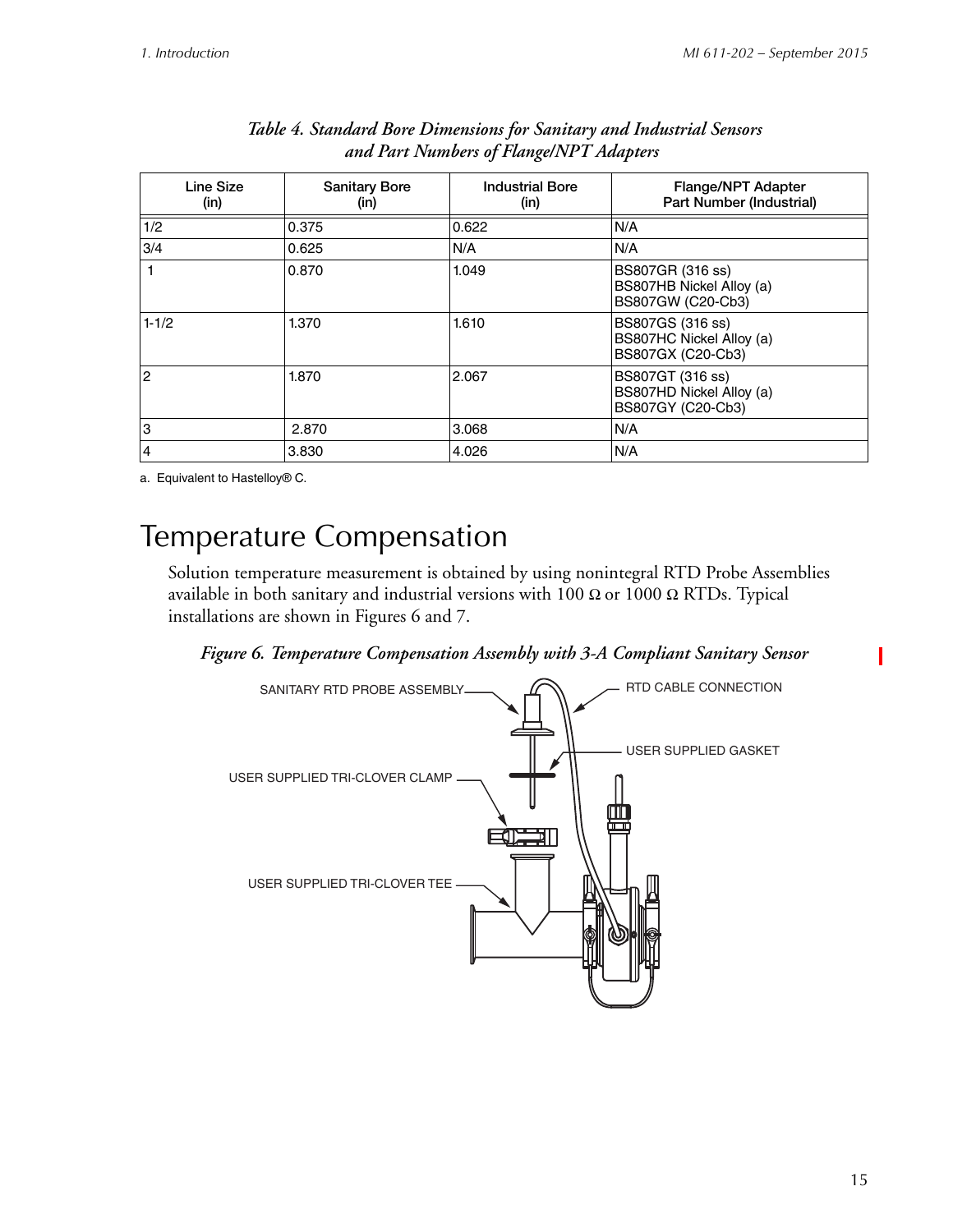<span id="page-15-0"></span>

#### *Figure 7. Temperature Compensation Assembly With Industrial SensorS*

Sanitary RTD Probe Assemblies are available in 316L Stainless Steel with 3/4-, 2-, and 4-inch Tri-Clover flanges for use with user-supplied sanitary tees. Industrial RTD Probe Assemblies are available in 316 Stainless Steel, Carpenter 20-Cb3, and Hastelloy-C276. These probes all use a 1/2-inch pipe nipple for mounting in a user-supplied flanged process tee using a reducing screwed flange. Industrial RTD sensors can also be mounted directly into the process line (for example, at an elbow). Avoid excess flow against the sheath if mounted vertically. Avoid accumulation of fouling material. Tables [5](#page-15-1) and [6,](#page-16-0) list Foxboro part numbers for these probes plus potential source and vendor part numbers for the associated hardware items required for each type and line size of sensor.

| <b>Size</b>  | <b>RTD</b><br>Ohms | <b>RTD</b><br>Assembly           | Tri-Clover Tee*<br>Part No.                                        | Tri-Clover Clamp (a)<br>Part No. |
|--------------|--------------------|----------------------------------|--------------------------------------------------------------------|----------------------------------|
| $1/2$ inch   | 100<br>1000        | <b>BS807VR</b><br><b>BS807VS</b> | 1/2 inch Full Tee<br>7MP-1/2-316L                                  | 13MHHS 3/4-S                     |
| $3/4$ inch   | 100<br>1000        | <b>BS807VR</b><br><b>BS807VS</b> | 3/4 inch Full Tee<br>7MP-3/4-316L                                  | 13MHHS 3/4-S                     |
| 1 inch       | 100<br>1000        | <b>BS807VR</b><br><b>BS807VS</b> | <b>Reducing Tee</b><br>1 in to $1/2$ in<br>7RMP-1x1/2-316L         | 13MHHS 3/4-S                     |
| $1-1/2$ inch | 100<br>1000        | <b>BS807VR</b><br><b>BS807VS</b> | <b>Reducing Tee</b><br>1-1/2 in to $1/2$ in<br>7RMP-1-1/2x1/2-316L | 13MHHS 3/4-S                     |
| 2 inch       | 100<br>1000        | <b>BS807VT</b><br>BS807VU        | 2 inch Full Tee<br>7MP-2-316L                                      | 13MHHS 2-S                       |
| 3 inch       | 100<br>1000        | <b>BS807VT</b><br><b>BS807VU</b> | <b>Reducing Tee</b><br>$3$ in to $2$ in<br>7RMP-3x2-316L           | 13MHHS 2-S                       |
| 4 inch       | 100<br>1000        | <b>BS807VV</b><br>BS807VW        | 4 in Full Tee<br>7MP-4-316L                                        | 13MHHS 4-S                       |

<span id="page-15-1"></span>*Table 5. Parts List for Addition of Temperature Measurement to Sanitary Sensor*

a. Typical Vendor Source:Tri-Clover, Inc., 9201 Wilmot Road, Kenosha WI 52141-1413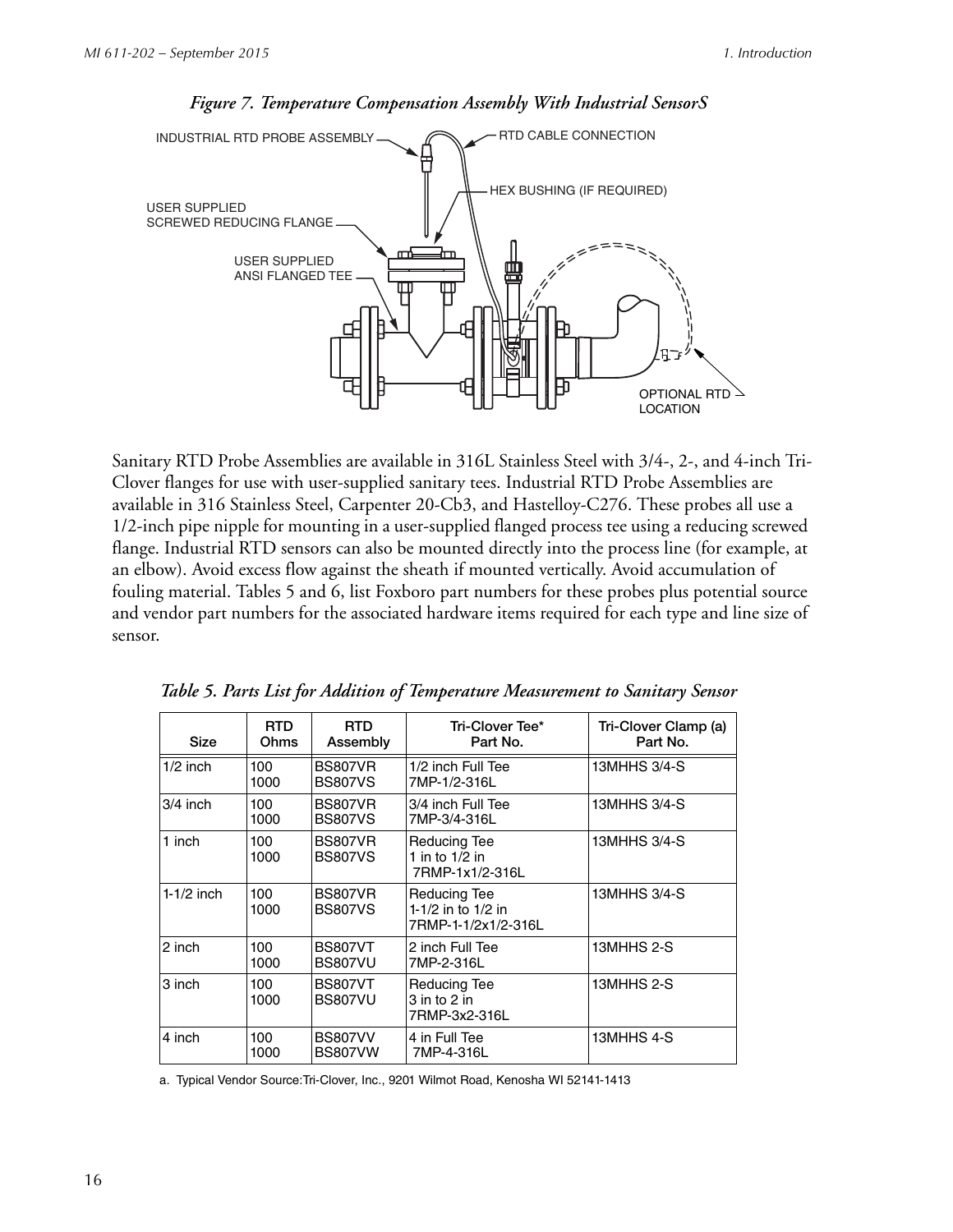<span id="page-16-0"></span>

| <b>Size</b>       | Material  | <b>RTD</b><br>Ohms    | <b>RTD</b><br>Assembly                      | Commercial Tee (a)              | <b>Reducing Screwed</b><br>Flange*     | <b>Hex Bushing</b><br>(a) |
|-------------------|-----------|-----------------------|---------------------------------------------|---------------------------------|----------------------------------------|---------------------------|
| $1/2$ inch        | 316       | 100                   | <b>BS807WR</b>                              | - - -                           | $- - -$                                | - - -                     |
|                   |           | 100                   | <b>BS807WS</b>                              |                                 |                                        |                           |
|                   | Hast C276 | 100                   | <b>BS807WP</b>                              |                                 |                                        |                           |
|                   |           | 100                   | <b>BS807WQ</b>                              |                                 |                                        |                           |
| 1-inch            | 316       | 100<br>100(b)<br>1000 | <b>BS807WR</b><br>BS811EU<br><b>BS807WS</b> | 1-in ANSI<br>300 lb Flanged     | 1-in ANSI 300 lb<br>x 1/2 NPT          | Not Required              |
|                   | 316       | 100<br>1000           | <b>BS807WR</b><br><b>BS807WS</b>            | 1-in ANSI<br>150 lb Flanged     | 1-in ANSI 150 lb<br>x                  | Not Required              |
|                   | C20-Cb3   | 100<br>1000           | <b>BS807WT</b><br>BS807WU                   |                                 | $1/2$ NPT                              |                           |
|                   | Hast-C276 | 100<br>1000           | <b>BS807WP</b><br><b>BS807WQ</b>            |                                 |                                        |                           |
| $1 - 1/2$<br>inch | 316       | 100<br>100(b)<br>1000 | <b>BS807WB</b><br>BS811EV<br><b>BS807WC</b> | 1-1/2 in ANSI 300 lb<br>Flanged | 1-1/2 ANSI 300 lb<br>x 1-1/4 NPT       | 1-1/4 x 1/2 NPT           |
|                   | 316       | 100<br>1000           | <b>BS807VX</b><br><b>BS807VY</b>            | 1-1/2-in ANSI 150 lb<br>Flanged | 1-1/2-in ANSI 150 lb<br>x<br>$1/2$ NPT | Not Required              |
|                   | C20 - Cb3 | 100<br>1000           | <b>BS807WF</b><br><b>BS807WG</b>            |                                 |                                        |                           |
|                   | Hast-C276 | 100<br>1000           | <b>BS807VH</b><br>BS807VJ                   |                                 |                                        |                           |
| 2-inch            | 316       | 100<br>100(b)<br>1000 | <b>BS807WB</b><br><b>BS811EV</b><br>BS807WC | 2 in ANSI<br>300 lb Flanged     | 2 ANSI 300 lb<br>x 1-1/4 NPT           | 1-1/4 x 1/2 NPT           |
|                   | 316       | 100<br>1000           | <b>BS807VX</b><br><b>BS807VY</b>            | 2-in ANSI 150 lb<br>Flanged     | 2-in ANSI 150 lb<br>X<br>1-1/4 NPT     | 1-1/4 x 1/2 NPT           |
|                   | C20-Cb3   | 100<br>1000           | <b>BS807WF</b><br>BS807WG                   |                                 |                                        |                           |
|                   | Hast-C276 | 100<br>1000           | BS807VH<br><b>BS807VJ</b>                   |                                 |                                        |                           |
| 3-inch            | 316       | 100<br>100(b)<br>1000 | BS808EG<br>BS811EW<br>BS808EH               | 3 in ANSI<br>300 lb Flanged     | 3 ANSI 300 lb<br>x 1-1/4 NPT           | 1-1/4 x 1/2 NPT           |
|                   | 316       | 100<br>1000           | BS807WB<br>BS807WC                          | 3-in ANSI 150 lb<br>Flanged     | 3-in ANSI 150 lb<br>x                  | 1-1/4 x 1/2 NPT           |
|                   | C20-Cb3   | 100<br>1000           | BS807WK<br>BS807WL                          |                                 | $1-1/4$ NPT                            |                           |
|                   | Hast-C276 | 100<br>1000           | BS807VM<br><b>BS807VN</b>                   |                                 |                                        |                           |

*Table 6. Parts List for Addition of Temperature Measurement to Industrial Sensors*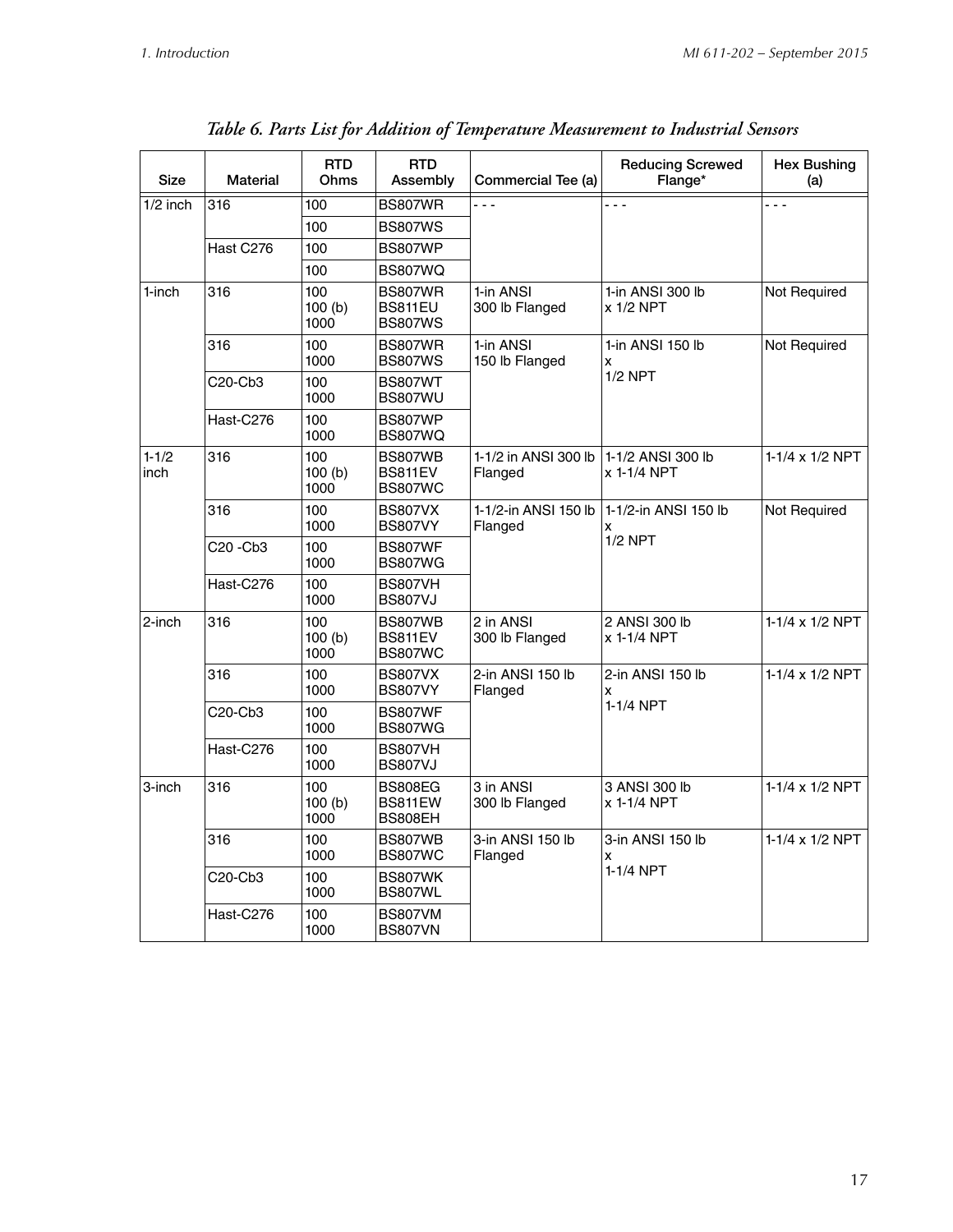| <b>Size</b> | Material  | <b>RTD</b><br><b>Ohms</b> | <b>RTD</b><br>Assembly               | Commercial Tee (a)          | <b>Reducing Screwed</b><br>Flange*   | Hex Bushing<br>(a)     |
|-------------|-----------|---------------------------|--------------------------------------|-----------------------------|--------------------------------------|------------------------|
| 4-inch      | 316       | 100<br>100(b)<br>1000     | <b>BS808EG</b><br>BS811EW<br>BS808EH | 4 in ANSI<br>300 lb Flanged | 4 ANSI 300 lb<br>x 1-1/4 NPT         | $1-1/4 \times 1/2$ NPT |
|             | 316       | 100<br>1000               | <b>BS807WB</b><br><b>BS807WC</b>     | 4-in ANSI 150 lb<br>Flanged | 4-in ANSI 150 lb<br>x<br>$1-1/4$ NPT | $1-1/4 \times 1/2$ NPT |
|             | $C20-Cb3$ | 100<br>1000               | <b>BS807WK</b><br>BS807WL            |                             |                                      |                        |
|             | Hast-C276 | 100<br>1000               | <b>BS807VM</b><br><b>BS807VN</b>     |                             |                                      |                        |

*Table 6. Parts List for Addition of Temperature Measurement to Industrial Sensors (Continued)*

<span id="page-17-0"></span>a. Typical Vendor Source: All Stainless, Inc., 75 Research Road, Hingham MA 02043.

<span id="page-17-1"></span>b. Per MIL-T-24388C (SH).

The 100 and 1000 Ω Platinum RTDs have temperature functions per DIN 43760 or IEC 751-1983. The 100 Ω MIL SPEC RTD is per MIL-T-24388C (SH). This function, at various temperatures, is shown in [Table 7](#page-18-0).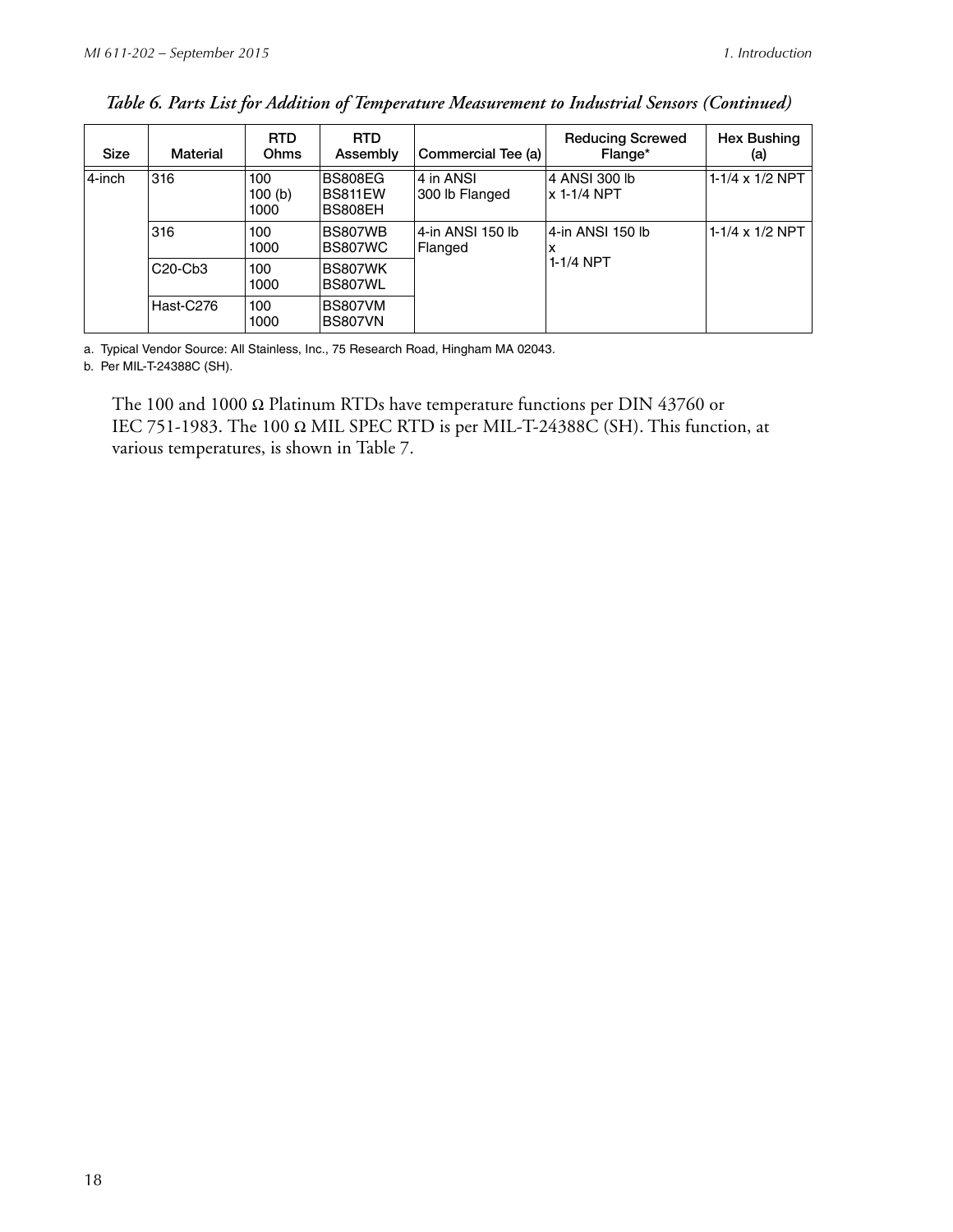<span id="page-18-0"></span>

|             | Temperature | 100 Ohm RTD | 100 Ohm RTD (MIL<br>SPEC) | 1000 Ohm RTD |
|-------------|-------------|-------------|---------------------------|--------------|
| $^{\circ}C$ | $\circ$ F   | Ohms        | Ohms                      | Ohms         |
| $-5$        | $+20$       | 98.04       | 98.01                     | 980.4        |
| 0           | 32          | 100.00      | 100.00                    | 1000.0       |
| 10          | 50          | 103.90      | 103.98                    | 1039.0       |
| 20          | 68          | 107.79      | 107.94                    | 1077.9       |
| 25          | 77          | 109.73      | 109.92                    | 1097.3       |
| 30          | 86          | 111.67      | 111.89                    | 1116.7       |
| 40          | 104         | 115.54      | 115.83                    | 1155.4       |
| 50          | 122         | 119.40      | 119.77                    | 1194.0       |
| 60          | 140         | 123.24      | 123.69                    | 1232.4       |
| 70          | 158         | 127.07      | 127.60                    | 1270.7       |
| 80          | 176         | 130.89      | 131.49                    | 1308.9       |
| 90          | 194         | 134.70      | 135.37                    | 1347.0       |
| 100         | 212         | 138.50      | 139.24                    | 1385.0       |
| 105         | 225         | 140.39      | 141.17                    | 1403.9       |
| 110         | 230         | 142.28      | 143.10                    | 1422.8       |
| 120         | 248         | 146.06      | 146.95                    | 1460.6       |
| 130         | 266         | 149.82      | 150.79                    | 1498.2       |
| 140         | 284         | 153.58      | 154.61                    | 1535.8       |
| 150         | 302         | 157.32      | 158.42                    | 1573.2       |
| 160         | 320         | 161.04      | 162.22                    | 1610.4       |
| 170         | 338         | 164.76      | 166.01                    | 1674.6       |
| 180         | 356         | 168.47      | 169.79                    | 1684.7       |
| 190         | 374         | 172.16      | 173.42                    | 1721.6       |
| 200         | 392         | 175.84      | 177.23                    | 1758.4       |
| 210         | 410         | 179.51      | 181.05                    | 1795.1       |

<span id="page-18-1"></span>*Table 7. Temperature vs. RTD Resistance* 

Temperature compensation sensor elements (RTDs) are shown in [Figure 8.](#page-19-0) Cable lengths are 2 ft (0.6 m) long for sanitary sensors and 3 ft (0.9 m) for industrial sensors. Patch Cables are available for RTD assemblies. Cable BS809UN is 10 ft (3 m) long. Cable BS809UP is for special lengths per sales order. RTD sheath length ([Figure 8\)](#page-19-0) and protrusion into the pipe ([Figure 9](#page-20-1)) is shown in [Table 8](#page-19-1).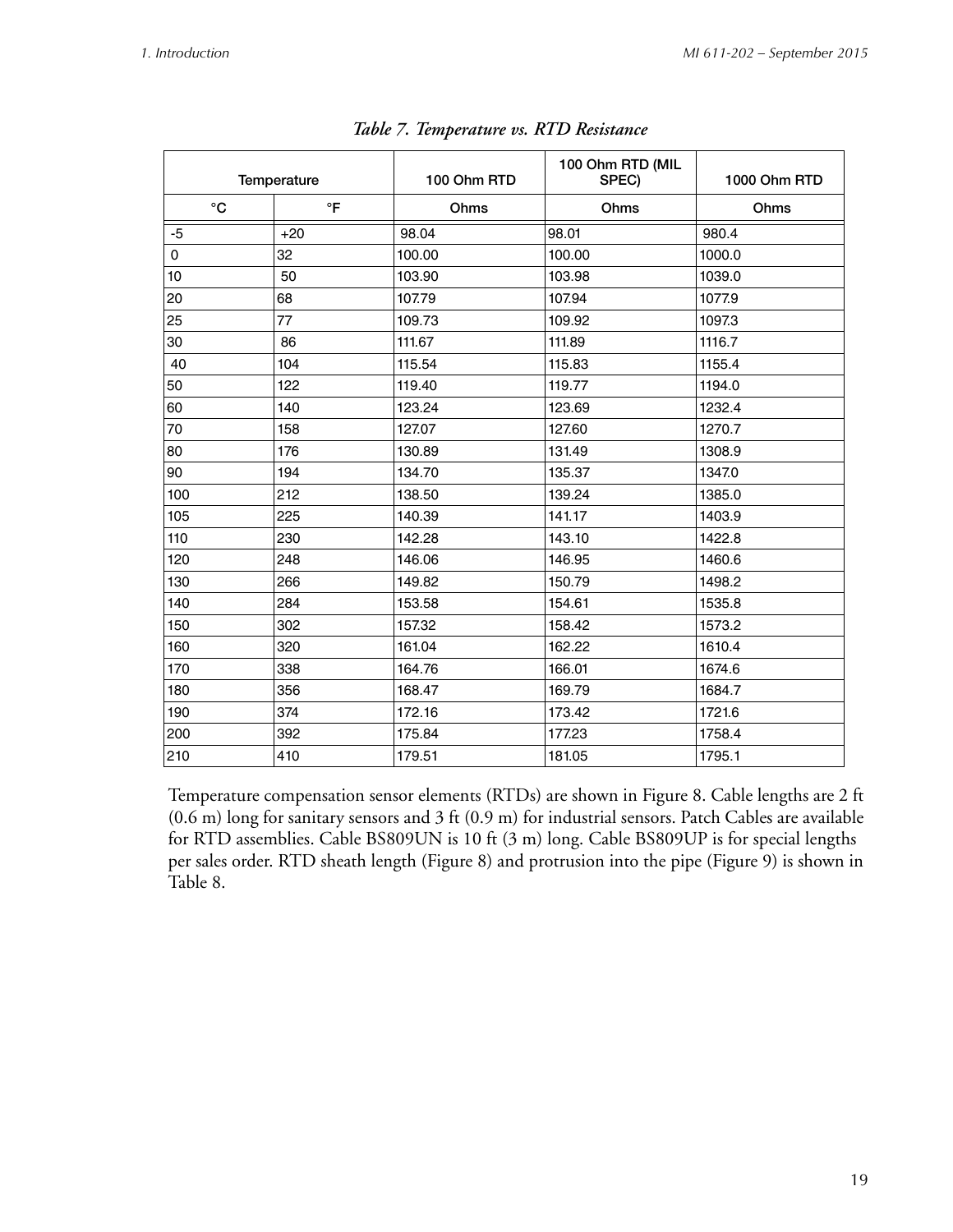<span id="page-19-0"></span>

#### *Figure 8. Temperature Compensation Sensor Elements (RTDs)*

*Table 8. RTD Sheath Length and Protrusion*

<span id="page-19-1"></span>

| Sensor Type | <b>Size</b>                      | Sheath Length                                                                                         | Protrusion (a) | Sanitary<br><b>Fitting Size</b> |
|-------------|----------------------------------|-------------------------------------------------------------------------------------------------------|----------------|---------------------------------|
| Sanitary    | $1/2$ , $3/4$ , $1$ , $1 1/2$ in | $2.5$ in                                                                                              | $0.13$ in      | 0.98 in                         |
|             | $2$ in                           | 3.25 in                                                                                               | $0.25$ in      | $2.5$ in                        |
|             | 3 <sub>in</sub>                  | 3.25 in                                                                                               | $0.19$ in      | $2.5$ in                        |
|             | $4$ in                           | 4.5 in                                                                                                | center of pipe | 4.7 in                          |
| Industrial  | $1/2$ and 1 in                   | 3.38 in                                                                                               | $0.56$ in      |                                 |
| lClass 150  | 11/2                             | 3.38 in                                                                                               | $0.56$ in      |                                 |
|             | $2$ in                           | 3.38 in<br>$0.19$ in<br>5.44 in<br>$0.65$ in<br>5.44 in<br>$0.25$ in<br>3.38 in<br>5.44 in<br>6.62 in |                |                                 |
|             | 3 <sub>in</sub>                  |                                                                                                       |                |                                 |
|             | $4$ in                           |                                                                                                       |                |                                 |
| Industrial  | $1/2$ and 1 in                   |                                                                                                       |                |                                 |
| Class 300   | 1 $1/2$ and 2 in                 |                                                                                                       |                |                                 |
|             | 3 and 4 in                       |                                                                                                       |                |                                 |

a. The amount of protrusion into the pipe may vary with gasket thickness.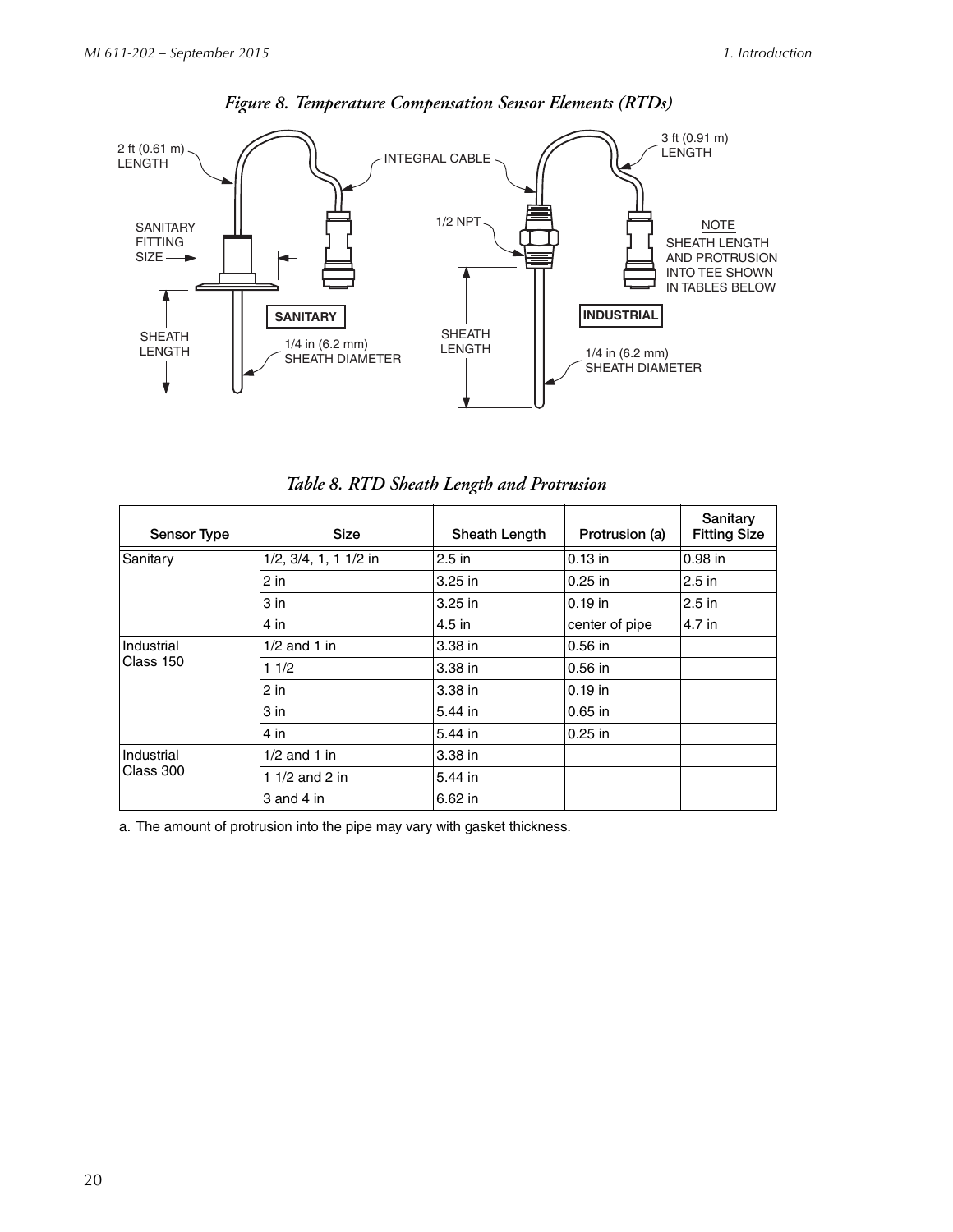#### *Figure 9. Protrusion Into Pipe*

<span id="page-20-1"></span>

# <span id="page-20-0"></span>Sensor Weights

[Table 9](#page-20-2) lists approximate gross weights for various sizes of sensors.

<span id="page-20-2"></span>

| <b>Nominal Size Per</b> | Weight (lb) |                       |                       |            |  |  |
|-------------------------|-------------|-----------------------|-----------------------|------------|--|--|
| <b>Model Code</b>       | Sanitary    | <b>ANSI Class 150</b> | <b>ANSI Class 300</b> | <b>NPT</b> |  |  |
| $C = 1/2$               | 2.5         | 11                    | 15                    | 14         |  |  |
| $D = 3/4$               | 2.5         | N/A                   | N/A                   | N/A        |  |  |
| $E = 1$                 | 7.5         | 10                    | 14                    | 18.5       |  |  |
| $IF = 1-1/2$            | 7.0         | 12                    | 15                    | 17.5       |  |  |
| $G = 2$                 | 6.5         | 17                    | 20                    | 28.5       |  |  |
| $H = 3$                 | 9.3         | 32                    | 40                    | N/A        |  |  |
| $J = 4$                 | 8.8         | 41                    | 60                    | N/A        |  |  |

*Table 9. Approximate Sensor Weights*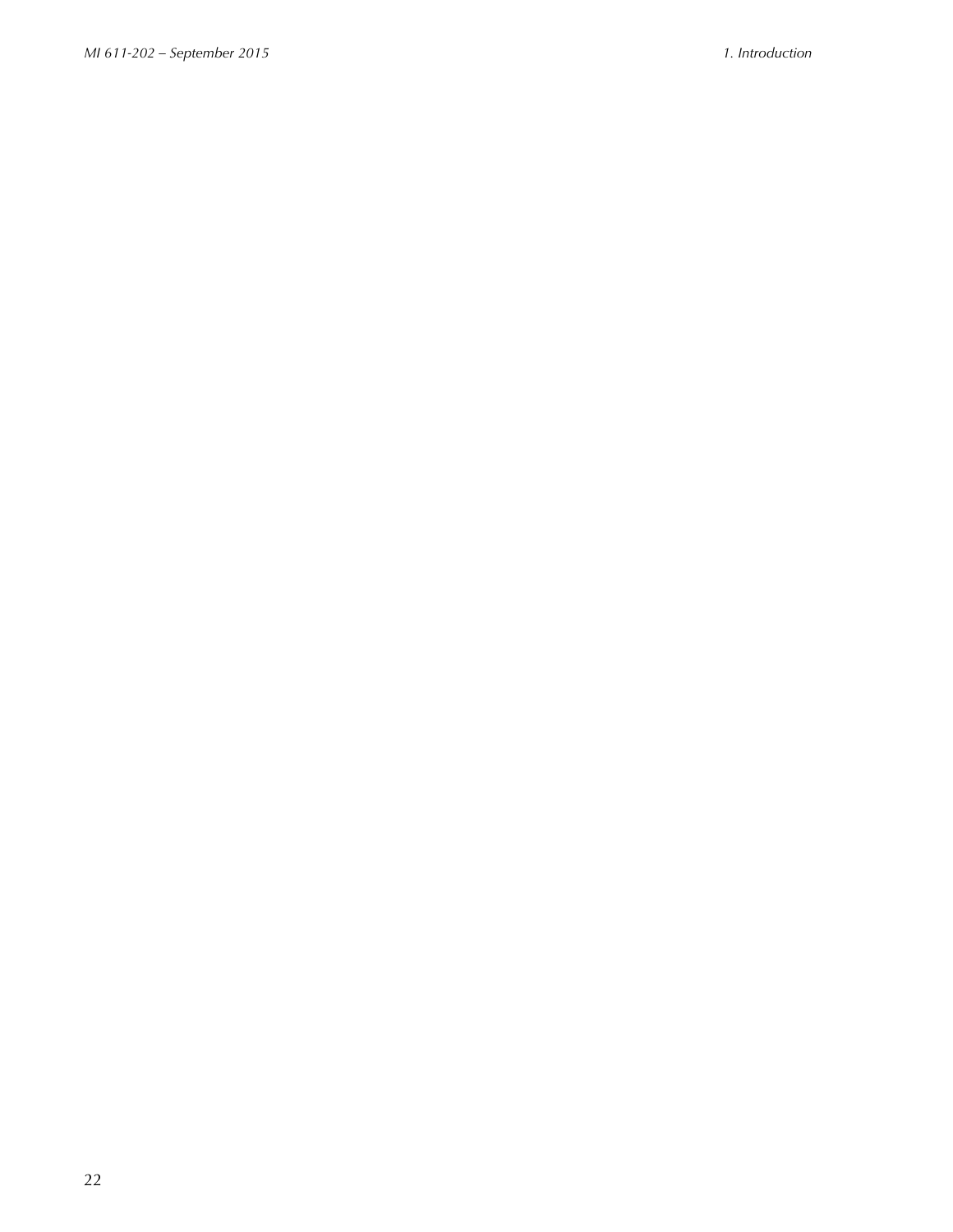# <span id="page-22-0"></span>*2. Installation*

# <span id="page-22-1"></span>Selecting the Location for the Sensor

### **- I** CAUTION

Prior to shipment, Invensys routinely tests all sensors at 1.5 times the maximum rated pressure for each model as shown in [Table 3, "Standard Specifications," on page 13.](#page-12-4) For sanitary sensors, this test ensures integrity of the insulator only. For industrial sensors, this test ensures integrity of the insulator and the two sets of O-rings captured within the assembly. Since the threaded rods that hold the industrial sensor together must be removed to allow installation in the process line, the sensor as installed no longer represents the pressure tested assembly. It is recommended that the user pressure test the assembly after installation, preferably with water, prior to placing the line back in service.

The sensor can be installed in plastic or nonmagnetic metal piping to avoid the remote possibility of magnetizing the sensor assembly (see ["Flange Types and Materials" on page 25](#page-24-2)) and can usually be placed at any convenient location in the pipeline. To ensure good performance, however, the location should be analyzed relative to the factors listed below:

- ♦ Flow through the sensor can be in either direction, but upstream/downstream disturbances must be within the guidelines shown in [Figure 10](#page-23-0) and [Figure 11.](#page-23-1)
- ♦ For accuracy, it is essential that the tube be completely full during operation. Horizontal, vertical, or sloping positions are acceptable, but some positions require special attention to ensure that the tube remains full. In addition to obvious problem locations such as down flowing vertical runs, consider areas where air pockets may form and where siphoning action or low pressure areas could create voids.
- ♦ Effects of upstream disturbances, such as valves, elbows, etc., are difficult to predict, but in nearly all cases, standard accuracy will be realized if there are at least five pipe diameters of straight pipe upstream of the sensor. Downstream disturbances that are three or more pipe diameters from the end of the sensor will not affect performance. The inside diameter of the piping should be the same as or larger than the nominal size of the sensor bore. Sensors can be placed in larger nominal size pipelines by using tapered conical reducers. The small end of the reducers can be directly coupled to the sensor and can have an included angle of 16° maximum.
- ♦ Buildup of sedimentary deposits within the sensor or on the metallic terminations may change the cell factor, proportionate to the thickness of the deposit, and may therefore affect accuracy and require in-line recalibration at intervals dependent on the magnitude of the fouling condition in the application.
- The presence of entrained air or bubbles within the insulator may lead to errors in measurement proportional to the volume of fluid they displace.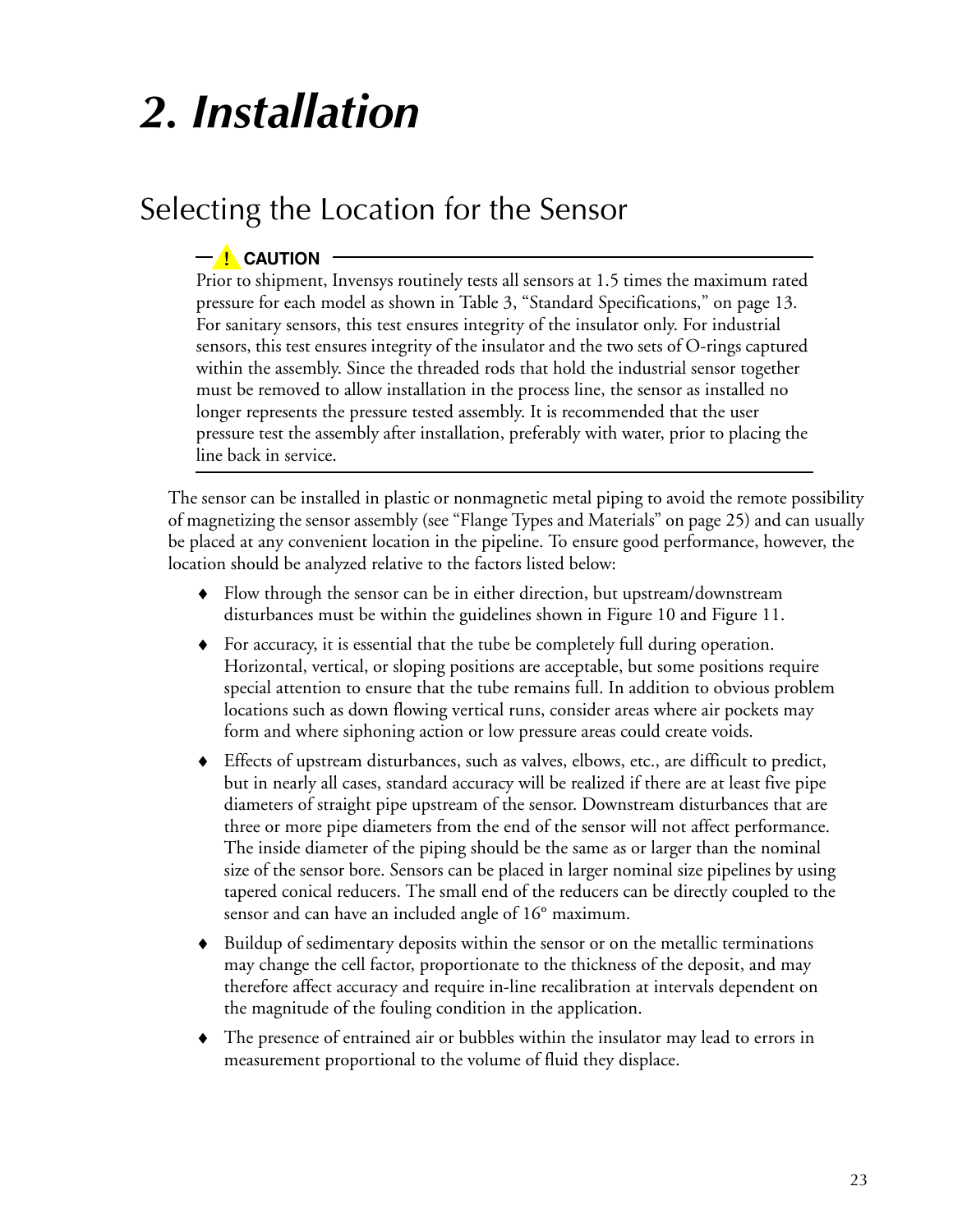- ♦ The mounting orientation of the sensor must be horizontal to vertically "up" with the toroid cover on the top to prevent access of contamination. This is mandatory for sanitary sensors and strongly recommended for industrial sensors. See [Figure 10](#page-23-0).
- ♦ User supplied EHEDG approved seals, i.e. SS/Kalrez, are required to maintain EHEDG certification for use with Tri-Clamp Connector.

<span id="page-23-0"></span>

#### *Figure 10. Vertical Mounting of Sensor*

*Figure 11. Horizontal Mounting of Sensor*

<span id="page-23-1"></span>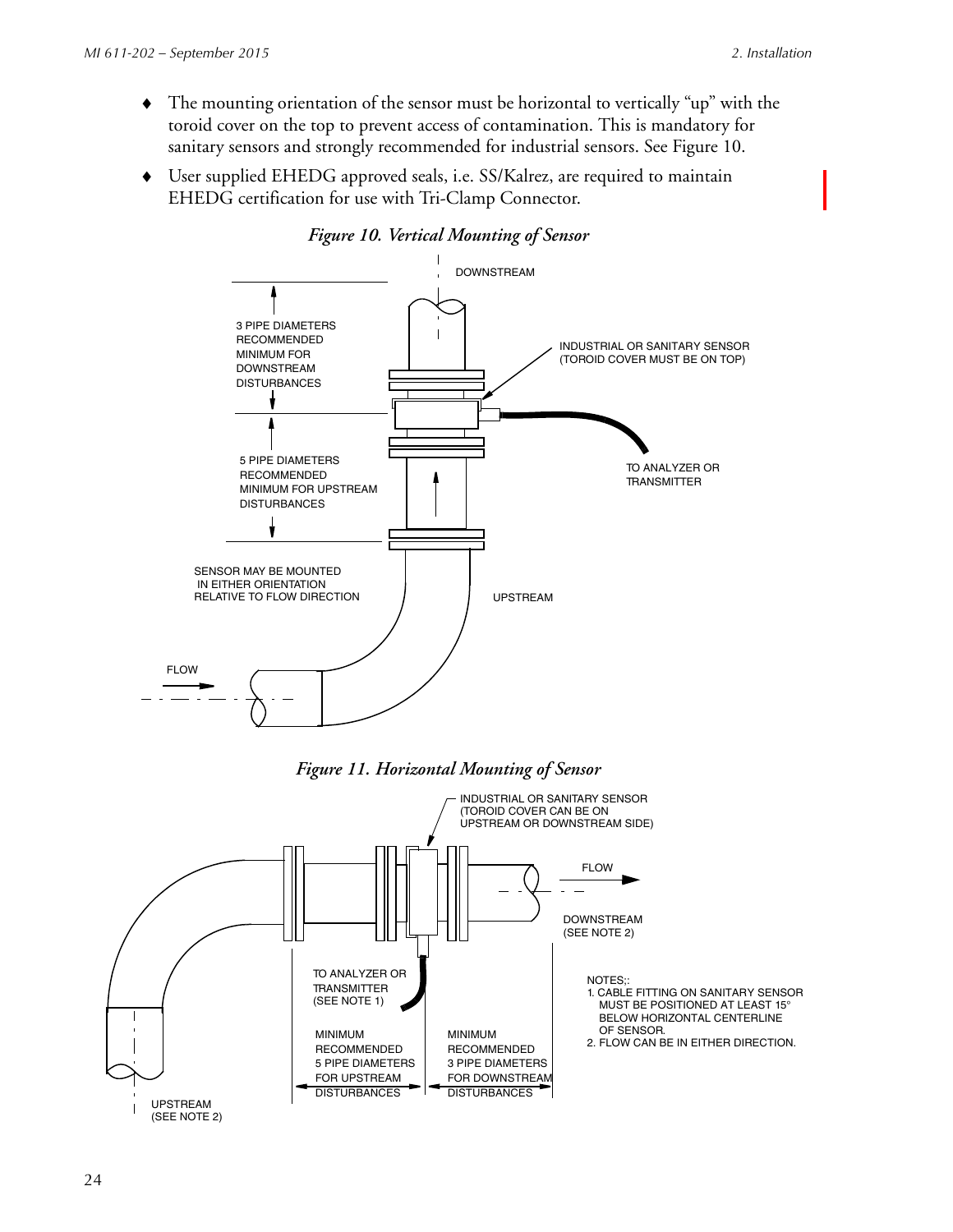# <span id="page-24-0"></span>Pipeline Preparation

## <span id="page-24-1"></span>Flow-Through Sensor Dimensions

Refer to the dimensional prints listed in ["Reference Documents" on page 11](#page-10-3) for complete information. Note that the dimensions noted for the Industrial sensors should be increased to accommodate the two required flange gaskets (supplied by user).

# <span id="page-24-6"></span><span id="page-24-2"></span>Flange Types and Materials

Process piping and flanges must not be magnetized. Sanitary sensors must be installed in nonmagnetic metal piping systems or, if placed in nonmetallic systems, a nonmagnetic metal spoolpiece (user supplied or contact Invensys) with a length of a least one tube diameter must be installed on each end of the sensor. Industrial models with integral metal flanges may be installed into nonmagnetic metal or nonmetallic pipe and flange systems.

# <span id="page-24-3"></span>Pipeline Support and Alignment

Adequately support the pipeline to carry its weight when full and to control pipeline motions such as may be caused by water hammer or other disturbances within the piping system.

In cases where temperature differences will occur, make provisions to allow for thermal expansions in a manner that will preserve the initial alignment of the piping at the sensor.

The pipeline must provide support for the sensor and the alignment must be accurate enough to allow sealing at the flanges or Tri-Clamp type joints with normal clamp tightening forces. Cantilever or bending loads on the sensor must be minimized. Use through-bolting wafer style mounting for all line sizes.

# <span id="page-24-4"></span>Pre-Startup Cleaning

It is recommended that a flanged "spool piece" (user-supplied) the same length as the sensor be installed. Insert it in the line before startup. On startup, any foreign objects in the line such as pieces of wood or metal, should be located and removed before the sensor is installed. This greatly lessens the possibility of accidental damage to the sensor.

# <span id="page-24-5"></span>Unpacking and Handling Procedures

Before removing the sensor from its shipping carton, move it as close as possible to its installation point. Flanged-body sensors are shipped with end covers to protect the sensor lining. If the covers must be removed for receiving inspection, *reinstall the end covers after inspection*.

To lift a flanged-body sensor out of its carton, use a rope fall, chain hoist, or similar tool as shown in [Figure 12.](#page-25-1) In some instances, it may be more convenient to insert bolts into the flange bolt holes and use hooks around the bolts for lifting (rather than tying slings around the sensor).

### **- I** CAUTION

Never put anything through the sensor to lift it.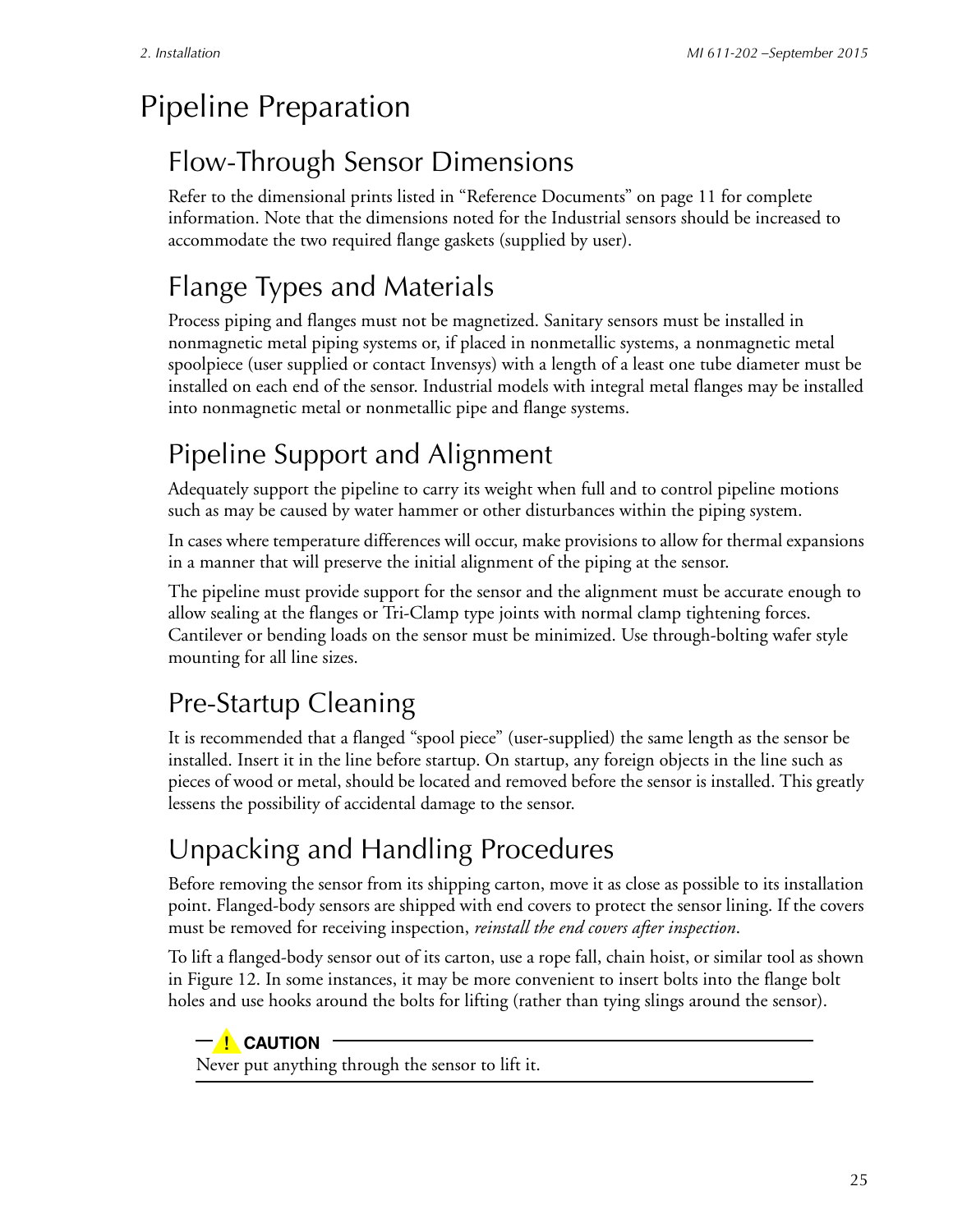#### *Figure 12. Handling Flanged-Body Sensor*

<span id="page-25-1"></span>

After removing the sensor from its shipping cartons, inspect it for visible damage. If any damage is observed, notify the carrier immediately and request an inspection report. Obtain a signed copy of the report from the carrier.

### <span id="page-25-0"></span>Sensor Mounting

- 1. Position sensor in pipeline. Note that the sensor can be installed in either direction relative to direction of flow. Select the orientation that provides best access for routing of cables.
- 2. Verify that the desired gasket is in place (user supplied). User supplied EHEDG approved seals, i.e. SS/Kalrez, are required to maintain EHEDG certification for use with Tri-Clamp Connector.
- 3. For sanitary sensors, install Tri-Clamp assembly provided with sensor and tighten to 25 lb in torque (Tri-Clamp fitting) or 20 lb ft torque (high pressure fitting)
- 4. For industrial sensors with flange fittings as shown in [Figure 2,](#page-8-4) loosely install mounting bolts as required. Begin tightening the flanges to the sensor. Initially, this should be done by carefully tightening the nuts in an order that will bring the flanges flat against the sensor gaskets. Through-bolt mounting wafer-style is recommended for all line size industrial models.
- 5. Tightening of flange nuts requires special care first, to create a uniform clamping load on the sensor, and second, to avoid overcompressing the gaskets. Begin by bringing the flanges into full face contact with the gaskets, using minimum possible torque. This should be done by tightening the nuts adjacent to the largest flange-togasket gaps until full circle contact is made. Then, with all nuts at least finger-tight, proceed to tighten the nuts following a diametrically opposite pattern. Turn the first nut 1/6 of a turn, then move to the next nut and tighten it 1/6 of a turn. Continue this sequence until the maximum torque spec for each nut, shown in the following table for the various flange sizes, has been reached.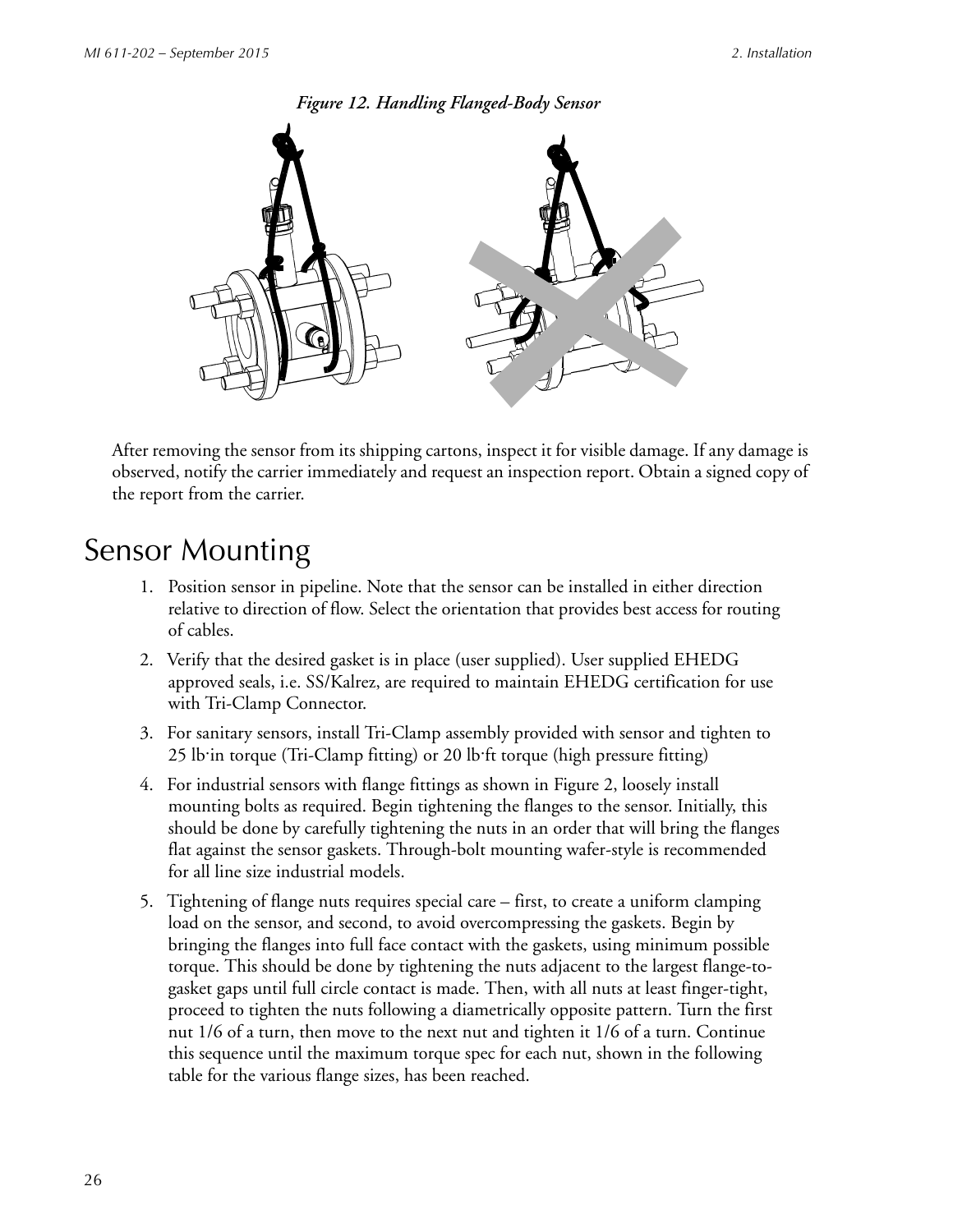<span id="page-26-2"></span>

| Flange |               |                  | <b>Maximum Mounting Nut Torque</b> |       |  |
|--------|---------------|------------------|------------------------------------|-------|--|
| Class  | Size (in)     | <b>Bolt Size</b> | kg m                               | lb ft |  |
| 150    | $1, 1-1/2$    | $1/2 - 13$       | 5.8                                | 42    |  |
|        | 2, 3, 4       | $5/8 - 11$       | 13.8                               | 100   |  |
| 300    | 1/2, 1, 2     | $5/8 - 11$       | 13.8                               | 100   |  |
|        | $1-1/2, 3, 4$ | $3/4 - 10$       | 17.8                               | 130   |  |

*Table 10. Maximum Mounting Nut Torques for Flanged Sensors*

#### **- CAUTION**

The torque values in this table are for 316 SS bolts and flanges per ANSI B.16.5-1977. If plastic flanges are used, consult specifications supplied with the plastic flanges.

## <span id="page-26-3"></span><span id="page-26-0"></span>System Wiring

The two cable types available with the sensor are terminated in numbered, tinned, spadeless leads or leads with spade lugs. Spadeless terminations are used with 873EC or 873AEC Analyzers and spade lug types for wiring to junction boxes or to 875EC Analyzers or 870ITEC Transmitters. The standard cable is PVC-jacketed and has eight conductors (see [Figure 13\)](#page-26-1). The PVC cable is selected for use in conduit wiring applications where the conduit provides RFI/EMI shielding and electrically interconnects the metal shield on the sensor with power ground on the analyzer. The optional cable is Teflon-jacketed, has integral RFI/EMI shielding, and has nine conductors (see [Figure 14](#page-27-1)). A low smoke cable is also available. It has eight conductors (see [Figure 13](#page-26-1)).



<span id="page-26-1"></span>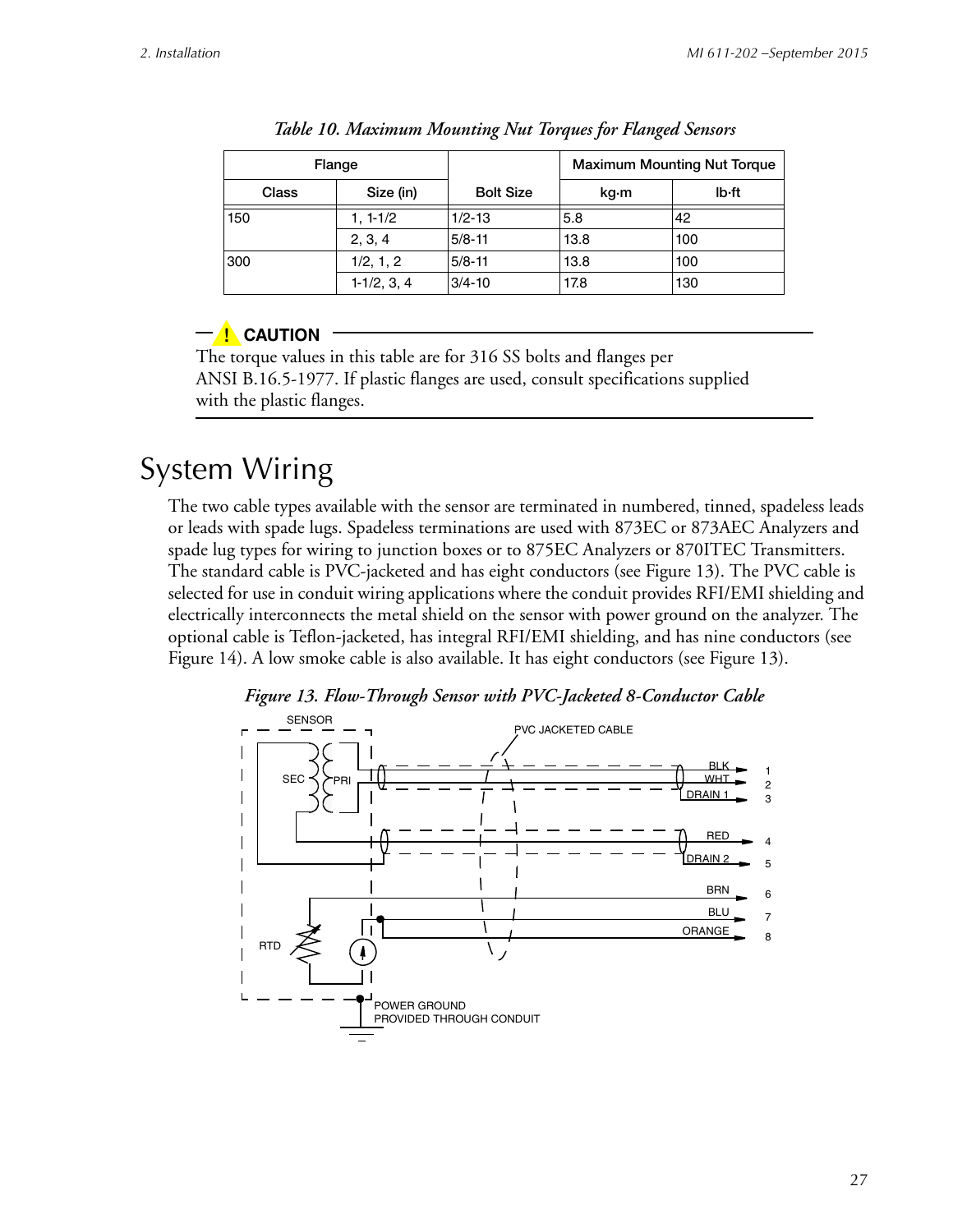<span id="page-27-1"></span>

#### *Figure 14. Flow-Through Sensor with Teflon-Jacketed 9-Conductor Cable*

### <span id="page-27-0"></span>Wiring to 873EC and 873AEC Analyzers

Sensor wiring to the plastic NEMA 1 and metal NEMA 4X analyzer are shown in [Figure 15](#page-27-2) and [Figure 16](#page-28-1), respectively. In each case, Leads 1 through 7 are connected to the corresponding numbered terminals on the back of the analyzer.

For the metal NEMA 4X Analyzer and Teflon-jacketed cable, the orange lead No. 8 from the sensor is not used. The ground lead (with the eye terminal) is connected to the grounding stud on the inside of the analyzer case. When using the metal NEMA 4X Analyzer with PVC-jacketed cable, the wires are connected as numbered and should be installed in conduit to provide shielding between the analyzer and the metal case on the sensor.



<span id="page-27-2"></span>*Figure 15. Sensor Wiring to Plastic 873EC or 873AEC NEMA 1 Analyzer*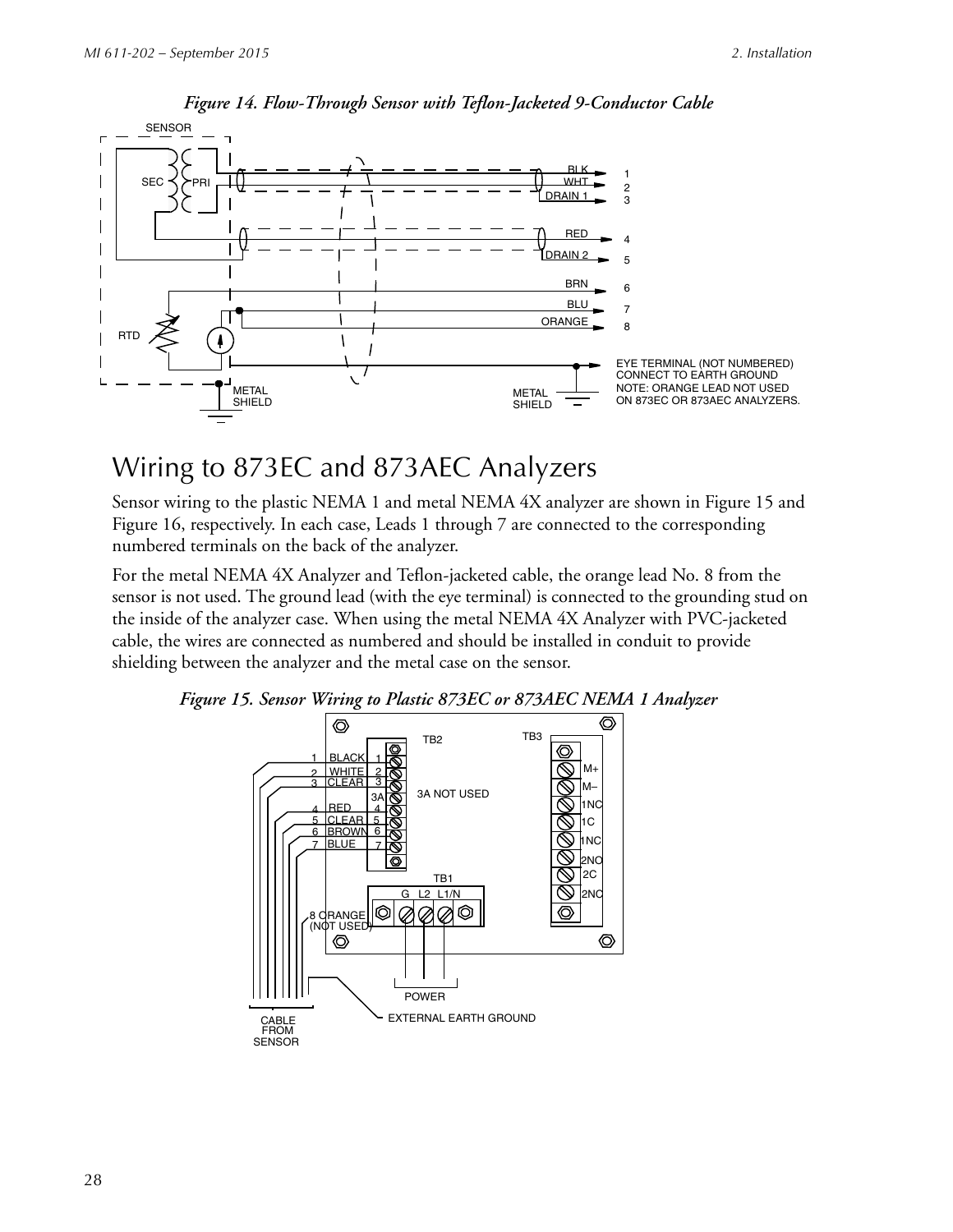

<span id="page-28-1"></span>*Figure 16. Sensor Wiring to Metal 873EC and 873AEC NEMA 4X Analyzer*

The plastic NEMA 1 Analyzer should be used only with the Teflon-jacketed cable, since provision is not otherwise made for metal conduit connection to this instrument. The orange lead No. 8 from the sensor is not used and the ground lead with the eye terminal is connected to the green wire power ground terminal on the back of the analyzer.

### <span id="page-28-0"></span>Wiring to 870ITEC Analyzers

When wiring sensors to 870ITEC Transmitters using standard PVC jacketed cable, Leads 1 through 8 are connected to the corresponding numbered terminals on the back of the analyzer. This cable is normally run in conduit, which provides earth ground between sensor and transmitter. When wiring with Teflon jacketed cable, the lead with the eye terminal is provided for grounding and is connected to the case earth ground on the transmitter (see [Figure 17](#page-29-1)).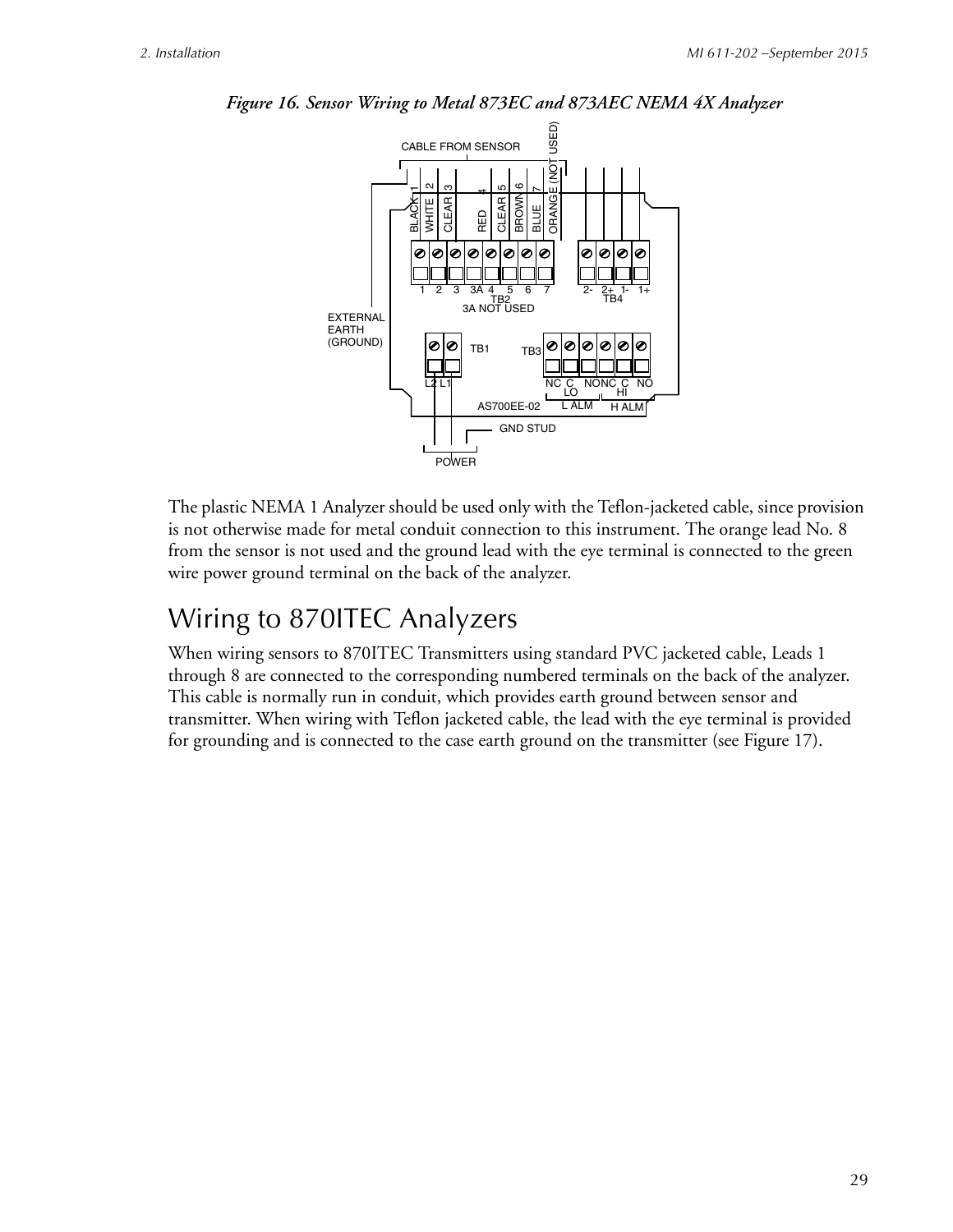<span id="page-29-1"></span>

*Figure 17. Sensor Wiring to 870ITEC Analyzer*

### <span id="page-29-0"></span>Wiring to 875EC Analyzers

Wiring connections on 875EC panel-mounted analyzers are located on the rear of the housing. Those on pipe- or surface-mounted analyzers are located in the lower compartment of the housing. Connect sensor leads 1 through 8 per [Figure 18](#page-29-2). To meet CE requirements, the ac cable must be routed away from all other I/O wiring, especially the sensor cable.

<span id="page-29-2"></span>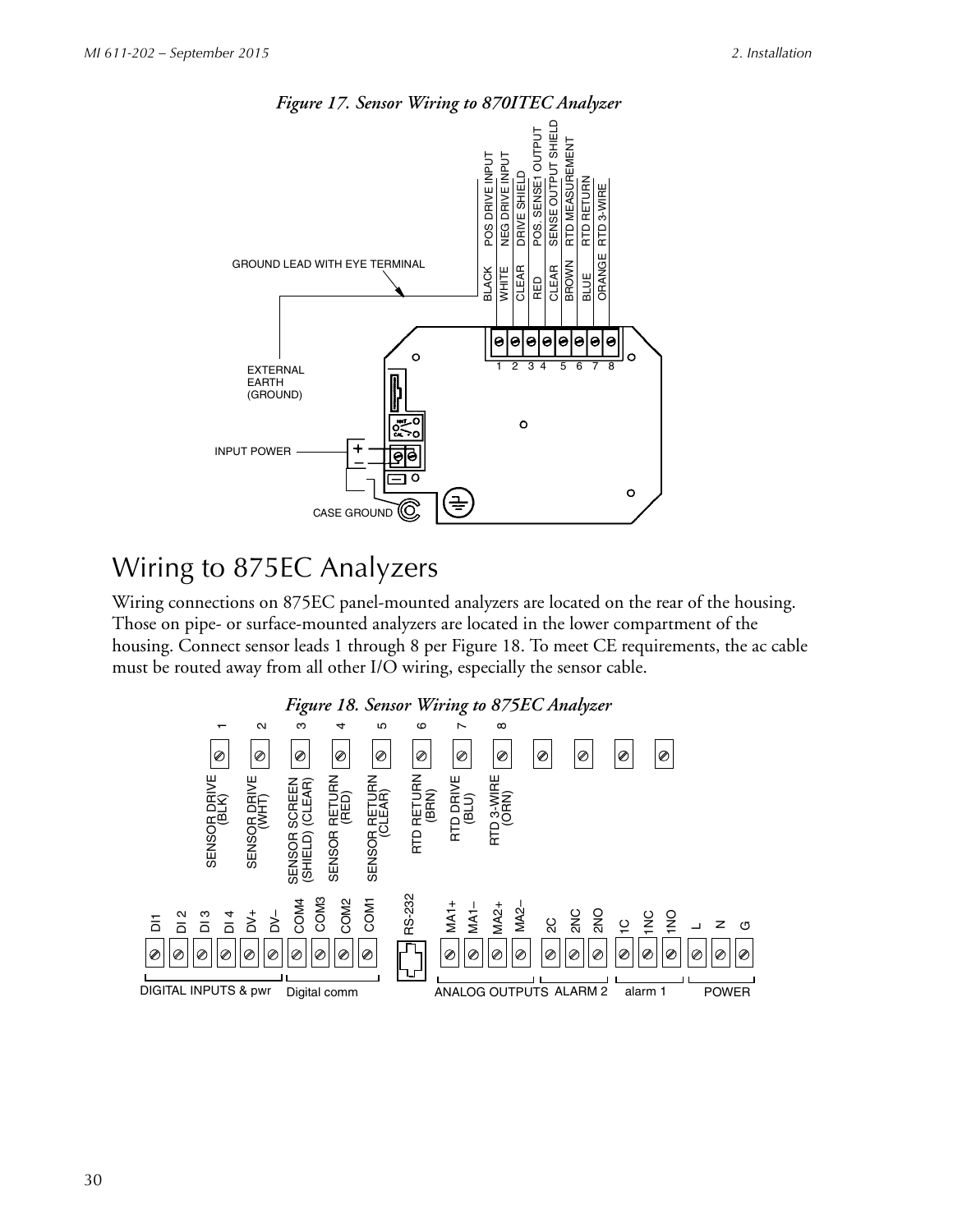# <span id="page-30-0"></span>Junction Box Installation

The maximum recommended cable length between the sensor and the analyzer or transmitter is 30 m (100 ft). Where possible, the sensor should be supplied with the appropriate length of cable for the intended installation. To minimize inaccuracies that may result from use of a junction box, the analyzer/sensor system should be calibrated as a system after installation, using the appropriate procedure as described in ["Bench Calibration" on page 34.](#page-33-2)

Four extension cables are available for wiring between junction box Part No. BS807DY and the analyzer or transmitter. These cables are ordered with customer-specified lengths.

#### $-$  NOTE

Cables used with an 873EC or 873AEC Analyzer are terminated with stripped and tinned wires; cables used with an 870ITEC Transmitter or 875EC Analyzer are terminated with spade lugs, as listed in the following table.

The two PVC-jacketed shielded cables can also be used with junction box Part No. BS807NS and the analyzer or transmitter.

| Part No.       | Jacket     | No. of Conductors | Use between junction box and                       |
|----------------|------------|-------------------|----------------------------------------------------|
| <b>BS807PB</b> | Teflon     | 8, plus ground    | 873EC or 873AEC Analyzer (lugs/lugless)            |
| BS807PA        | Teflon     | 8, plus ground    | 870ITEC Transmitter or 875EC Analyzer (lugs/lugs)  |
| BS807PD        | <b>PVC</b> | 8, no ground      | 873EC or 873AEC Analyzer (lugs/lugless)            |
| BS807PC        | <b>PVC</b> | 8, no ground      | 870 TEC Transmitter or 875 EC Analyzer (lugs/lugs) |

### <span id="page-30-1"></span>Junction Box Mounting

The junction box (Foxboro Part No. BS807DY (used with Teflon- or PVC-jacketed cable) or BS807NS (only used with PVC-jacketed cable) is used when the distance between sensor and monitor or transmitter is more than the cable length on the sensor. Note that the maximum recommended separation between sensor and analyzer or transmitter is 30 m (100 ft).

### $-$  **P** CAUTION

Cable length must be considered so that connections can be made without exposing cable to damage.

- 1. Select a rigid surface and a location protected from damage or exposure to excessive moisture and corrosive fumes.
- 2. Position the junction box against the mounting surface and mark the location of the mounting holes.
- 3. Drill the mounting holes on the marked centers.
- 4. Mount the junction box with appropriate hardware (user-supplied).

### <span id="page-30-2"></span>Junction Box Wiring

1. Remove the junction box cover, loosen nuts on cable sealing glands and slide sensor and extension cables through seals. (See [Figure 19](#page-31-0).)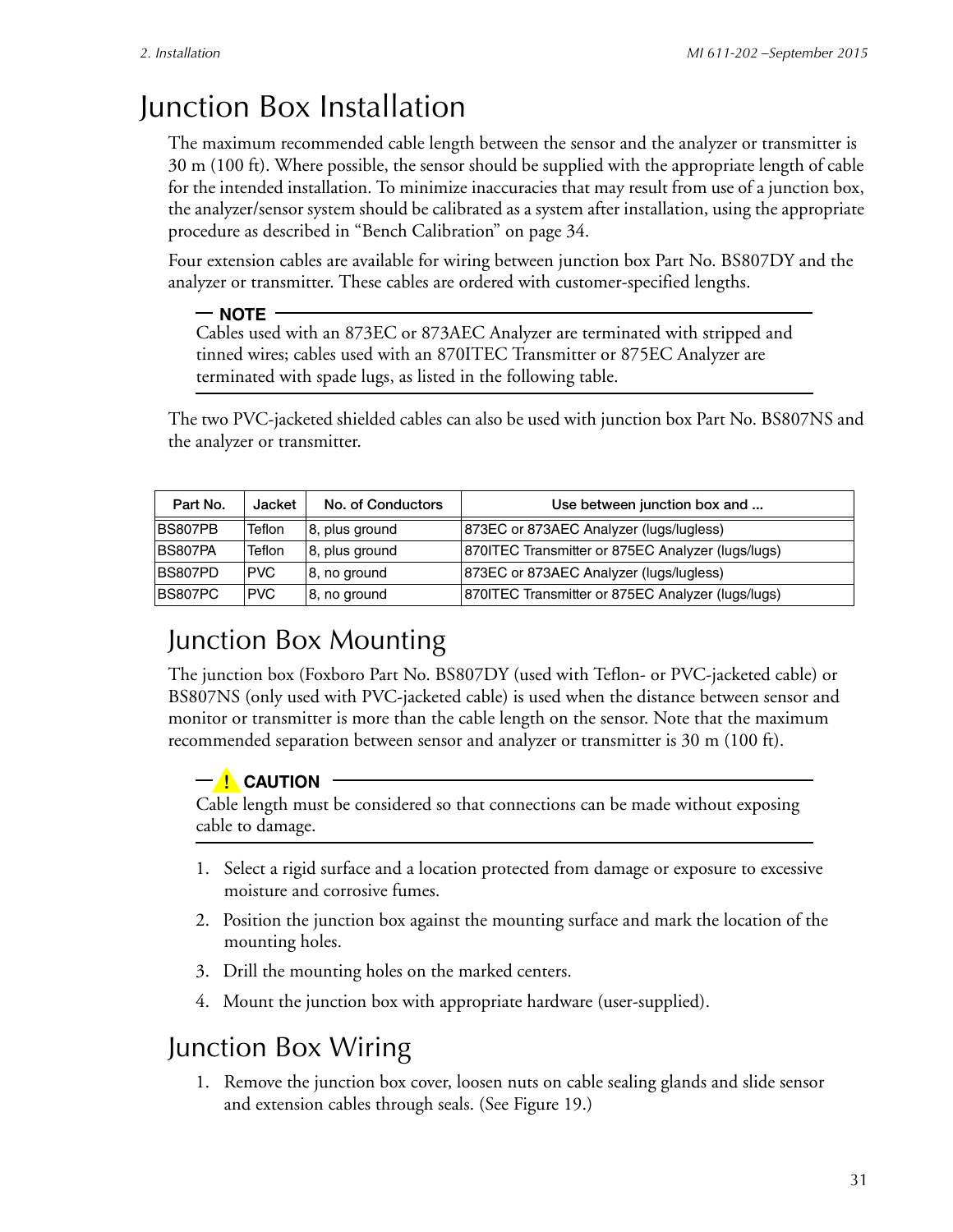<span id="page-31-0"></span>

#### *Figure 19. Junction Box Wiring With 9-Conductor Teflon-Jacketed Cable*



<span id="page-31-1"></span>

- 2. Fasten the numbered wires on the sensor cable to the corresponding numbered terminals on the terminal strip (wires 1-8). The ground wire on the Teflon-jacketed cable has an eyelet and is attached to one of the terminal strip mounting studs (see [Figure 19](#page-31-0)). If PVC cable is used, since there is no ground wire, the user must supply conduit connectors to replace the sealing glands supplied with the junction box so as to insure required EMI/RFI electrical shielding between analyzer/transmitter and sensor. (See [Figure 20](#page-31-1).)
- 3. Fasten the numbered wires on the extension cable assembly to the corresponding numbered terminals on the terminal strip. For the Teflon-jacketed cable, the ground wire on the cable is attached to the terminal stud with the ground wire from the sensor. For the PVC-jacketed cable, this ground connection is made through the conduit connections (see [Figure 20\)](#page-31-1).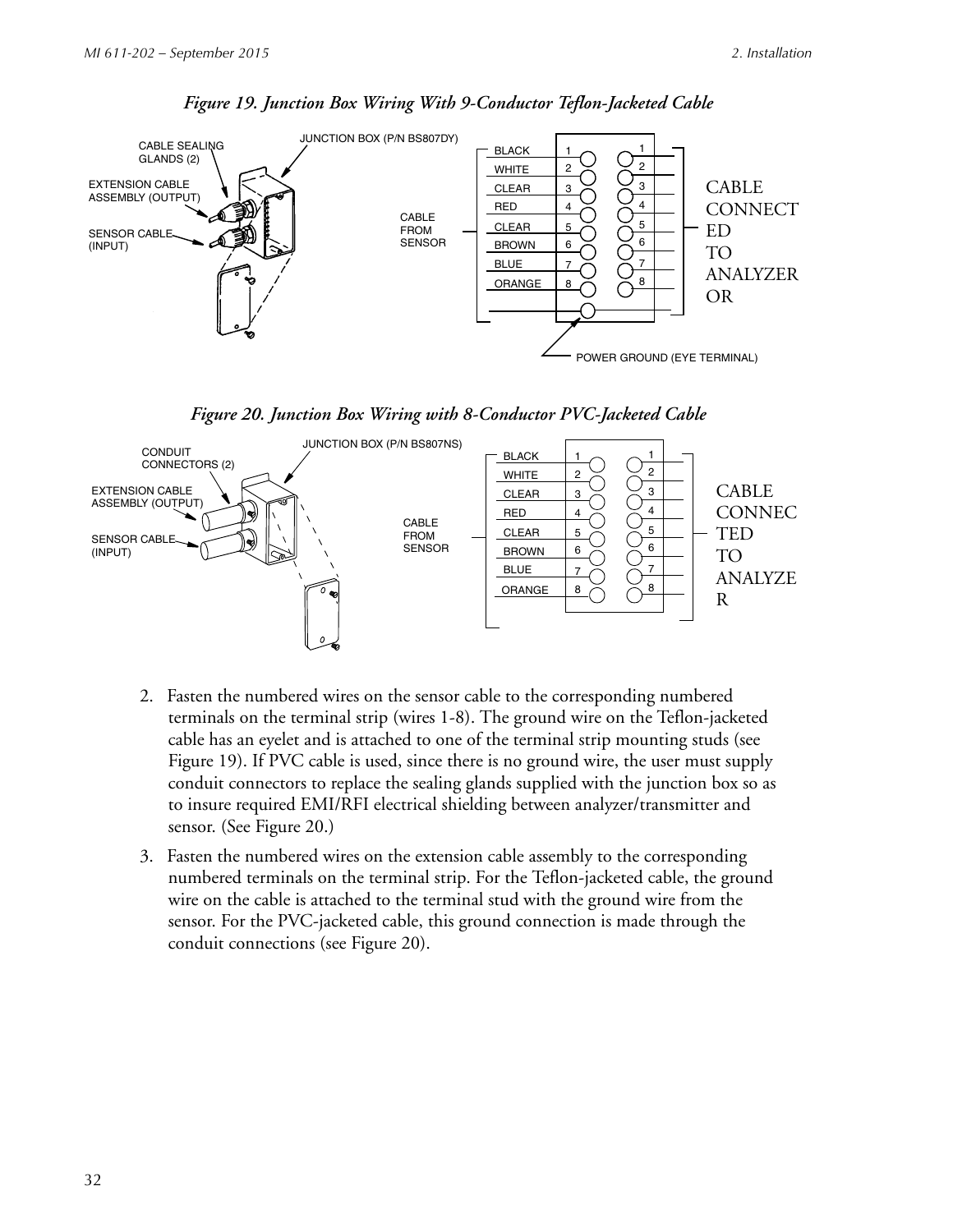# <span id="page-32-0"></span>*3. System Calibration*

The 871FT Flow-Through Conductivity Sensor, when connected to an 875EC Analyzer, 870ITEC Transmitter, or 873EC Analyzer is calibrated as a system, using either of two procedures; a "Bench Calibration" using resistances or a "Solution Calibration" using solutions.

 $-$  NOTE  $-$ Conductivity conversions are given at the end of this chapter for your convenience.

#### **Bench Calibration**

Since the analyzer or transmitter measures conductance (in S, mS, or  $\mu$ S) and the quantity desired is conductivity (in  $S/cm$ , m $S/cm$ , or  $\mu S/cm$ ), it is necessary to introduce the cell factor (l/cm) into the calibration procedure. These cell factors are indicated by the Model Code and are tabulated in [Table 11](#page-34-0). This procedure is found in ["Bench Calibration" on page 34.](#page-33-0) The cell factors shown in [Table 11](#page-34-0) are accurate to  $\pm 2\%$ . If desired, the cell factors may be checked using the procedure ["Determination of Geometric Cell Factors" on page 42](#page-41-0).

#### **Solution Calibration**

When a system calibration using solutions is employed, specific knowledge of the cell factor is not required. A standard solution of known conductivity or a sample of process with independently measured conductivity is used for this procedure, as outlined in ["Solution Calibration" on](#page-39-0)  [page 40.](#page-39-0)

#### $\overline{\phantom{a}}$  **CAUTION**

All electrodeless sensors can become magnetized if they come in close proximity to magnetic sources such as motors or electrical lines carrying high current. If this occurs, the measurement values obtained may be in error, particularly at low conductivity ranges (such as less than 500 μS/cm). For this reason, Invensys recommends that any sensor to be used in a low conductivity application first be degaussed to eliminate any possibility that the sensor has been magnetized either during shipping or on-site. For information on degaussing a magnetized sensor, see TI 612-005. Invensys routinely degausses all electrodeless sensors prior to shipment.

#### $-$  NOTE

For step-by-step examples of calibration procedures for 871FT Sensors with 875EC Analyzers, 870ITEC Transmitters, or 873EC Analyzers, refer to MI 611-220.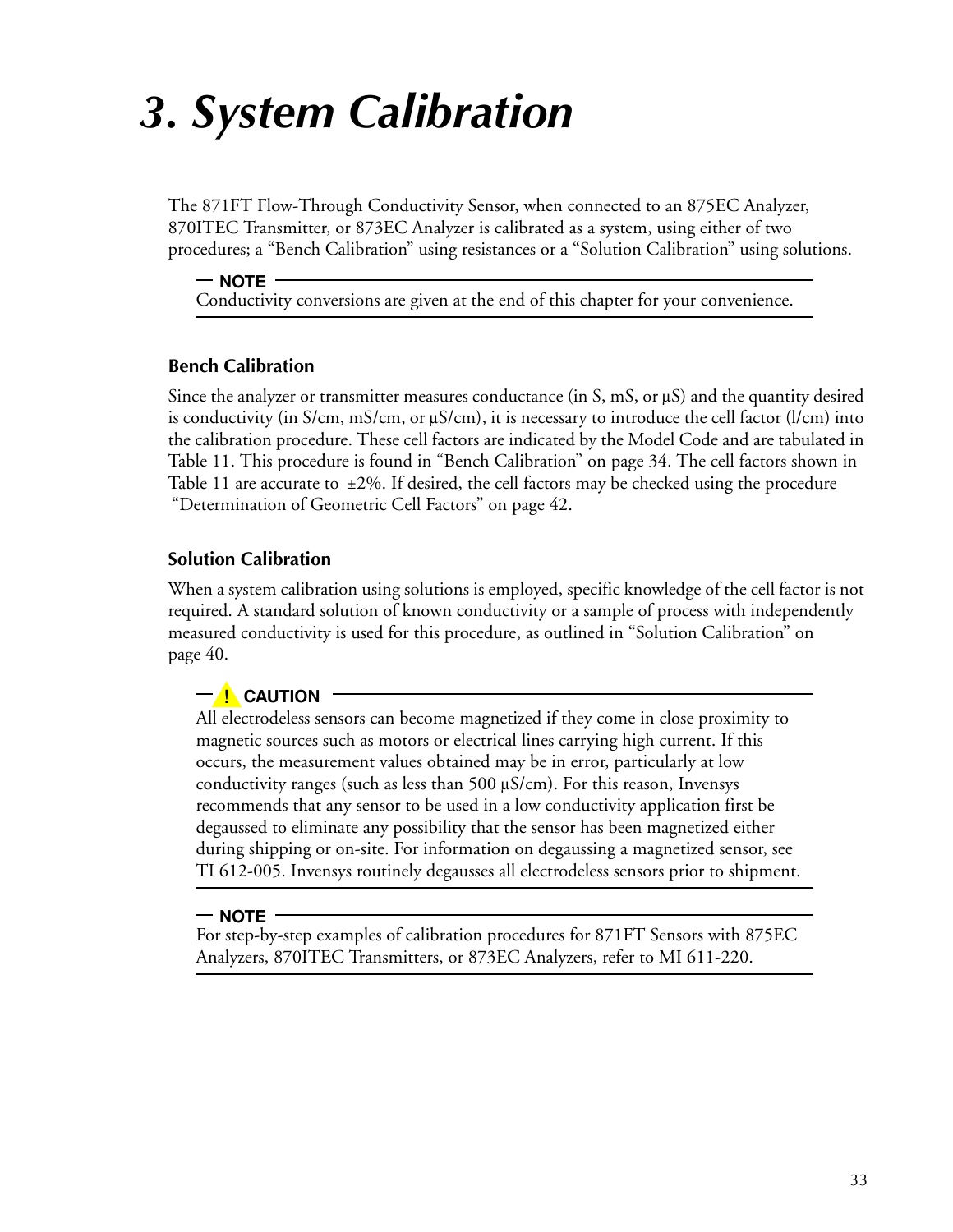### <span id="page-33-2"></span><span id="page-33-0"></span>Bench Calibration

To perform a bench calibration, you must:

- 1. Enter data into your analyzer or transmitter
- 2. Perform a calibration at the low value
- 3. Calculate a resistance value
- 4. Perform a calibration at the full scale value.

### <span id="page-33-1"></span>Entering Data Into Analyzer or Transmitter

- 1. Check the model code for the sensor being calibrated. The 871FT-1 and -3 are high range conductivity sensors and the 871FT-2 and -4 are low range conductivity sensors.
- 2. Enter the appropriate cell factor information.

For the 873EC Analyzer, enter the appropriate  $C_T$  from [Table 11](#page-34-0) for the sensor being used in the configuration menu.

For the 870ITEC Transmitter, enter the appropriate  $Cf_{\text{(elec)}}$  from [Table 11](#page-34-0) for the sensor being used in the configuration menu.

For the 875EC Analyzer, by entering the sensor type, the  $\mathrm{Cf}_{\mathrm{(elec)}}$  is automatically set.

3. Refer to [Table 12](#page-35-1) to determine the minimum and maximum full scale conductivity range desired for the system being calibrated.

Enter the desired full scale conductivity range in the 873EC Analyzer, 870ITEC Transmitter, or 875EC Analyzer using the appropriate configuration menu.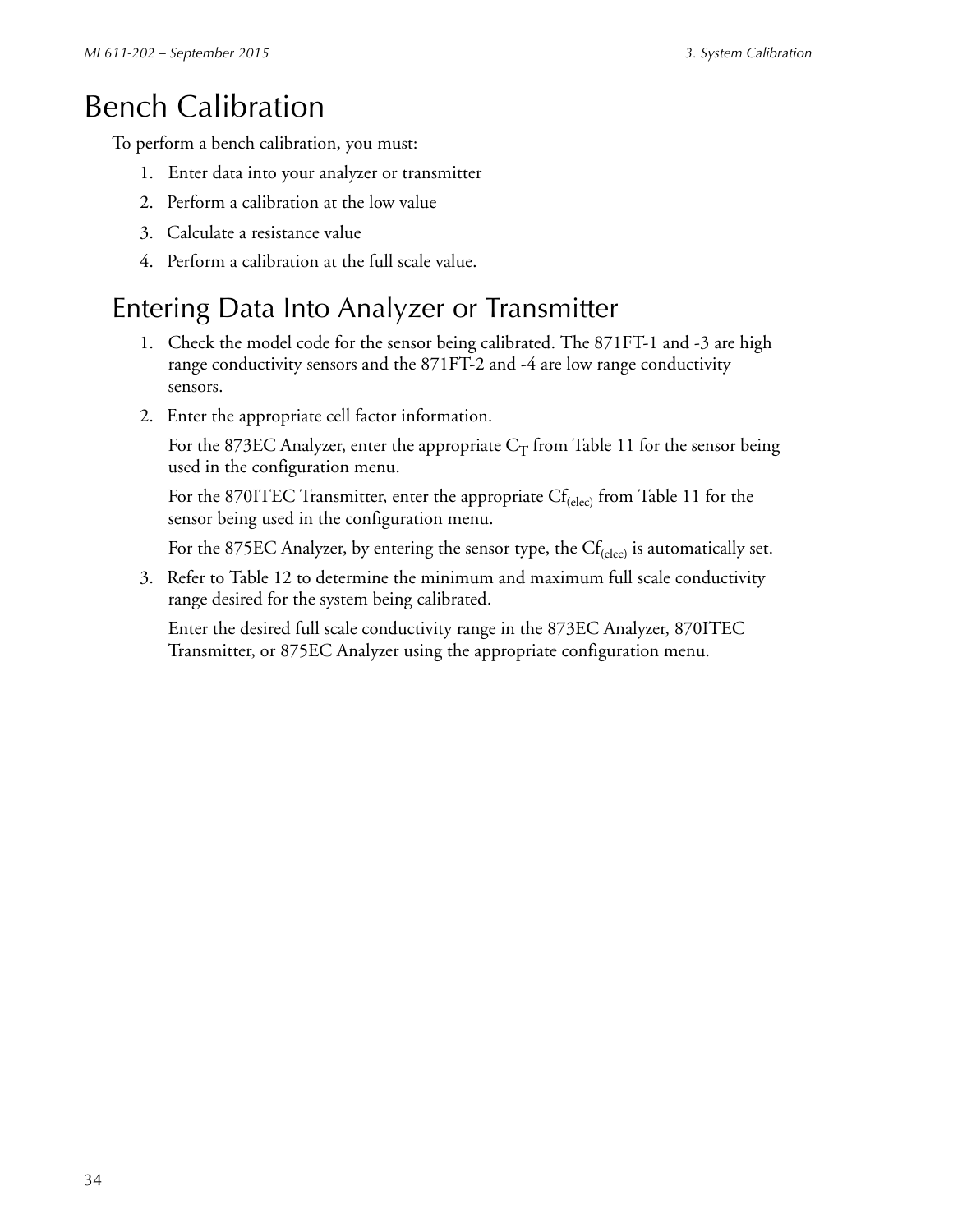<span id="page-34-0"></span>

| <b>Sanitary Sensors</b> |                    |                           |                      |                              |                      |  |
|-------------------------|--------------------|---------------------------|----------------------|------------------------------|----------------------|--|
|                         | $Cf$ (geom) (a)    | $Cf$ (elec) (b)           |                      | $C_T(c)$                     |                      |  |
| Line Size               | $cm^{-1}$          | <b>High Range</b><br>*=1  | Low Range<br>$x=2$   | <b>High Range</b><br>$* = 1$ | Low Range<br>$x=2$   |  |
| 871FT-*C (1/2 in)       | 11.6               | 5.80                      | 2.27                 | 8                            | $\overline{5}$       |  |
| 871FT-*D (3/4 in)       | 4.14               | 2.07                      | 0.81                 | 7                            | 13                   |  |
| 871FT-*E (1 in)         | 2.67               | 1.34                      | 0.52                 | 10                           | 3                    |  |
| 871FT-*F (1-1/2 in)     | 1.11               | 0.56                      | 0.22                 | 3                            | 1                    |  |
| 871FT-*G (2 in)         | 0.62               | 0.31                      | 0.12                 | 2                            | 11                   |  |
| 871FT-*H (3 in)         | 0.38               | 0.19                      | 0.07                 | 9                            | 11                   |  |
| 871FT-*J (4 in)         | 0.21               | 0.10                      | 0.04                 | 1                            | 12                   |  |
|                         |                    | <b>Industrial Sensors</b> |                      |                              |                      |  |
|                         | Cf $_{(geom)}$ (a) |                           | $Cf$ (elec) (b)      |                              | $C_T(c)$             |  |
| <b>Line Size</b>        | $cm^{-1}$          | <b>High Range</b><br>*=3  | Low Range<br>$* = 4$ | <b>High Range</b><br>*=3     | Low Range<br>$* = 4$ |  |
| 871FT-*C (1/2 in)       | 3.02               | 3.02                      | 0.59                 | $\overline{7}$               | 9                    |  |
| 871FT-*E (1 in)         | 1.06               | 1.06                      | 0.21                 | 15                           | 1                    |  |
| 871FT-*F (1-1/2 in)     | 0.49               | 0.49                      | 0.09                 | 14                           | 11                   |  |
| 871FT-*G (2 in)         | 0.49               | 0.49                      | 0.09                 | 14                           | 11                   |  |
| 871FT-*H (3 in)         | 0.25               | 0.25                      | 0.05                 | 3                            | 12                   |  |
| 871FT-*J (4 in)         | 0.15               | 0.15                      | 0.03                 | 16                           | 12                   |  |

#### *Table 11. Geometric and Electrical Cell Factors of Flow-Through Sensors*

<span id="page-34-1"></span>a.  $Cf_{(geom)}$  is used to calculate the loop resistance value for full scale calibration (or for nonzero low end calibration value).

<span id="page-34-2"></span>b.  $\text{Cf}_{\text{(elec)}}$ , is used in the configuration of the 870ITEC Transmitter.

<span id="page-34-3"></span>c.  $C_T$  is used in the configuration of the 873EC Analyzer.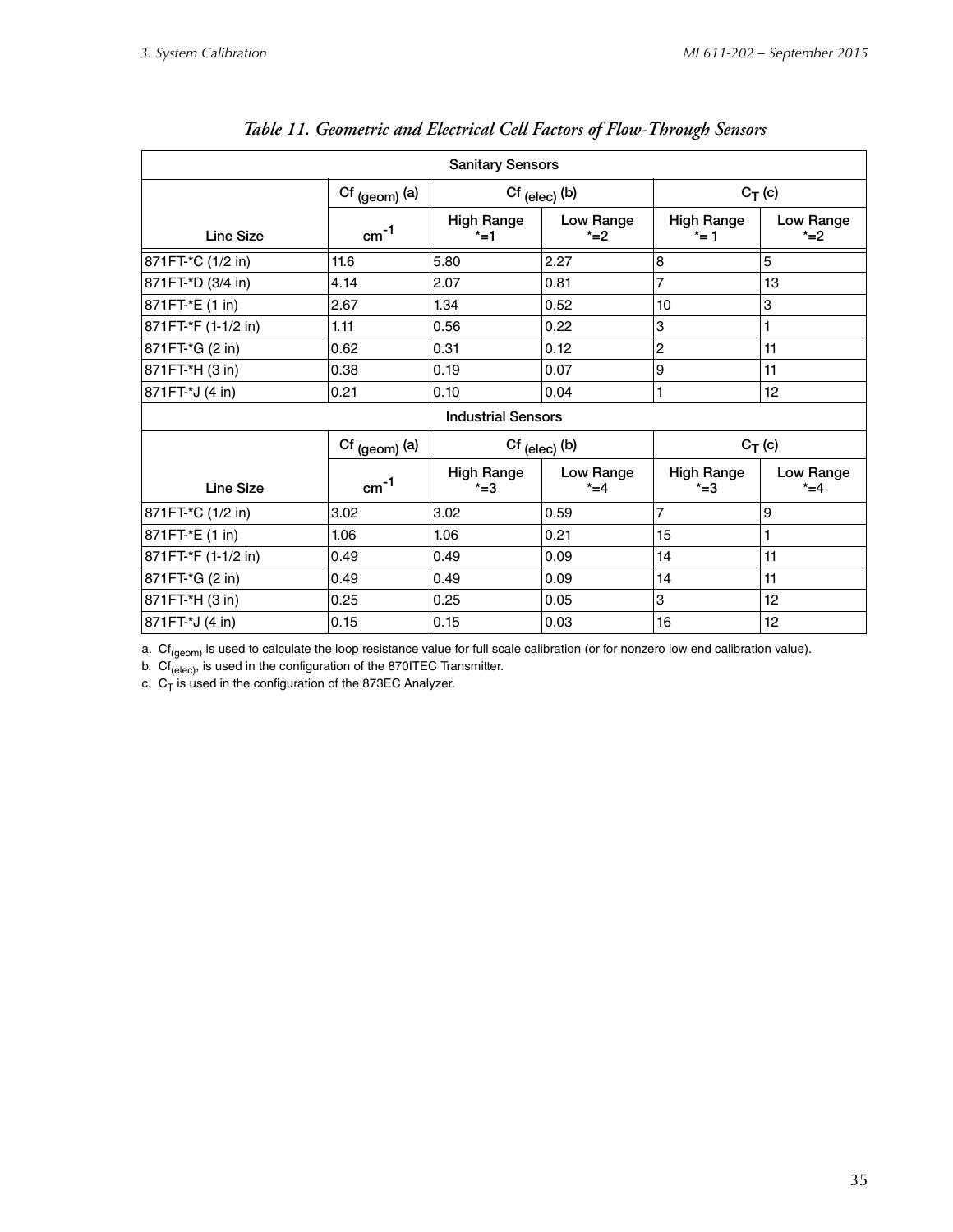<span id="page-35-1"></span>

| <b>Sanitary Sensors</b>                    |                              |                           |                              |                  |  |  |
|--------------------------------------------|------------------------------|---------------------------|------------------------------|------------------|--|--|
|                                            |                              | High Range *=1            | Low Range *=2                |                  |  |  |
| Line Size                                  | Minimum<br>$\mu$ S/cm        | Maximum<br>mS/cm          | <b>Minimum</b><br>$\mu$ S/cm | Maximum<br>mS/cm |  |  |
| $\overline{871FT}$ <sup>*</sup> C (1/2 in) | 1000                         | 2000                      | 500                          | 2000             |  |  |
| 871FT-*D (3/4 in)                          | 500                          | 2000                      | 500                          | 1000             |  |  |
| 871FT-*E (1 in)                            | 500                          | 2000                      | 200                          | 500              |  |  |
| 871FT-*F (1-1/2 in)                        | 100                          | 1000                      | 50                           | 200              |  |  |
| 871FT-*G (2 in)                            | 100                          | 1000                      | 50                           | 100              |  |  |
| 871FT-*H (3 in)                            | 100                          | 1000                      | 50                           | 100              |  |  |
| 871FT-*J (4 in)                            | 50                           | 500                       | 50                           | 50               |  |  |
|                                            |                              | <b>Industrial Sensors</b> |                              |                  |  |  |
|                                            |                              | High Range *=3            | Low Range *=4                |                  |  |  |
| Line Size                                  | <b>Minimum</b><br>$\mu$ S/cm | Maximum<br>mS/cm          | Minimum<br>$\mu$ S/cm        | Maximum mS/cm    |  |  |
| 871FT-*C (1/2 in)                          | 500                          | 2000                      | 100                          | 500              |  |  |
| 871FT-*E (1 in)                            | 1000                         | 2000                      | 50                           | 200              |  |  |
| 871FT-*F (1-1/2 in)                        | 1000                         | 2000                      | 50                           | 100              |  |  |
| 871FT-*G (2 in)                            | 1000                         | 2000                      | 50                           | 100              |  |  |
| 871FT-*H (3 in)                            | 200                          | 1000                      | 50                           | 50               |  |  |
| 871FT-*J (4 in)                            | 200                          | 500                       | 50                           | 50               |  |  |

*Table 12. Minimum and Maximum Full Scale Conductivity Ranges*

### <span id="page-35-0"></span>Calibration at Low Value

1. Connect the sensor to the analyzer or transmitter.

#### $-$  NOTE

For in-line calibration of industrial sensors, the sensor must be empty or filled with a solution having a conductivity at least 1000-fold less than the full scale range for which the system will be calibrated. If this is not possible, the sensor **must** be removed from the piping system, emptied, cleaned, and dried before proceeding.

- 2. For sanitary sensors mounted in nonconductive piping systems (See ["Flange Types](#page-24-6)  [and Materials" on page 25\)](#page-24-6), disconnect one end of the grounding strap between the Tri-Clamp fittings by disconnecting its wing nut. This allows in-line calibration irrespective of the solution conductivity within the sensor. Do **not** remove the Tri-Clamp fitting.
- 3. If using a Foxboro calibration plug (EP485A) or Foxboro calibration cable, remove the RTD connector.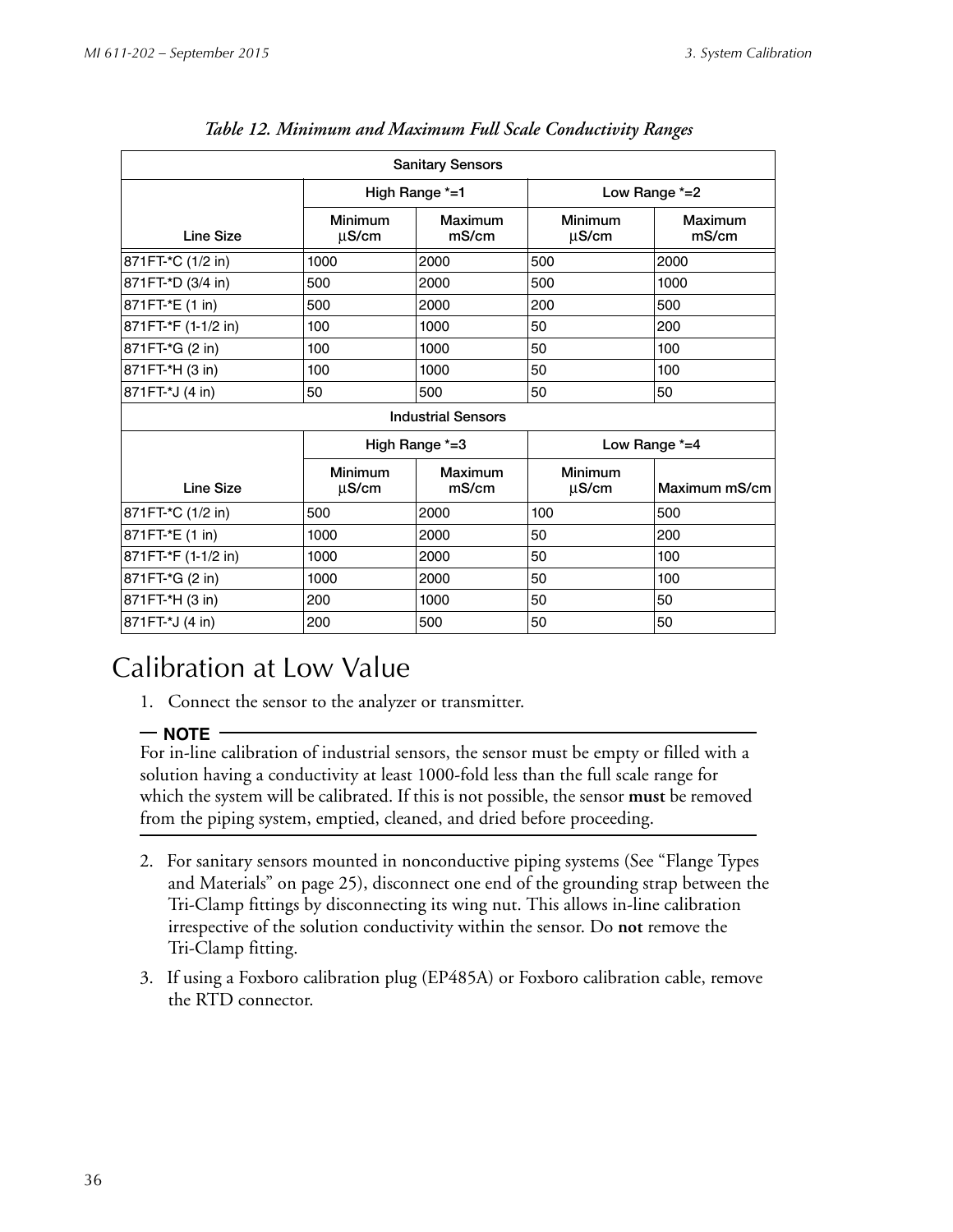4. With infinite resistance (no calibration plug or calibration cable connected to the sensor), and using the procedure in the applicable instruction for the analyzer or transmitter being used (MI 611-224 for 875EC, MI 611-212 for 870ITEC, or MI 611-167 for 873EC), calibrate the low value at 0.0 μS/cm, 0.0 mS/cm or 0.0 S/cm, depending on the desired range (or at a nonzero low value, if desired). Also see MI 611-220, System Calibration Examples.

### <span id="page-36-0"></span>Calculating the Resistance Value

The resistance required to calibrate your system at full scale value is dependent upon when your sensor was manufactured and if you are using a Foxboro calibration cable. The date of manufacture is determined from the last four digits of the Origin Date Code found on the sensor data plate. A code of 2B0149 means the sensor was manufactured in week 49 of 2001,

Use formula **"a"** to calculate full scale loop resistance:

- ♦ If using a user-supplied calibration wire looped through the sensor **or**
- ♦ If using a Foxboro calibration cable **and** your sensor has an Origin Date code earlier than 2B9710.

**Formula "a":**( $Cf_{(geom)}$ •1000•1)/(FS in mS/cm) = Loop R in ohms where

> $Cf_{(geom)}$  = geometric cell factor for the sensor being calibrated, found in Tables [11.](#page-34-0)

FS = Full Scale conductivity value expressed in mS/cm

R = Resistance value, in ohms, to set on the decade resistance box.

Use formula **"b"** to calculate full scale loop resistance:

♦ If using a Foxboro calibration cable **and** your sensor has an Origin Date code of 2B9710 or later.

**Formula "b":**( $Cf_{(geom)}$  1000 $\cdot$ 25)/(FS in mS/cm) = Loop R in ohms

where

 $Cf_{(geom)}$  = geometric cell factor for the sensor being calibrated, found in Tables [11.](#page-34-0)

FS = Full Scale conductivity value expressed in mS/cm

 $R =$  Resistance value, in ohms, to set on the decade resistance box.

#### **Example:**

Calibrate an 871FT-1F Sanitary Flow-Thru Sensor with Full Scale Conductivity =  $500 \mu$ S/cm using a Foxboro calibration cable.

From [Table 11](#page-34-0),  $Cf_{(geom)} = 1.11$  cm<sup>-1</sup>. From Formula "a",  $R = (1.11 \cdot 1000 \cdot 1)/(0.5) = 2220$  ohms for a sensor with a pre-2B9710 Origin Code.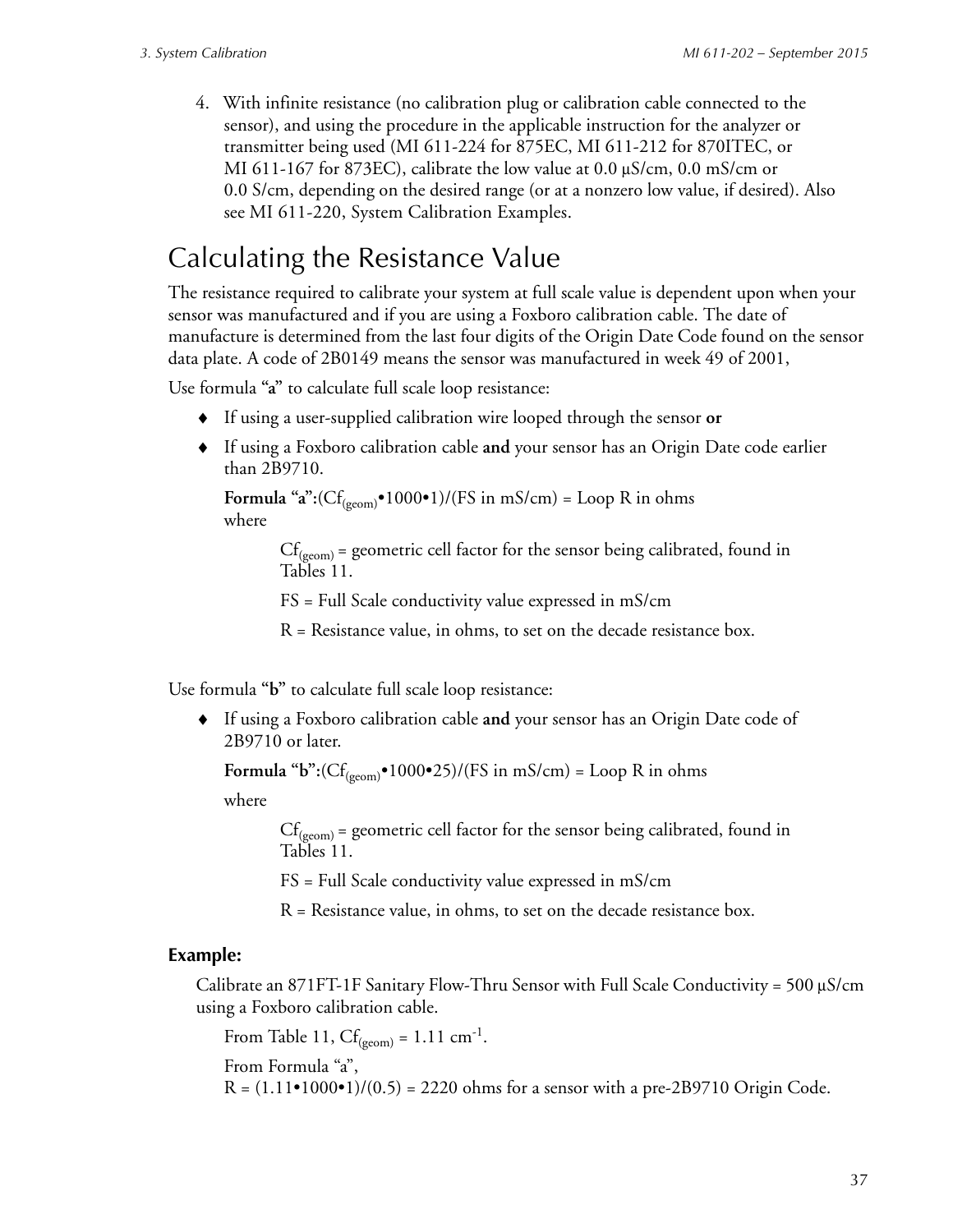From Formula "b",  $R = (1.11 \cdot 1000 \cdot 25)/(0.5) = 55,500$  ohms for a sensor with an Origin Code of 2B9710 or later.

The resistance value calculated in these formulas assume a Foxboro calibration cable assembly is used or a user supplied calibration wire is used with a single loop or turn through the sensor as shown in the third setup of [Figure 21.](#page-38-1) When the value of the resistance calculated is very small (less than 10 ohms), the resistance of the wire could affect the accuracy of the calibration. To avoid this, use multiple loops of user-supplied calibration wire through the sensor as shown in the fourth setup of [Figure 21](#page-38-1). The resistance calculated is then multiplied by the square of the number of turns.

#### **Example:**

Calibrate an 871FT-3G Industrial Flow-Thru Sensor with a full scale conductivity = 500 mS/cm.

From [Table 11](#page-34-0),  $Cf_{(geom)} = 0.49$  cm<sup>-1</sup>.

From Formula "a",

 $R = (0.49 \cdot 1000 \cdot 1)/(500) = 0.98$  ohms for a sensor with a pre-2B9710 Origin Code.

From Formula "b",

 $R = (0.49 \cdot 1000 \cdot 25)/(500) = 24.5$  ohms for a sensor with an Origin Code of 2B9710 or later.

The resistance calculated in Formula "a" is less than 10 ohms. Therefore, you may decide to use 10 turns of wire. With 10 turns of wire, multiply the resistance value by  $10^2$  or 100 and use a resistance of 98 ohms to calibrate the full scale value to 500 mS/cm.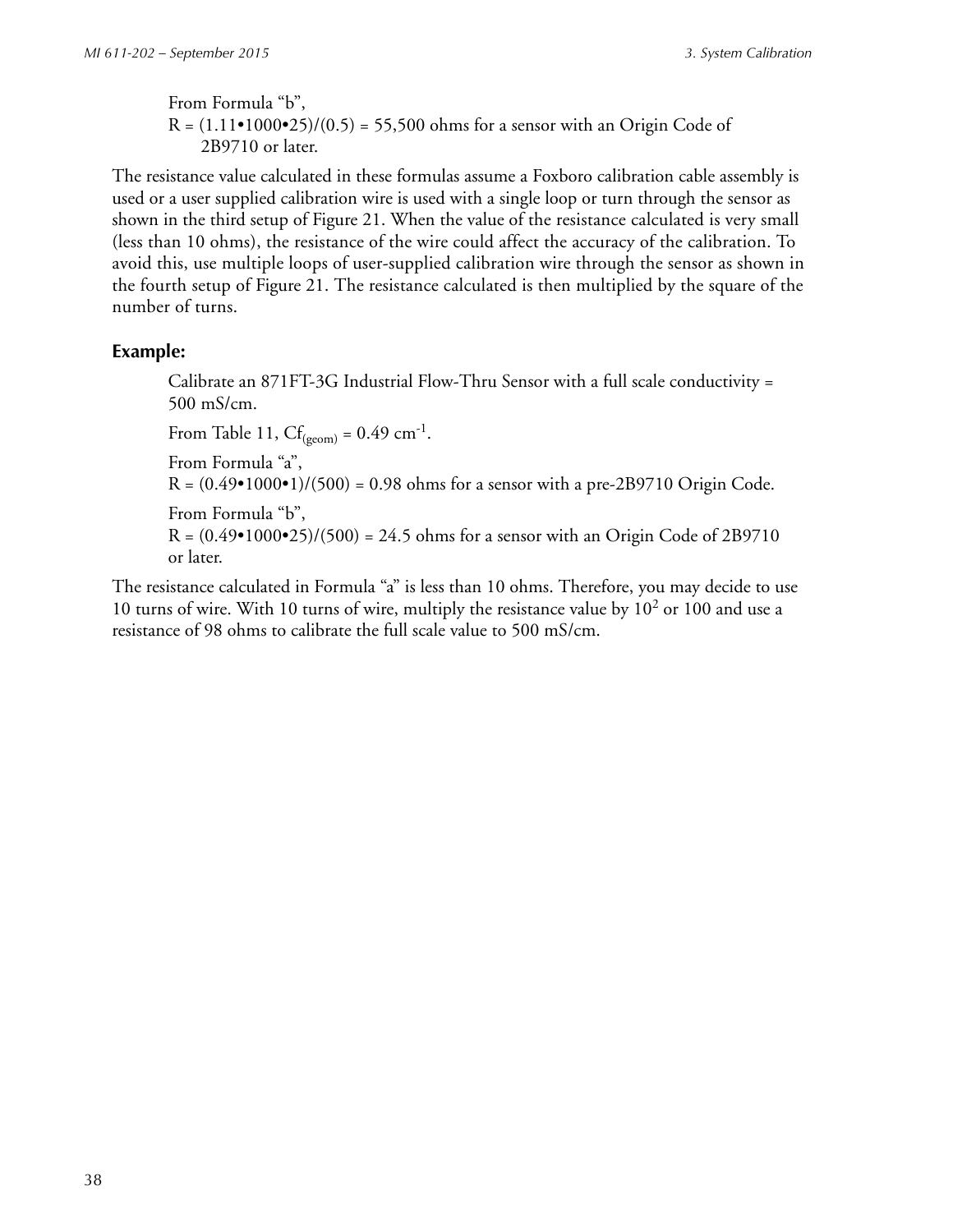<span id="page-38-1"></span>

### <span id="page-38-0"></span>Calibration at Full Scale Value

1. If using a Foxboro calibration plug, connect the plug to the RTD connection.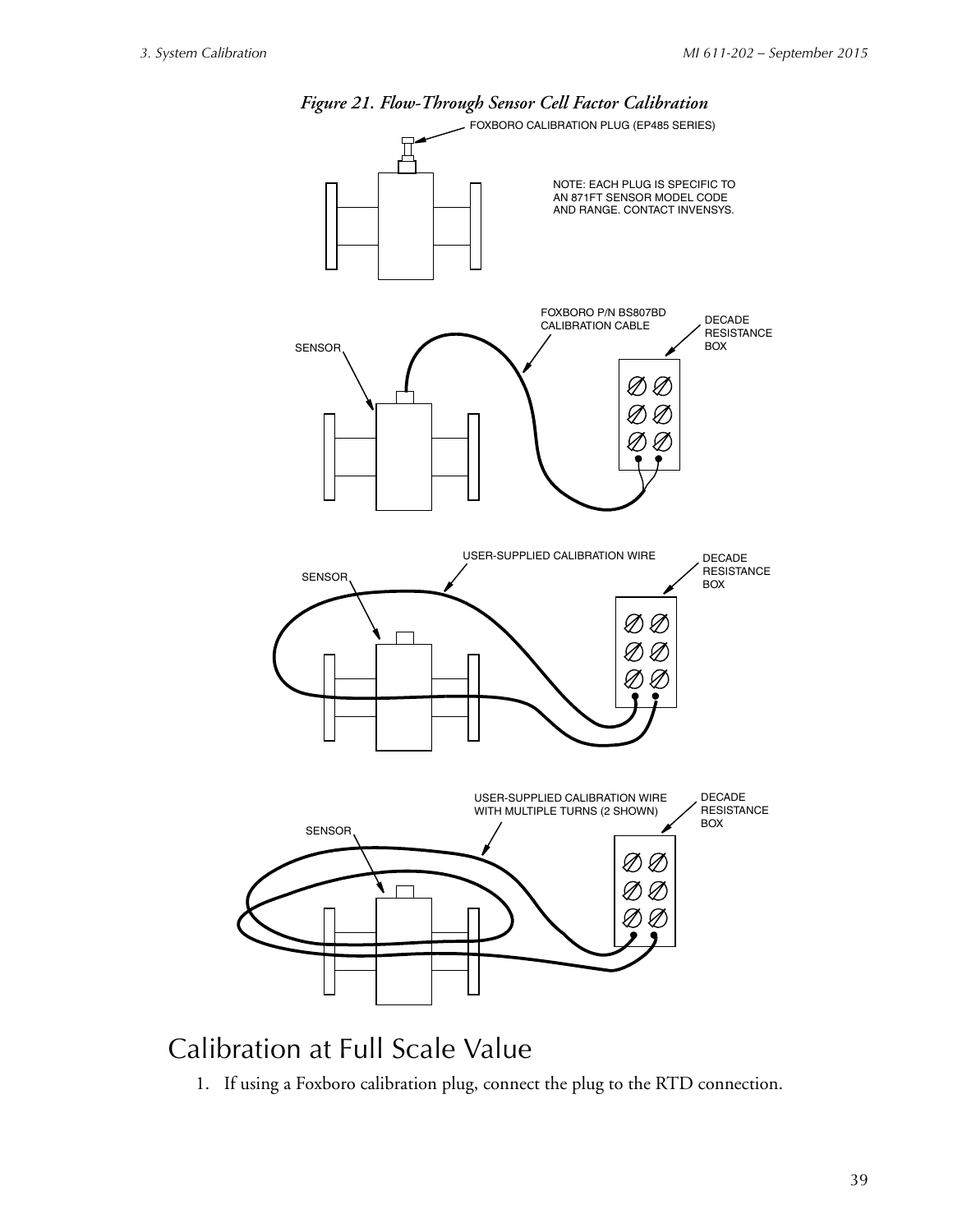If using a Foxboro calibration cable assembly or user-supplied calibration wire, connect it to a decade resistance box as shown in [Figure 21](#page-38-1) and set to the resistance calculated above.

On sanitary sensors, if you disconnected the grounding strap in the ["Calibration at](#page-35-0)  [Low Value"](#page-35-0) procedure on [page 36,](#page-35-0) reinstall the strap.

- 2. Using the procedure in the appropriate instruction manual for the analyzer being used (MI 611-224 for 875EC, MI 611-212 for 870ITEC, or MI 611-167 for 873EC), calibrate at the full scale value. Also see MI 611-220, System Calibration Examples.
- 3. Disconnect the calibration plug or calibration cable/wire and reinstall RTD Cable (if used).
- 4. Reinstall the sensor into the process if previously removed.

# <span id="page-39-0"></span>Solution Calibration

This calibration may be performed using:

- ♦ NIST Standard KCl Solutions available from NIST or commercial suppliers (contact Invensys for additional information),
- ♦ Equivalent solutions that may be prepared by the user, or
- ♦ A grab sample obtained by analyzing the process solution by means of an independent conductivity measurement.

 $-$  NOTE

For highest accuracy, this calibration may be performed using NIST Standard KCl Solutions or equivalent solutions that may be prepared by the user.

### <span id="page-39-1"></span>Preparation of Solutions

<span id="page-39-2"></span>For preparation of solutions, use deionized or distilled water with a conductivity less than 2 μS/cm.

|                        |             | Conductivity (a)       |                           |                                                |  |
|------------------------|-------------|------------------------|---------------------------|------------------------------------------------|--|
| <b>Measuring Range</b> | Solution    | at 0 $\degree$ C       | at 18 $^{\circ}$ C        | at 25 $\degree$ C                              |  |
| 100-1300 µS/cm         | А<br>в<br>С | 540 µS/cm<br>774 µS/cm | 873 µS/cm<br>$1.22$ mS/cm | $147 \mu$ S/cm<br>$1.01$ mS/cm<br>$1.41$ mS/cm |  |
| $1.00 - 13.0$ mS/cm    | D           | $7.14$ mS/cm           | 11.2 $mS/cm$              | $12.9$ mS/cm                                   |  |
| 10.0-130.0 mS/cm       | Е           | 65.2 mS/cm             | 97.8 mS/cm                | 111.3 mS/cm                                    |  |
| 100-1300 mS/cm         | F<br>G      |                        |                           | 251 mS/cm<br>826 mS/cm                         |  |

*Table 13. Conductivity of Calibrating Solutions*

a. For solutions A, B and C, the conductivity of the water used for preparation of solutions should be added to the values specified.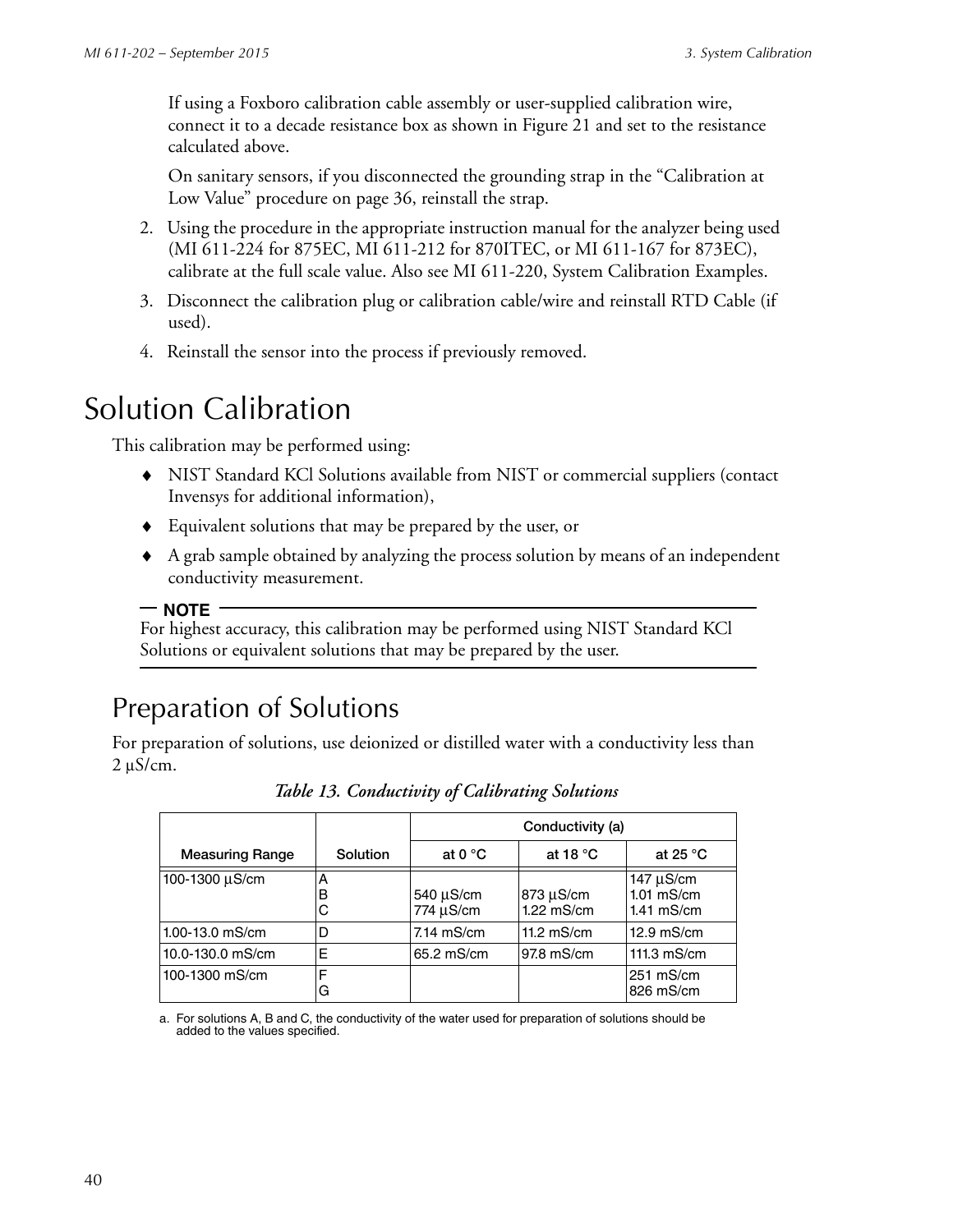#### **NOTE**

Solution conductivity is a strong function of temperature. For intermediate temperatures or temperatures outside the range shown in [Table 13](#page-39-2), sufficient accuracy may be obtained by linear interpolation or extrapolation using the values shown.

| Solution A: | Dilute 100 ml of Solution C to 1000 ml at 20°C (68°F).                             |
|-------------|------------------------------------------------------------------------------------|
| Solution B: | Weigh 500 mg dry NaCl and add water to give 1 kg solution (0.05 wt percent NaCl).  |
| Solution C: | Weigh 0.7440 g dry KCI and dilute to 1000 ml at 20 °C (68°F).                      |
| Solution D: | Weigh 7.4365 g dry KCI and dilute to 1000 ml at 20 $^{\circ}$ C (68 $^{\circ}$ F). |
| Solution E: | Weigh 74.2640 g dry KCI and dilute to 1000 ml at 20 °C (68°F).                     |
| Solution F: | Saturate water with NaCl at 20 $^{\circ}$ C (68 $^{\circ}$ F).                     |

Solution G: This conductivity level requires use of an acid solution. For information, contact Invensys.

### <span id="page-40-0"></span>Enter Data Into Analyzer or Transmitter

1. Check the model code for the sensor being calibrated. The 871FT-1 and -3 are high range conductivity sensors and the 871FT-2 and -4 are low range conductivity sensors.

For the 873EC Analyzer, enter the appropriate  $C_T$  from [Table 11](#page-34-0) for the sensor being used in the configuration menu.

For the 870ITEC Transmitter, enter the appropriate  $Cf_{\text{(elec)}}$  from [Table 11](#page-34-0) for the sensor being used in the configuration menu.

For the 875EC Analyzer, by entering the sensor type, the  $Cf_{(elec)}$  is automatically set.

2. Refer to [Table 12](#page-35-1) to determine the minimum and maximum full scale conductivity range for the system being calibrated.

Enter the desired full scale conductivity range in the 873EC Analyzer, 870ITEC Transmitter, or 875EC Analyzer using the appropriate configuration menu.

#### $\overline{\phantom{a}}$  **CAUTION**

When calibrating analyzer/sensor systems using solutions or when calibrating cell factors using solutions, it is important to account for the effect of temperature in the procedure.

### <span id="page-40-1"></span>Calibration Procedure

- 1. Prepare a calibration solution having a known conductivity in the required measuring range (see [Table 13](#page-39-2) and ["Preparation of Solutions" on page 40](#page-39-1)).
- 2. Connect the sensor to the analyzer or transmitter.

#### $-$  NOTE

For in-line calibration of industrial sensors, the sensor **must** be empty or filled with a solution having a conductivity at least 1000-fold less than the full scale range for which the system will be calibrated. If this is not possible, the sensor **must** be removed from the piping system, emptied, cleaned, and dried before proceeding.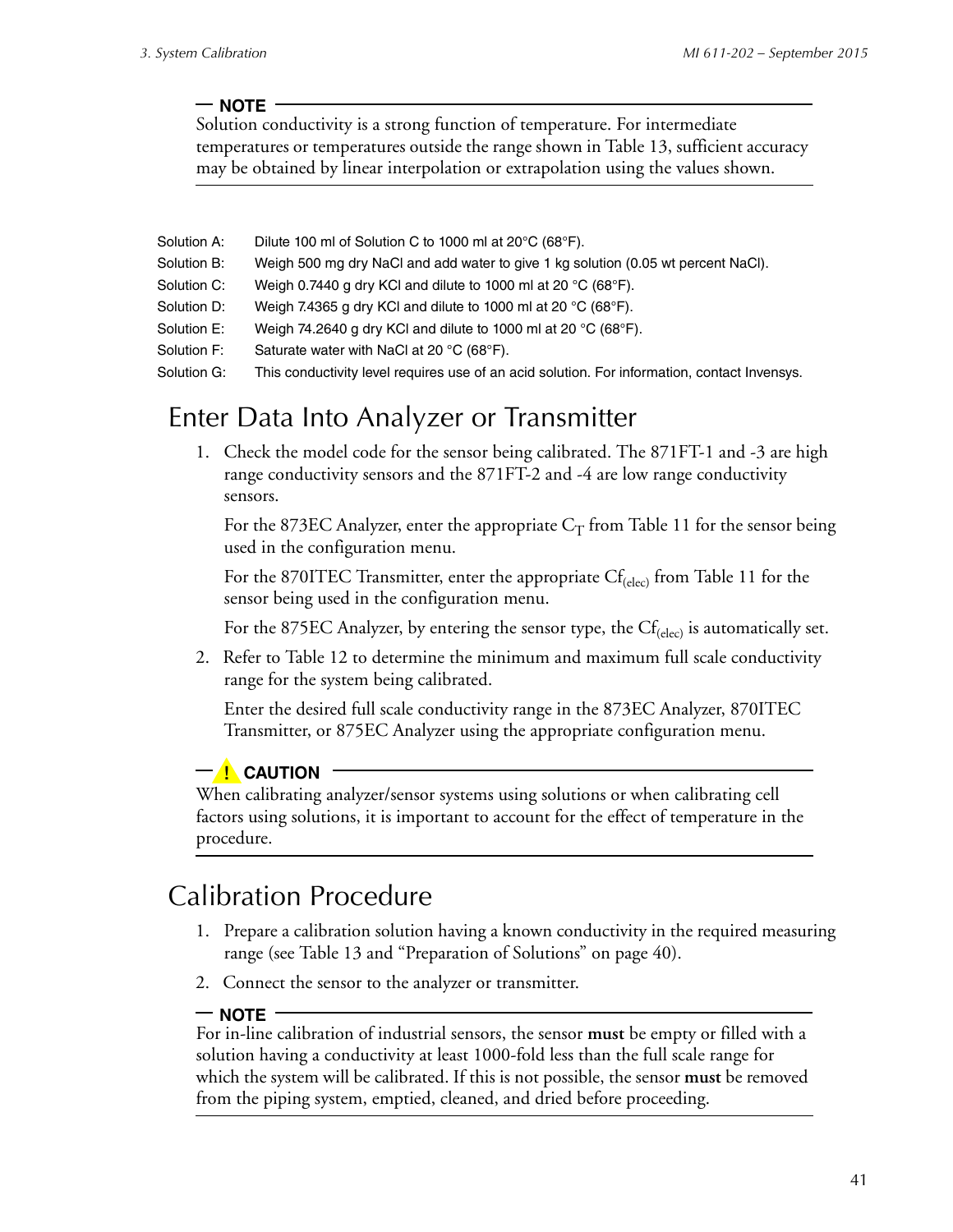- 3. For sanitary versions mounted in nonconductive piping systems (See ["Flange Types](#page-24-6)  [and Materials" on page 25\)](#page-24-6), disconnect one end of the grounding strap between the Tri-Clamp fittings by disconnecting its wing nut. This allows in-line calibration irrespective of the solution conductivity within the sensor. Do **not** remove the Tri-Clamp fitting.
- 4. Using the procedure in the applicable instruction for the analyzer or transmitter being used (MI 611-224 for 875EC, MI 611-212 for 870ITEC, or MI 611-167 for 873EC), calibrate the low value at 0.0  $\mu$ S/cm, 0.0 mS/cm or 0.0 S/cm, depending on the desired range (or at a nonzero low value, if desired). Also see MI 611-220, System Calibration Examples.
- 5. On sanitary sensors, reinstall the grounding strap removed in Step 3.
- 6. Fill the sensor with the appropriate calibrating solution selected from [Table 13](#page-39-2) or measure the conductivity of the solution in the sensor using an independent conductivity system. (Note effects of temperature on conductivity. Typically conductivity increases with temperature.)

#### $-$  NOTE

Assure that bore of sensor is completely full.

7. Using the procedure in the applicable instruction for the analyzer or transmitter being used (MI 611-224 for 875EC, MI 611-212 for 870ITEC, or MI 611-167 for 873EC), calibrate for the conductivity of the known solution. Also see MI 611-220, System Calibration Examples.

#### $-$  NOTE

Solution conductivity is a strong function of temperature. For intermediate temperatures or temperatures outside the range shown in [Table 13](#page-39-2), sufficient accuracy can possibly be obtained by linear interpolation or extrapolation using the values shown.

### <span id="page-41-0"></span>Determination of Geometric Cell Factors

Cell Factors are determined by the geometries of the sensors and will remain constant as long as the length and diameter of the insulating bore pieces within the sensor do not change. Nominal Cell Factors for the available sensor geometries are shown in [Table 11](#page-34-0). This procedure can be used to more accurately determine these cell factors.

In performing this procedure, you must:

- 1. Perform a solution calibration of the sensor and record the resulting conductivity
- 2. Determine the resistance necessary to reproduce this conductivity value
- 3. Calculate the geometric cell factor.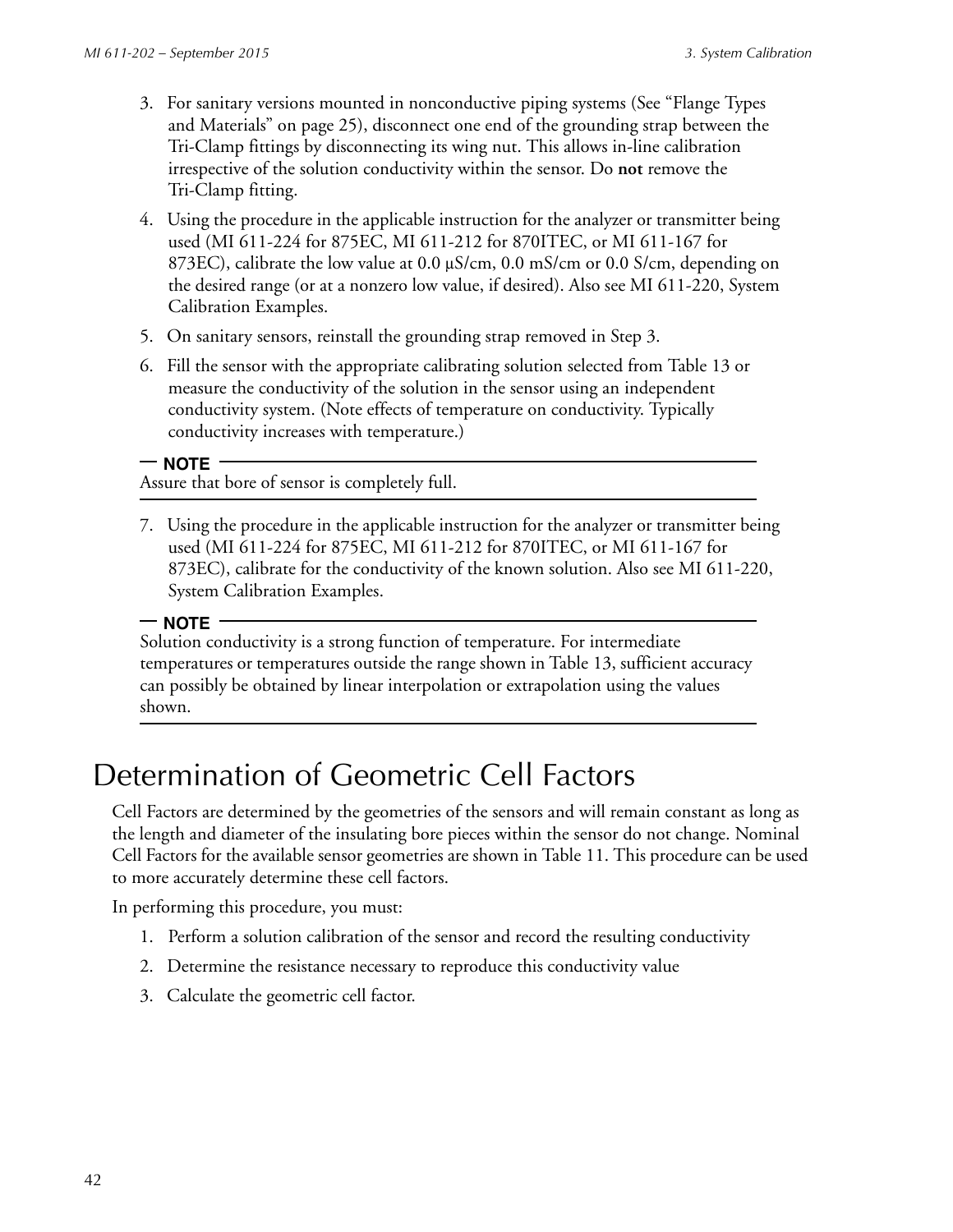### <span id="page-42-0"></span>Performing a Solution Calibration

1. Follow the procedure ["Solution Calibration" on page 40.](#page-39-0)

#### $-$  NOTE

This calibration cannot be an in-line calibration.

2. Record the conductivity value.

### <span id="page-42-1"></span>Determining the Resistance Value

- 1. Remove the solution from the sensor. Rinse and dry the sensor.
- 2. Remove the RTD connector from the sensor and connect a Foxboro calibration cable or loop a user-supplied calibration wire through the sensor (see [Figure 21\)](#page-38-1).
- 3. Connect the calibration cable/wire to a decade resistance box. Dial in the value of resistance necessary to reproduce the conductivity value recorded in Step 2 of the previous section.

#### $-$  NOTE

If the value of resistance necessary to reproduce the desired conductivity reading is smaller than 10 ohms, the resistance of the wire could affect accuracy. In such a situation, pass several turns of your user-supplied calibration wire through the sensor (see the fourth setup of [Figure 21\)](#page-38-1) and then connect to the decade resistance box. The resistance required to reproduce the conductivity noted in Step 3 is now larger by a factor of the square of the number of turns of wire through the sensor. Thus, if 10 turns of wire are used and the resistance on the decade box is 500 ohms, the resistance used in the cell factor equation in the next section is 500/10<sup>2</sup> or 5 ohms.

### <span id="page-42-2"></span>Calculation of Cell Factor

1. Calculate the cell factor using the appropriate formula, which depends on your conductivity range:

Cf<sub>(geom)</sub> = (Conductivity,  $\mu$ S/cm)(Resistance,  $\Omega/10^6$ ) = cm<sup>-1</sup>  $Cf_{(geom)}^{\text{geom}} = (Conductivity, mS/cm)(Resistance, \Omega/10^3) = cm^{-1}$  $Cf_{(geom)}^{\circ} = (Conductivity, S/cm)(Resistance, \Omega) = cm^{-1}$ 

where:

Conductivity is that recorded in Step 2 of ["Performing a Solution Calibration"](#page-42-0) above.

Resistance is that determined in Step 3 of ["Determining the Resistance Value"](#page-42-1)  above.

### <span id="page-42-3"></span>Example 1

Calibrate the cell factor of an 871FT-1F Sanitary Flow-Through Sensor using Solution D from [Table 13](#page-39-2). Conductivity =  $11.2$  mS/cm at 18 °C.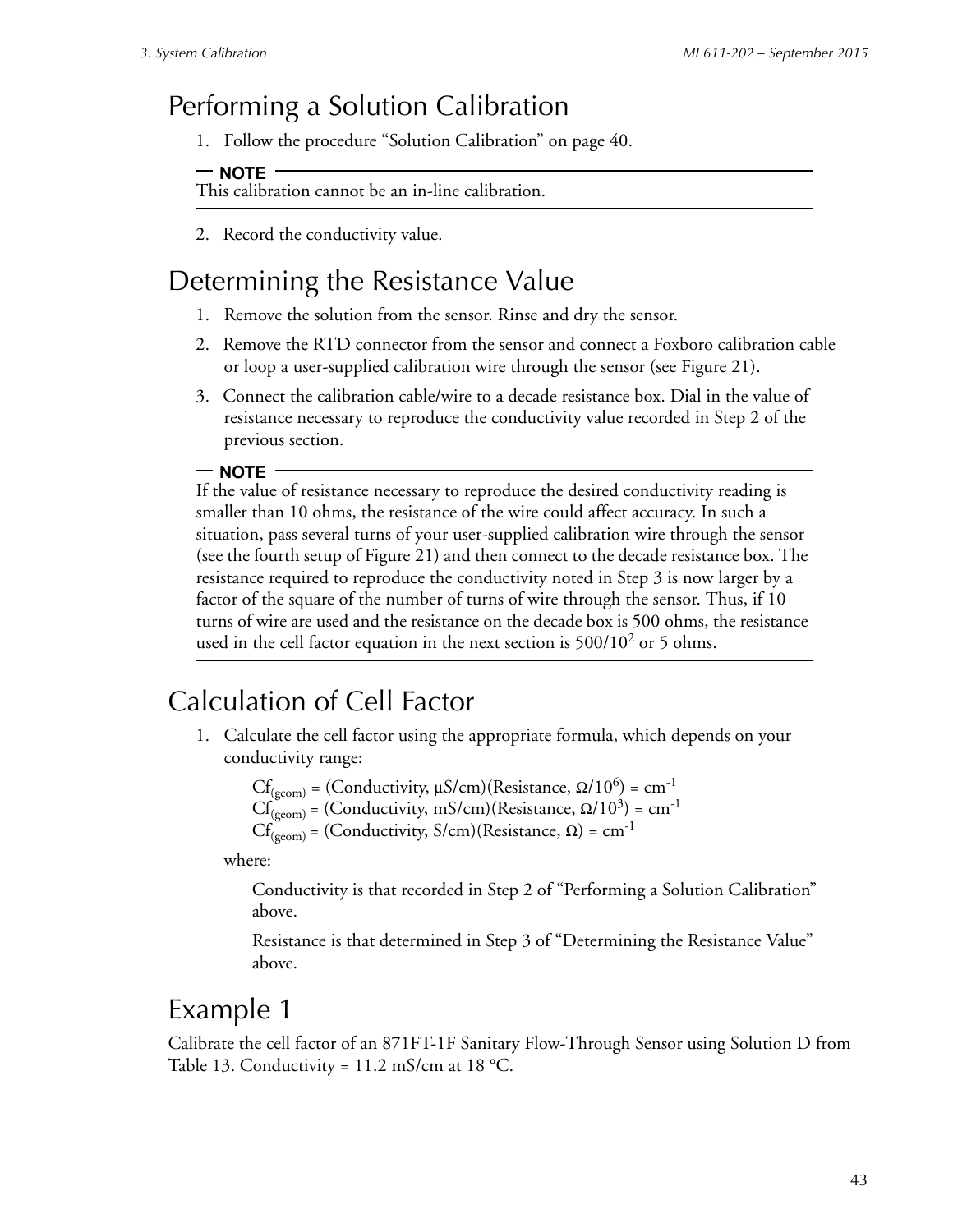### *Using an 873EC Analyzer*

- 1. Configure Ct = 3. This value comes from [Table 11](#page-34-0).
- 2. Configure the Full Scale Range = 20 mS/cm. 0 to 20 mS/cm is the range above the 11.2 mS/cm value given in the example.
- 3. Configure TEMP to 18.0. °C.
- 4. Perform a solution calibration per ["Calibration Procedure" on page 41](#page-40-1). Record the conductivity.
- 5. Determine the resistance value by performing the procedure in ["Determining the](#page-42-1)  [Resistance Value"](#page-42-1) above. If the value of resistance necessary to display the conductivity (which should be 11.2 mS/cm) is 99.1 ohms, then calculate the cell factor.

 $Cf_{(geom)} = (11.2)(99.1/10^3) = 1.11$  cm<sup>-1</sup>

### *Using an 870ITEC Transmitter*

- 1. Configure  $C_{\text{felec}} = 0.56 \text{ cm}^{-1}$  This value comes from [Table 11](#page-34-0).
- 2. Configure the Full Scale Range = 20 mS/cm. 0 to 20 mS/cm is the range above the 11.2 mS/cm value given in the example.
- 3. Configure TEMP to 18.0.°C.
- 4. Perform a solution calibration per ["Calibration Procedure" on page 41](#page-40-1). Record the conductivity.
- 5. Determine the resistance value by performing the procedure in ["Determining the](#page-42-1)  [Resistance Value"](#page-42-1) above. If the value of resistance necessary to display the conductivity (which should be 11.2 mS/cm) is 99.1 ohms, then calculate the cell factor.

 $Cf_{(geom)} = (11.2)(99.1/10^3) = 1.11$  cm<sup>-1</sup>

### *Using an 875EC Analyzer*

- 1. Configure the Full Scale Range = 20 mS/cm. 0 to 20 mS/cm is the range above the 11.2 mS/cm value given in the example.
- 2. Configure TEMP to 18.0.°C.
- 3. Perform a solution calibration per ["Calibration Procedure" on page 41](#page-40-1). Record the conductivity.
- 4. Determine the resistance value by performing the procedure in ["Determining the](#page-42-1)  [Resistance Value"](#page-42-1) above. If the value of resistance necessary to display the conductivity (which should be 11.2 mS/cm) is 99.1 ohms, then calculate the cell factor.

 $Cf_{(geom)} = (11.2)(99.1/10^3) = 1.11$  cm<sup>-1</sup>

### <span id="page-43-0"></span>Example 2

Calibrate cell factor of 871FT-2G sensor using Solution E from [Table 13.](#page-39-2) Conductivity =  $111.3 \text{ mS/cm}$  at 25 °C. However the temperature in the lab is 21.5 °C.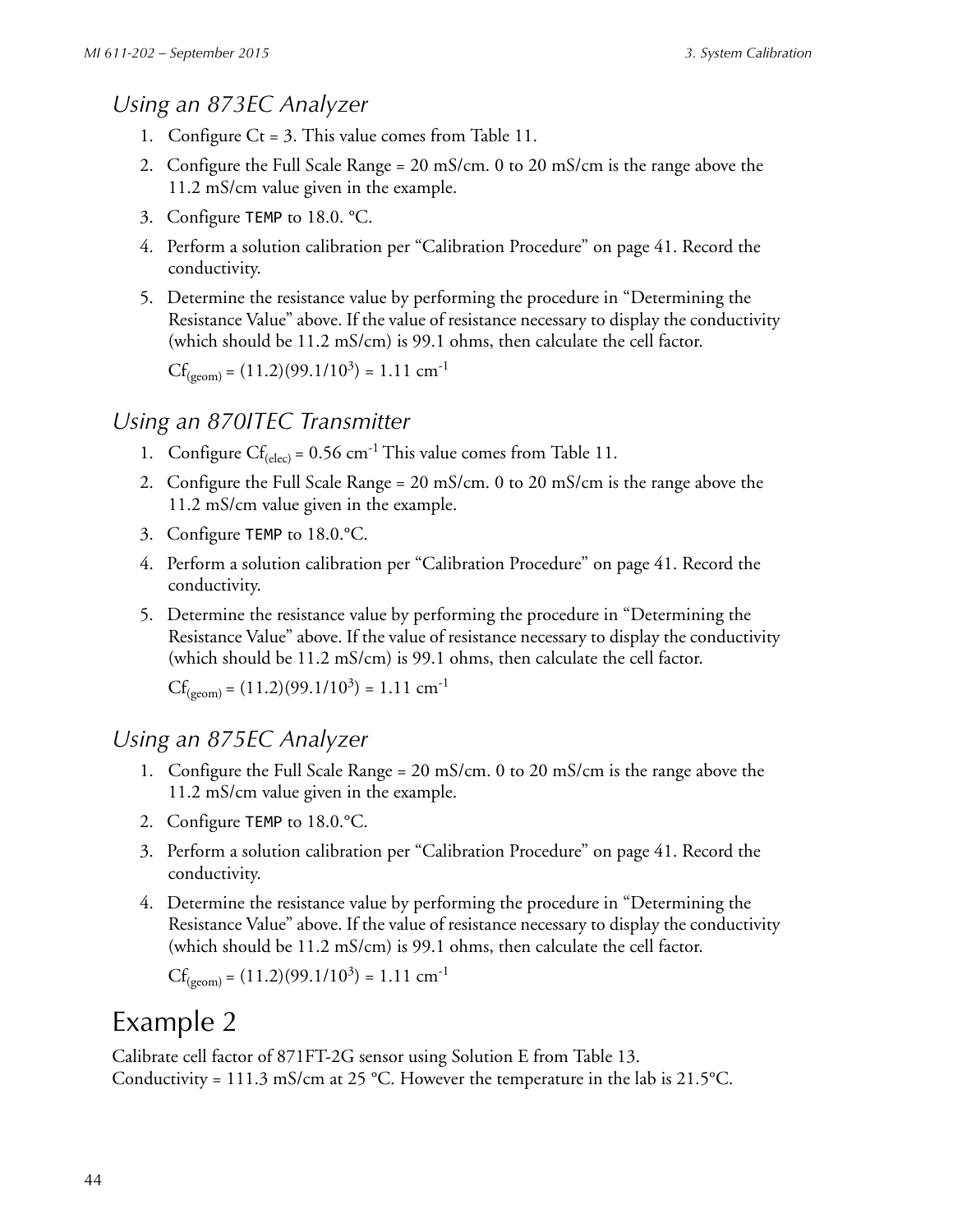### *Using an 873EC Analyzer*

- 1. Configure Ct = 11 ([Table 11](#page-34-0)). This value comes from [Table 11](#page-34-0).
- 2. Configure the Full Scale Range = 200 mS/cm. 0 to 200 mS/cm is the range above the 111.3 mS/cm value given in the example.
- 3. Configure TEMP to 21.5 °C.
- 4. Perform a solution calibration per ["Calibration Procedure" on page 41](#page-40-1). Record the conductivity.

```
- NOTE -
```
Because the calibration was done at 21.5°C, the conductivity should have been close to the value calculated as follows:

97.8 mS/cm +  $(0.02$ <sup>o</sup>C $)(3.5$ <sup>o</sup>C $)(97.8$  mS/cm $)$  = 104.6 mS/cm

where:

97.8 mS/cm is the conductivity at 18°C per [Table 13](#page-39-2) 2%/°C is the approximate temperature coefficient in the range of 18 to 25°C 3.5°C is the difference of 21.5 - 18°C

5. Determine the resistance value by performing the procedure in ["Determining the](#page-42-1)  [Resistance Value" on page 43.](#page-42-1)

#### $-$  NOTE  $\cdot$

Because the resistance value is less than 10 ohms, use multiple loops of user-supplied calibration cable as explained in the note in that section.

If the value of resistance necessary to display the conductivity (which should be 104.6 mS/cm) is 5.88 ohms, then calculate the cell factor.

 $Cf_{(geom)} = (104.6)(5.88/10^3) = 0.615$  cm<sup>-1</sup>

The value of resistance necessary to display 104.6 mS/cm should be 5.88 ohms within the accuracies of the solution and the analyzer/sensor system. If the actual resistance necessary to display 104.6 mS/cm is 5.74 ohms, then the calculation is:

 $Cf_{(geom)} = (104.6)(5.74/10^3) = 0.60$  cm<sup>-1</sup>

#### *Using an 870ITEC Transmitter*

- 1. Configure  $\text{Cf}_{\text{(elec)}} = 0.12$ ). This value comes from [Table 11.](#page-34-0)
- 2. Configure the Full Scale Range = 200 mS/cm. 0 to 200 mS/cm is the range above the 111.3 mS/cm value given in the example.
- 3. Configure TEMP to 21.5.0. °C.
- 4. Perform a solution calibration per ["Calibration Procedure" on page 41](#page-40-1). Record the conductivity.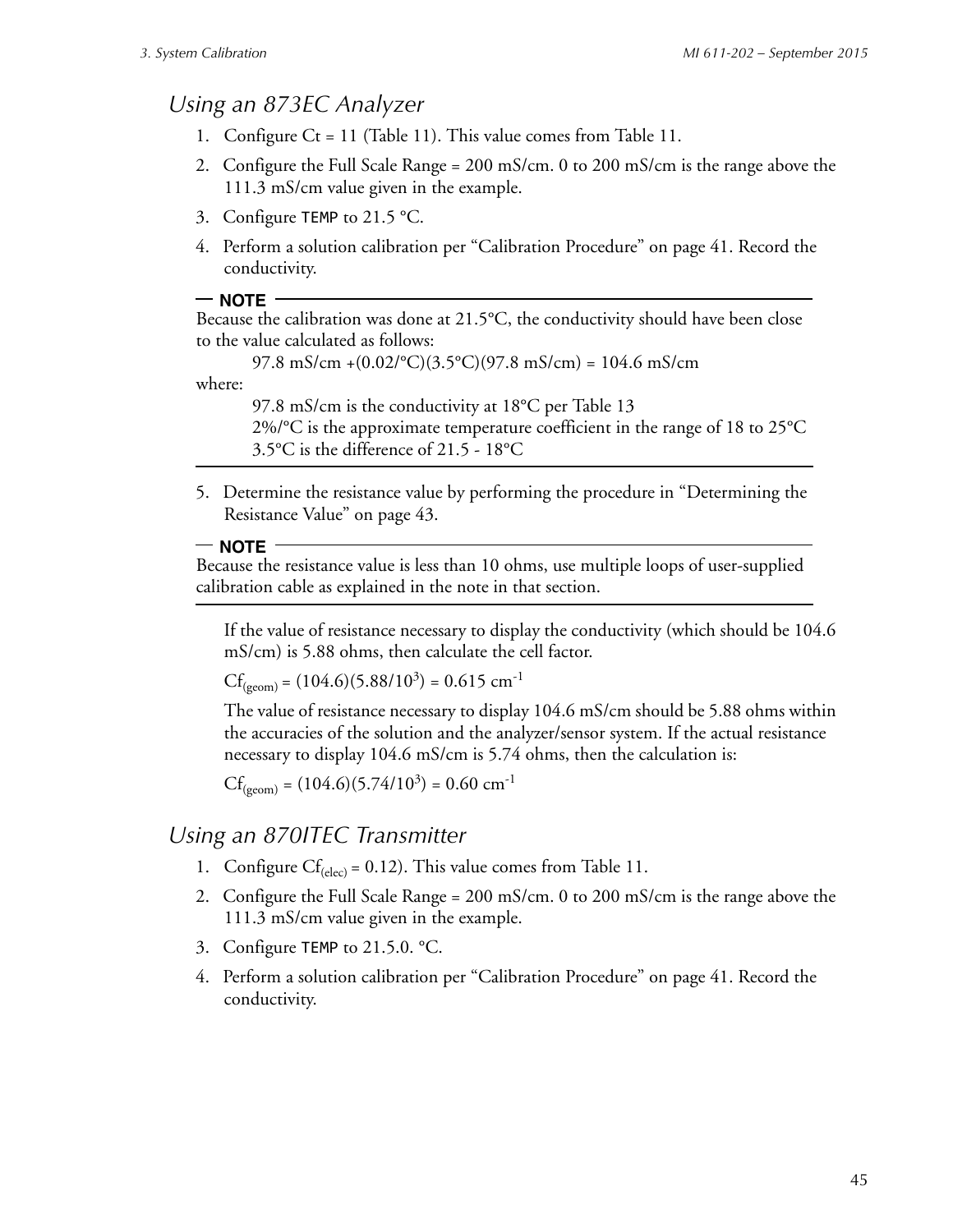#### $-$  NOTE

Because the calibration was done at 21.5°C, the conductivity should have been close to the value calculated as follows:

 $97.8 \text{ mS/cm } + (0.02\degree\text{C})(3.5\degree\text{C})(97.8 \text{ mS/cm}) = 104.6 \text{ mS/cm}$ 

where:

97.8 mS/cm is the conductivity at 18°C per [Table 13](#page-39-2)  $2\%$ /°C is the approximate temperature coefficient in the range of 18 to 25°C 3.5°C is the difference of 21.5 - 18°C

5. Determine the resistance value by performing the procedure in ["Determining the](#page-42-1)  [Resistance Value" on page 43.](#page-42-1)

 $-$  NOTE  $\cdot$ 

Because the resistance value was less than 10 ohms, use multiple loops of usersupplied calibration cable as explained in the note in that section.

If the value of resistance necessary to display the conductivity (which should be 104.6 mS/cm) is 5.88 ohms, then calculate the cell factor.

 $Cf_{(geom)} = (104.6)(5.88/10^3) = 0.615$  cm<sup>-1</sup>

The value of resistance necessary to display 104.6 mS/cm should be 5.88 ohms within the accuracies of the solution and the analyzer/sensor system. If the actual resistance necessary to display 104.6 mS/cm is 5.74 ohms, then the calculation is:

 $Cf_{(geom)} = (104.6)(5.74/10^3) = 0.60$  cm<sup>-1</sup>

#### *Using an 875EC Analyzer*

- 1. Configure the Full Scale Range = 200 mS/cm. 0 to 200 mS/cm is the range above the 111.3 mS/cm value given in the example.
- 2. Configure TEMP to 18.0.°C.
- 3. Perform a solution calibration per ["Calibration Procedure" on page 41](#page-40-1). Record the conductivity.

#### $-$  NOTE  $-$

Because the calibration was done at 21.5°C, the conductivity should have been close to the value calculated as follows:

 $97.8 \text{ mS/cm } +(0.02\degree\text{C})(3.5\degree\text{C})(97.8 \text{ mS/cm}) = 104.6 \text{ mS/cm}$ 

where:

97.8 mS/cm is the conductivity at 18°C per [Table 13](#page-39-2)

 $2\%$ /°C is the approximate temperature coefficient in the range of 18 to 25°C 3.5°C is the difference of 21.5 - 18°C

4. Determine the resistance value by performing the procedure in ["Determining the](#page-42-1)  [Resistance Value" on page 43.](#page-42-1)

#### $-$  NOTE

Because the resistance value was less than 10 ohms, use multiple loops of usersupplied calibration cable as explained in the note in that section.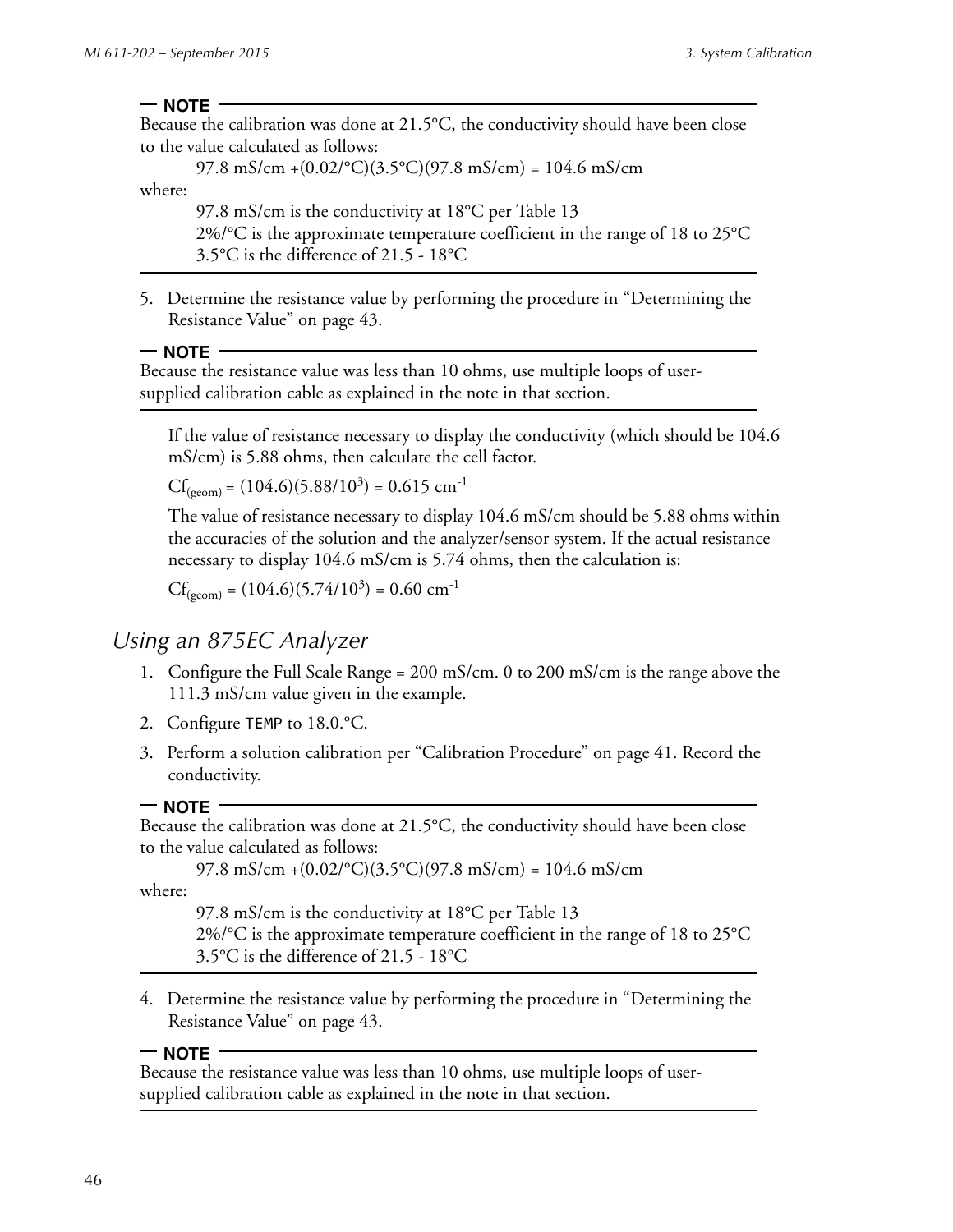If the value of resistance necessary to display the conductivity (which should be 104.6 mS/cm) is 5.88 ohms, then calculate the cell factor.

$$
Cf_{(geom)} = (104.6)(5.88/10^3) = 0.615
$$
 cm<sup>-1</sup>

The value of resistance necessary to display 104.6 mS/cm should be 5.88 ohms within the accuracies of the solution and the analyzer/sensor system. If the actual resistance necessary to display 104.6 mS/cm is 5.74 ohms, then the calculation is:

 $Cf_{(geom)} = (104.6)(5.74/10^3) = 0.60$  cm<sup>-1</sup>

## <span id="page-46-0"></span>Conversion Factors

 $1 S = 1000 mS$ 

 $1 S = 1,000,000 \mu S$ 

 $1 \text{ m}$ S = 1000 μS

------------------------

 $1 S/m = 0.01 S/cm$ 

 $1 \text{ mS/m} = 0.01 \text{ mS/cm}$ 

 $1 \mu S/m = 0.01 \mu S/cm$ 

------------------------

 $1 \text{ S/m} = 1 \text{ mho/m}$ 

 $1 S/m = 0.01$  mho/cm

 $1$  S/cm = 1 mho/cm

1 mS/cm = 0.001 mho/cm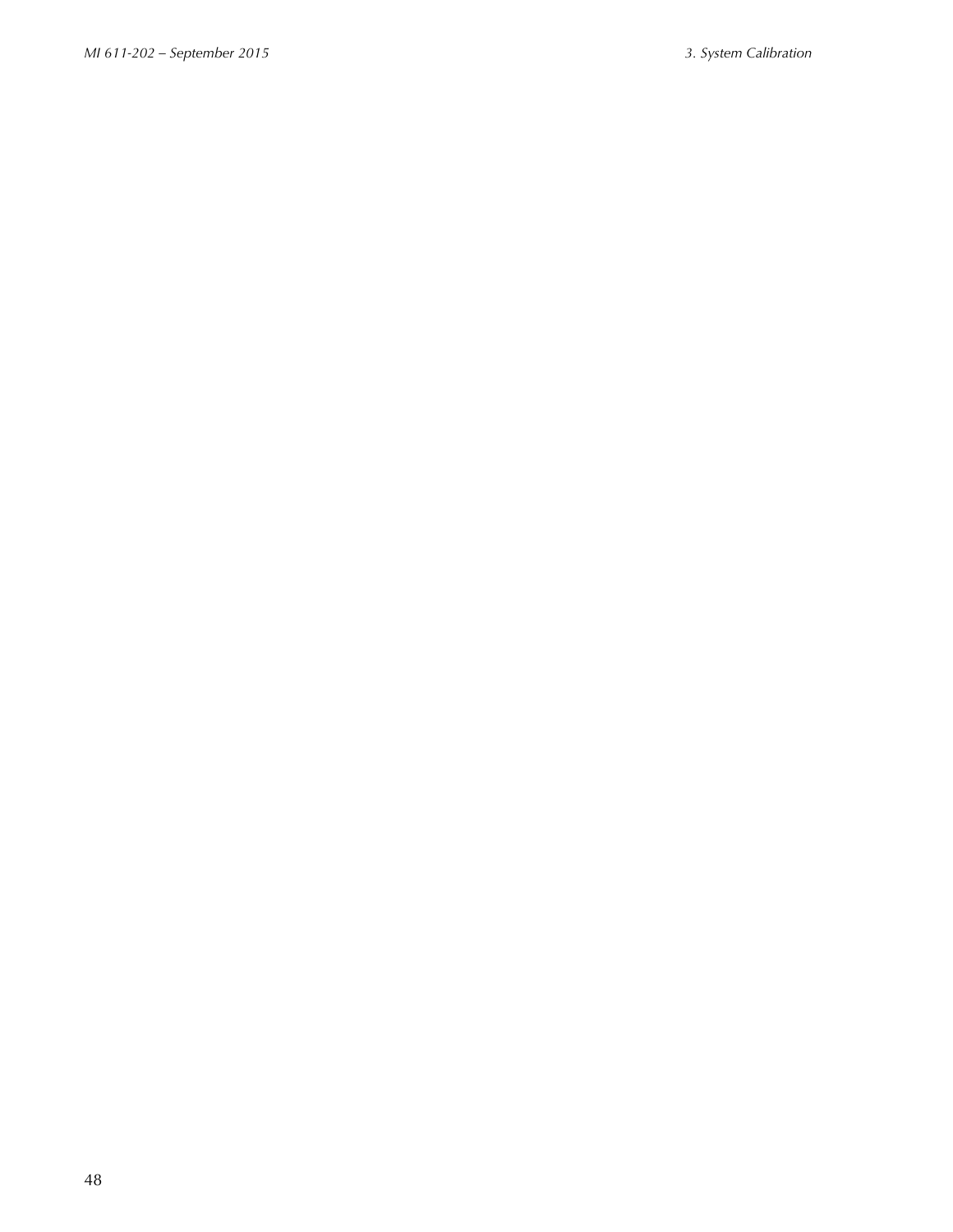# <span id="page-48-0"></span>*4. Troubleshooting*

|  | Table 14. Symptoms, Possible Causes, and Remedies |  |  |  |  |
|--|---------------------------------------------------|--|--|--|--|
|--|---------------------------------------------------|--|--|--|--|

<span id="page-48-2"></span>

| Symptom                           | Possible Cause                                                                 | Remedy                                                                      |
|-----------------------------------|--------------------------------------------------------------------------------|-----------------------------------------------------------------------------|
| Noisy signal                      | Improper grounding.<br>ъ.<br>Cavitation or bubbles trapped in<br>2.<br>sensor. | See "System Wiring" on page 27.                                             |
| No signal                         | Open toroid.<br>ъ.<br>Loose connection in wiring to sensor.<br>2.              | See Table 15.<br>Replace.                                                   |
| Reduced sensitivity               | One of drive toroids electrically open.                                        | Replace toroid assembly.<br>Remove sensor and clean. See Warning.           |
| Temperature reads<br>incorrectly  | Short/open RTD.<br>Temperature setup incorrect.<br>2.                          | Replace RTD Assembly.<br>Check configuration of analyzer or<br>transmitter. |
| Accuracy/change of cell<br>factor | Deposits within sensor.<br>Magnetization.<br>2.                                | Clean sensor. See Warning.<br>Demagnetize.                                  |

! **WARNING**

Use protective clothing and extra care when removing any industrial sensor for cleaning. Process fluid may be trapped in O-ring grooves.

## <span id="page-48-1"></span>Sensor Resistance Check

<span id="page-48-3"></span>Cable resistances to facilitate problem isolation are shown in the following table.

| Connection          | Resistance             |
|---------------------|------------------------|
| 1 to 2              | 0 (short)              |
| 1 or 2 to 3         | infinite               |
| 1 or 2 to 4 or 5    | infinite               |
| 4 to 5              | 0 (short)              |
| 4 or 5 to 6, 7 or 8 | infinite               |
| 6 to 7              | see Table 7 on page 19 |
| 7 to 8              | 0 (short)              |

*Table 15. Cable Resistance*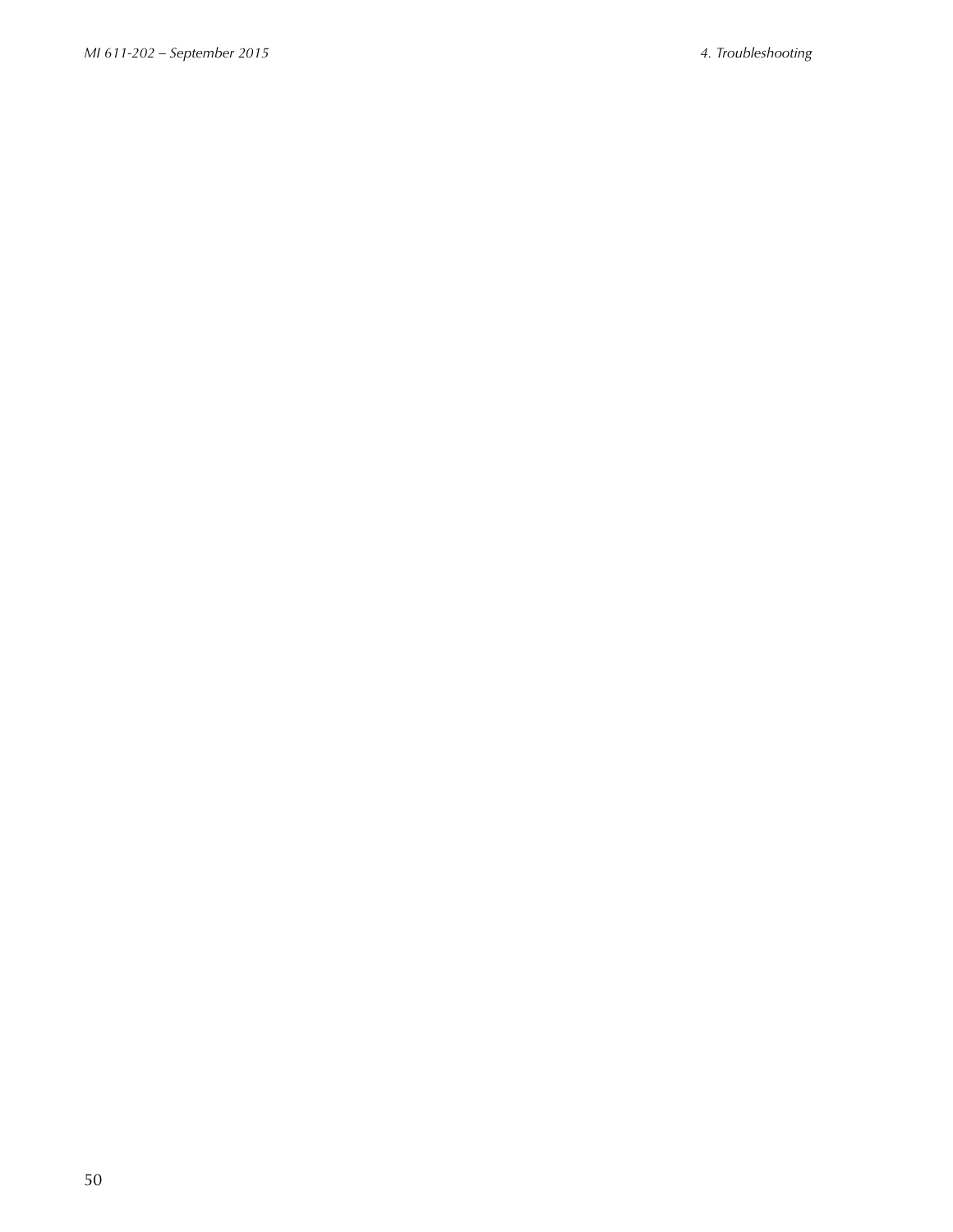# <span id="page-50-0"></span>*5. Maintenance*

There are six O-rings in the 871FT Sensor. Their life is dependent on the chemical, concentration, and temperature of the solution being monitored. Therefore, eventually, they need to be replaced. You may also want to change the O-rings if you decide to use the sensor in a different application that requires a diSeptember 2015fferent O-ring material. O-ring kits are available in EPDM (standard), Viton, and Chemraz. The O-rings should always be replaced as a set. Refer to PL 611-017 to ascertain the part numbers for 1/2 to 4 inch line size sensors.

The replacement of the O-rings requires that the sensor be removed from the line and disassembled. The following procedure is illustrated with views of an industrial sensor.

1. Remove the hex nuts from the threaded rods. For sensors installed in a process line, two wrenches may be required to remove the nuts. Then remove the rods. The sensor can now be removed from the process line for further disassembly.

<span id="page-50-1"></span>

*Figure 22. Removing the Hex Nuts*

- 2. Loosen the set screws on the edge of one flange so the flange can be removed from the spacers.
- 3. Remove the flanges and spacers leaving the toroid assembly with the toroid sleeves.

#### $-$  NOTE

The O-rings may become dislodged from the O-ring grooves in the end of the toroid sleeve during removal of the flanges. In [Figure 23](#page-51-0) note that one O-ring remained in the O-ring groove and the other is on the flange.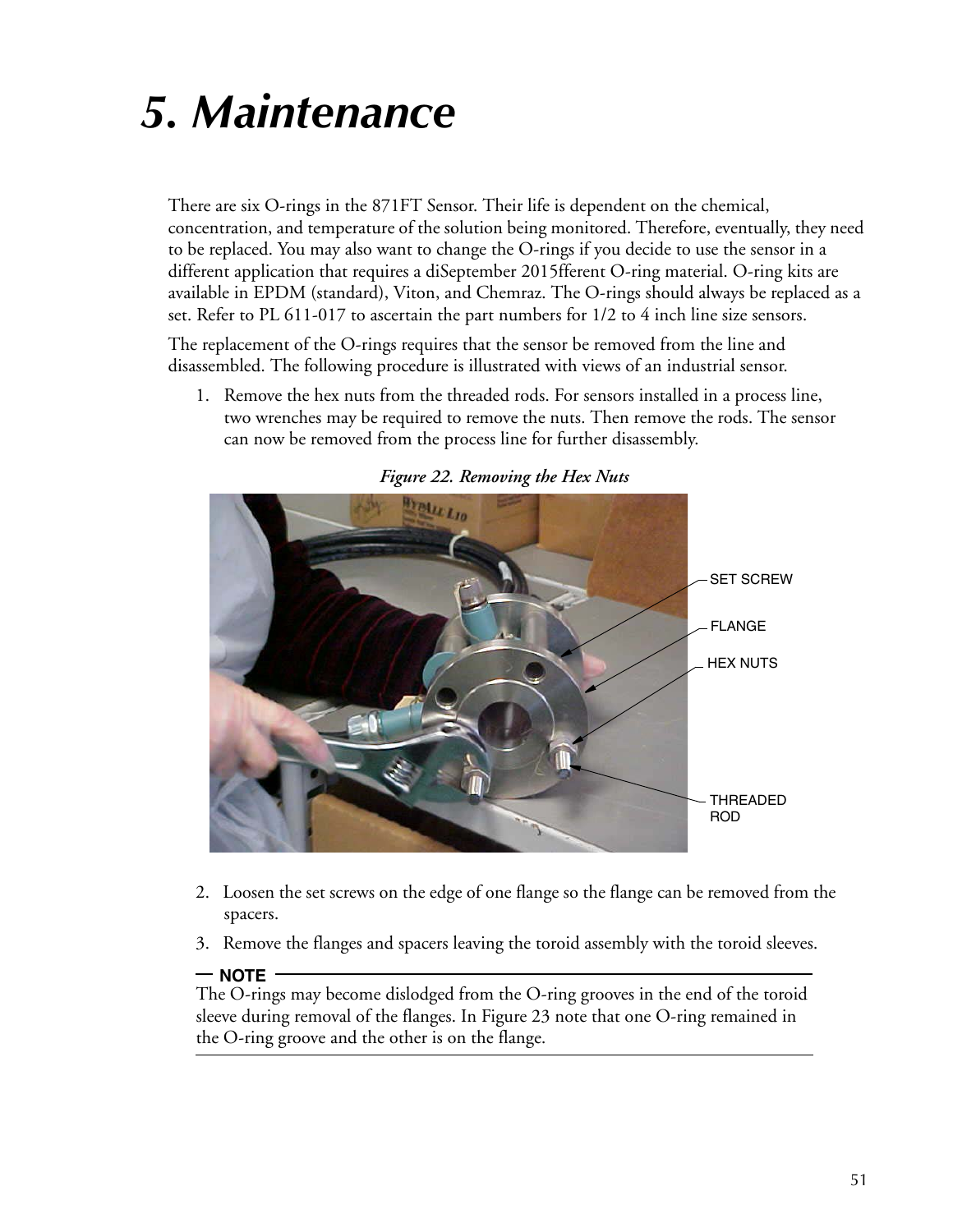<span id="page-51-0"></span>

*Figure 23. Separation of Flanges from the Toroid Assembly*

<span id="page-51-1"></span>4. Carefully remove one toroid sleeve from the toroid assembly.

*Figure 24. Removal of First Toroid Sleeve from the Toroid Assembly*

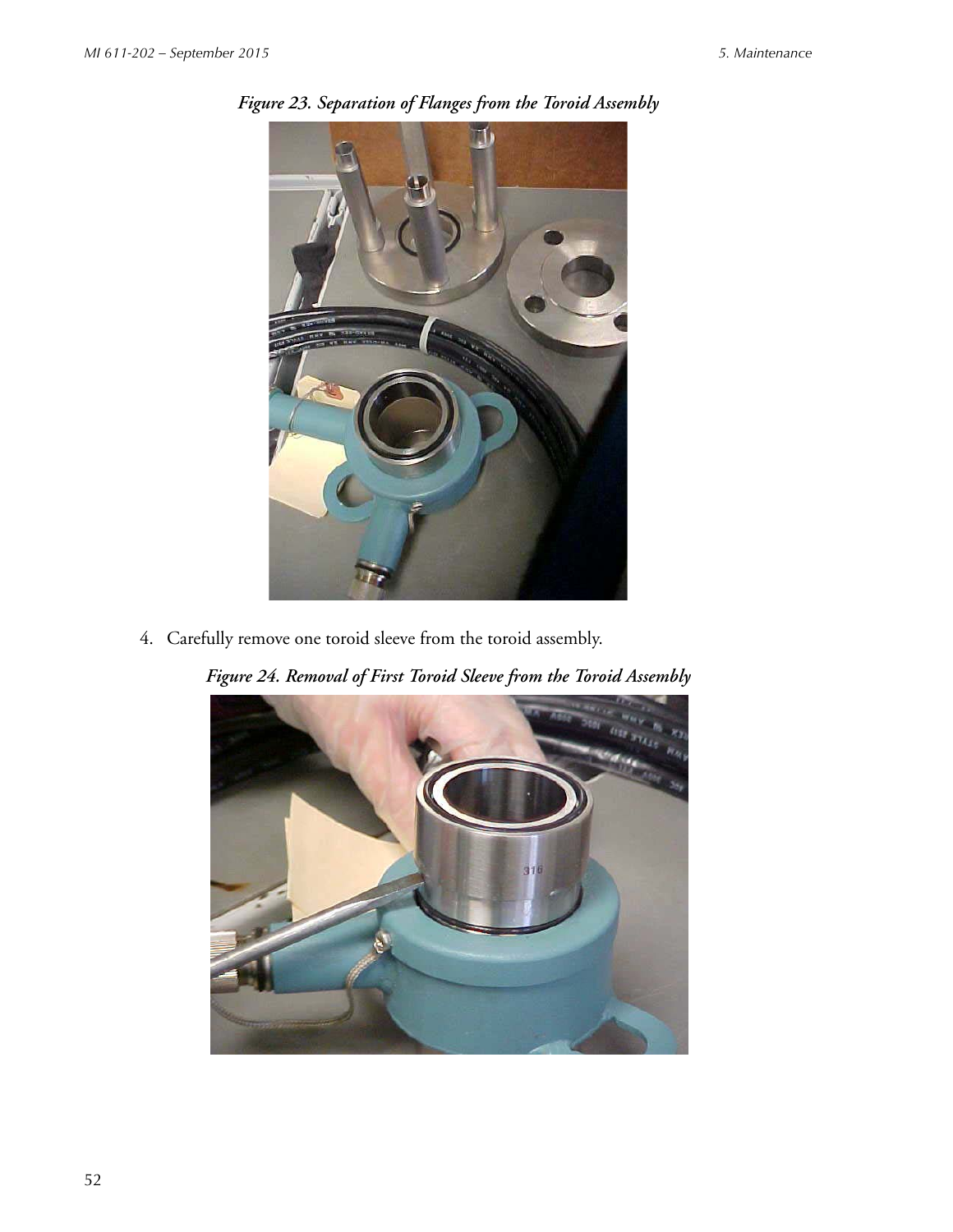5. After removal of one toroid sleeve, the other sleeve and the insulator (bore piece) can easily be removed from the toroid assembly. You can now see the inner and outer toroid sleeve O-rings.

<span id="page-52-0"></span>

*Figure 25. Removal of Second Toroid Sleeve and Insulator from Toroid Assembly*

6. Grab the toroid sleeve, either by hand or by some mechanical means (as shown) and carefully remove the insulator using a twisting motion. Even though the toroid sleeve is well lubricated with silicone grease, sometimes it is necessary to use a strap wrench on the spine of the insulator to start the rotation of the insulator in the sleeve.

<span id="page-52-1"></span>

*Figure 26. Removal of Insulator from Second Toroid Sleeve*

7. Lubricate the new O-rings with the silicone grease supplied in the O-ring kit.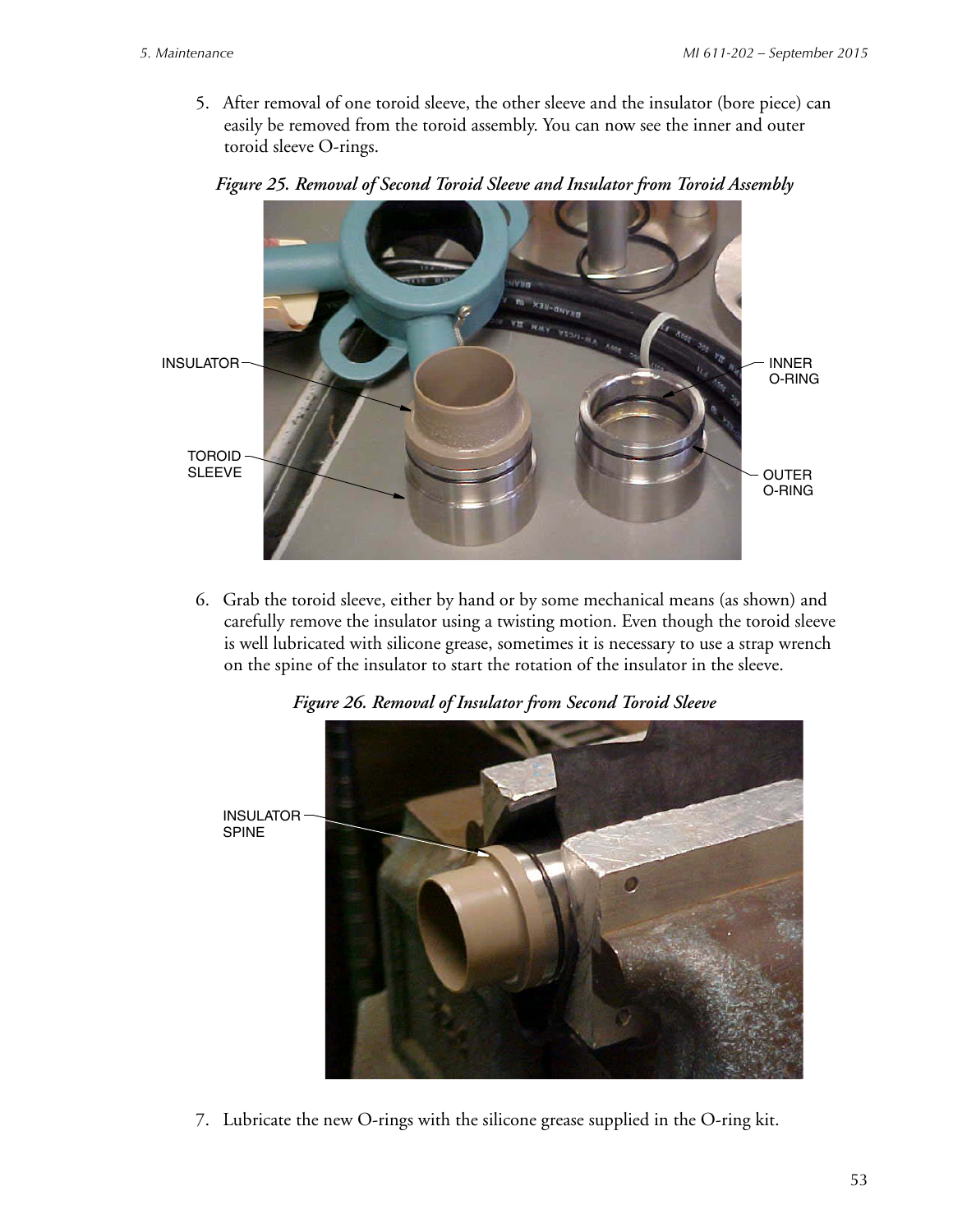- 8. Replace the flange to toroid O-rings in the end of the toroid sleeve. Assure that the O-rings are not twisted or nicked.
- 9. Replace the inner and outer toroid sleeve O-rings. Assure that the O-rings are not twisted or nicked.
- 10. Using care not to damage the new O-rings, reassemble the sensor by reversing Steps 1 through 6.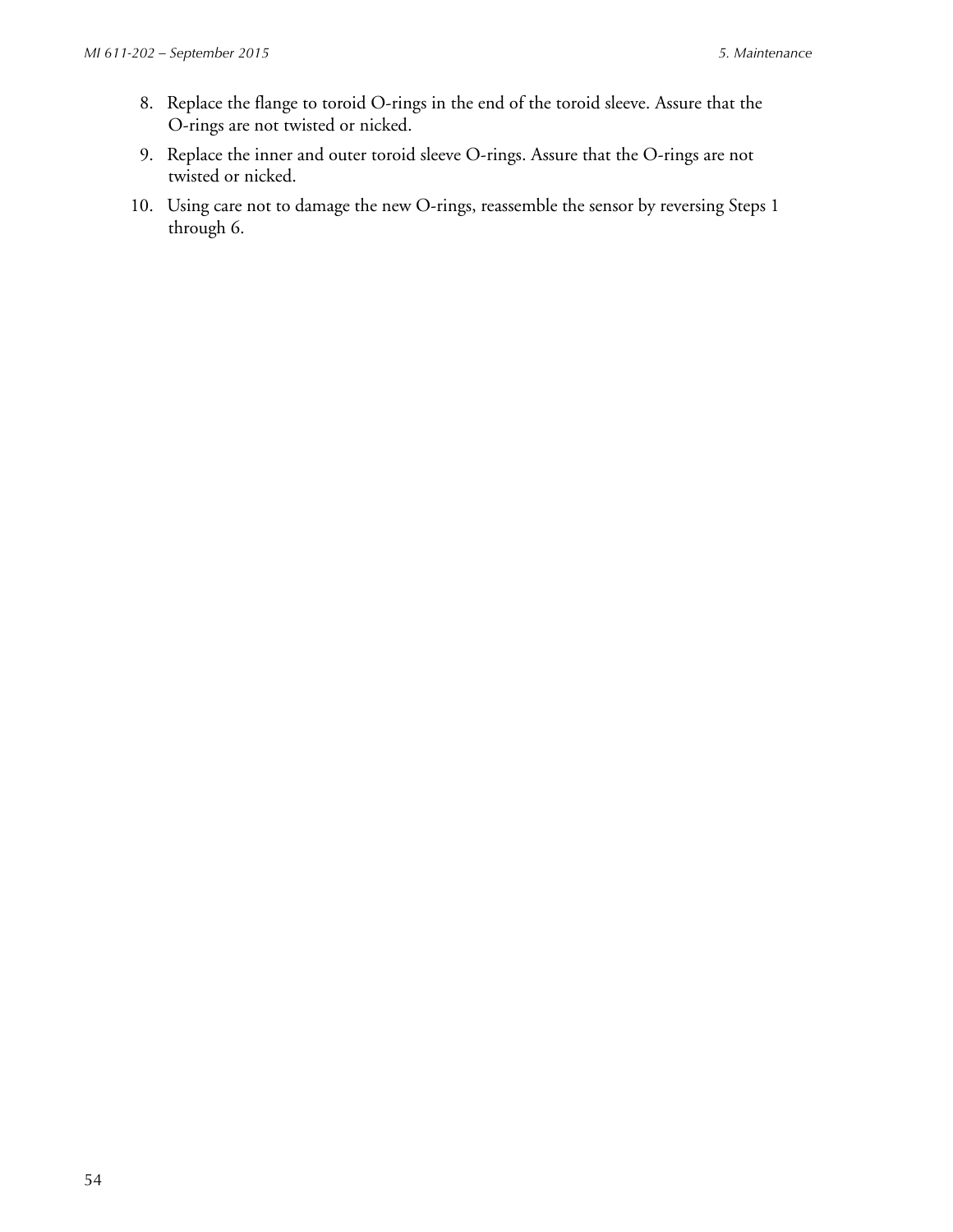# <span id="page-54-1"></span><span id="page-54-0"></span>*Appendix A. Pressure/Temperature Derating Tables*

| If Maximum<br>Pressure (psi) | Then, Maximum<br>Temp $(^{\circ}F)$ |
|------------------------------|-------------------------------------|
| 60                           | 140                                 |
| 55                           | 150                                 |
| 50.5                         | 160                                 |
| 46                           | 170                                 |
| 41.5                         | 180                                 |
| 37                           | 190                                 |
| 32.5                         | 200                                 |
| 28                           | 210                                 |
| 23.5                         | 220                                 |
| 19                           | 230                                 |
| 14.5                         | 240                                 |
| 10                           | 250                                 |

#### *Table 16. Sanitary Type, PCTFE*

#### $-$  NOTE  $\cdot$

<span id="page-54-2"></span>Pressure of 15.3 psi at 250°F can be used for a short period of time (2 hours) for hot water or steam sterilization. For longer periods, contact Invensys.

| If Maximum<br>Pressure (psi) | Then, Maximum<br>Temp $(^{\circ}F)$ |
|------------------------------|-------------------------------------|
| 100                          | 140                                 |
| 96                           | 150                                 |
| 93                           | 160                                 |
| 89                           | 170                                 |
| 85                           | 180                                 |
| 82                           | 190                                 |
| 78                           | 200                                 |
| 74                           | 210                                 |
| 71                           | 220                                 |
| 67                           | 230                                 |
| 63                           | 240                                 |
| 60                           | 250                                 |

*Table 17. Industrial Type, ANSI Class 150, PVDF (a)*

a. The 2-in version with ANSI flange is rated to150 psig (1034 kPag) from 14 to 212 °F (-10 to 100 °C).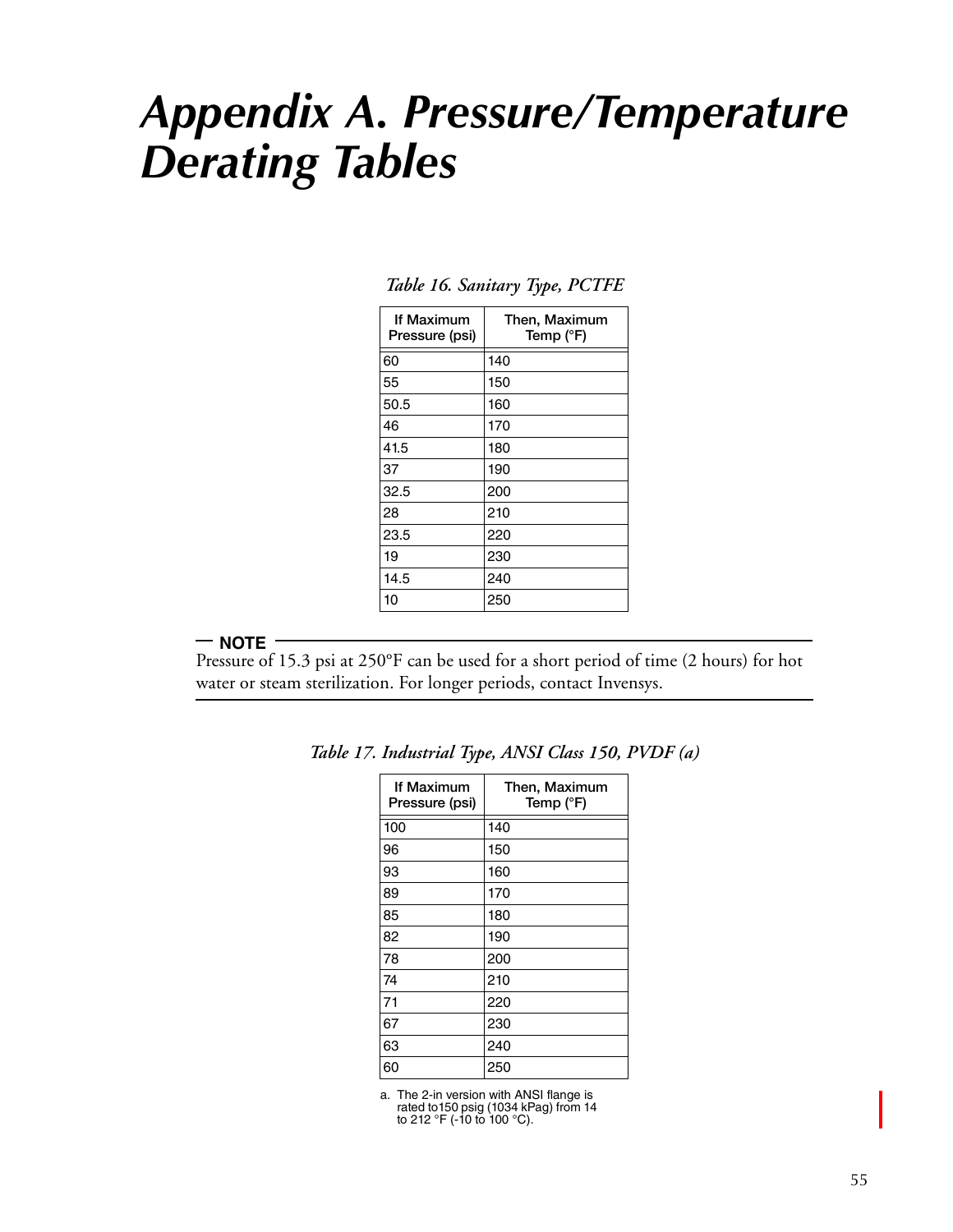| If Maximum<br>Pressure (psi) | Then, Maximum<br>Temp (°F) |
|------------------------------|----------------------------|
| 275                          | 140                        |
| 271                          | 150                        |
| 268                          | 160                        |
| 265                          | 170                        |
| 262                          | 180                        |
| 259                          | 190                        |
| 256                          | 200                        |
| 253                          | 210                        |
| 249                          | 220                        |
| 246                          | 230                        |
| 243                          | 240                        |
| 240                          | 250                        |
| 237                          | 260                        |
| 234                          | 270                        |
| 231                          | 280                        |
| 227                          | 290                        |
| 224                          | 300                        |
| 221                          | 310                        |
| 218                          | 320                        |
| 215                          | 330                        |
| 212                          | 340                        |
| 209                          | 350                        |
| 205                          | 360                        |
| 202                          | 370                        |
| 199                          | 380                        |
| 196                          | 390                        |
| 193                          | 400                        |
| 190                          | 410                        |

<span id="page-55-0"></span>

| Table 18. Industrial Type, ANSI Class 150, Glass Filled PEEK |  |  |  |
|--------------------------------------------------------------|--|--|--|
|--------------------------------------------------------------|--|--|--|

<span id="page-55-1"></span>*Table 19. Industrial Type, ANSI Class 150, PCTFE*

| If Maximum<br>Pressure (psi) | Then, Maximum<br>Temp (°F) |
|------------------------------|----------------------------|
| 100                          | 140                        |
| 90                           | 150                        |
| 82                           | 160                        |
| 74                           | 170                        |
| 66                           | 180                        |
| 58                           | 190                        |
| 50                           | 200                        |
| 42                           | 210                        |
| 34                           | 220                        |
| 26                           | 230                        |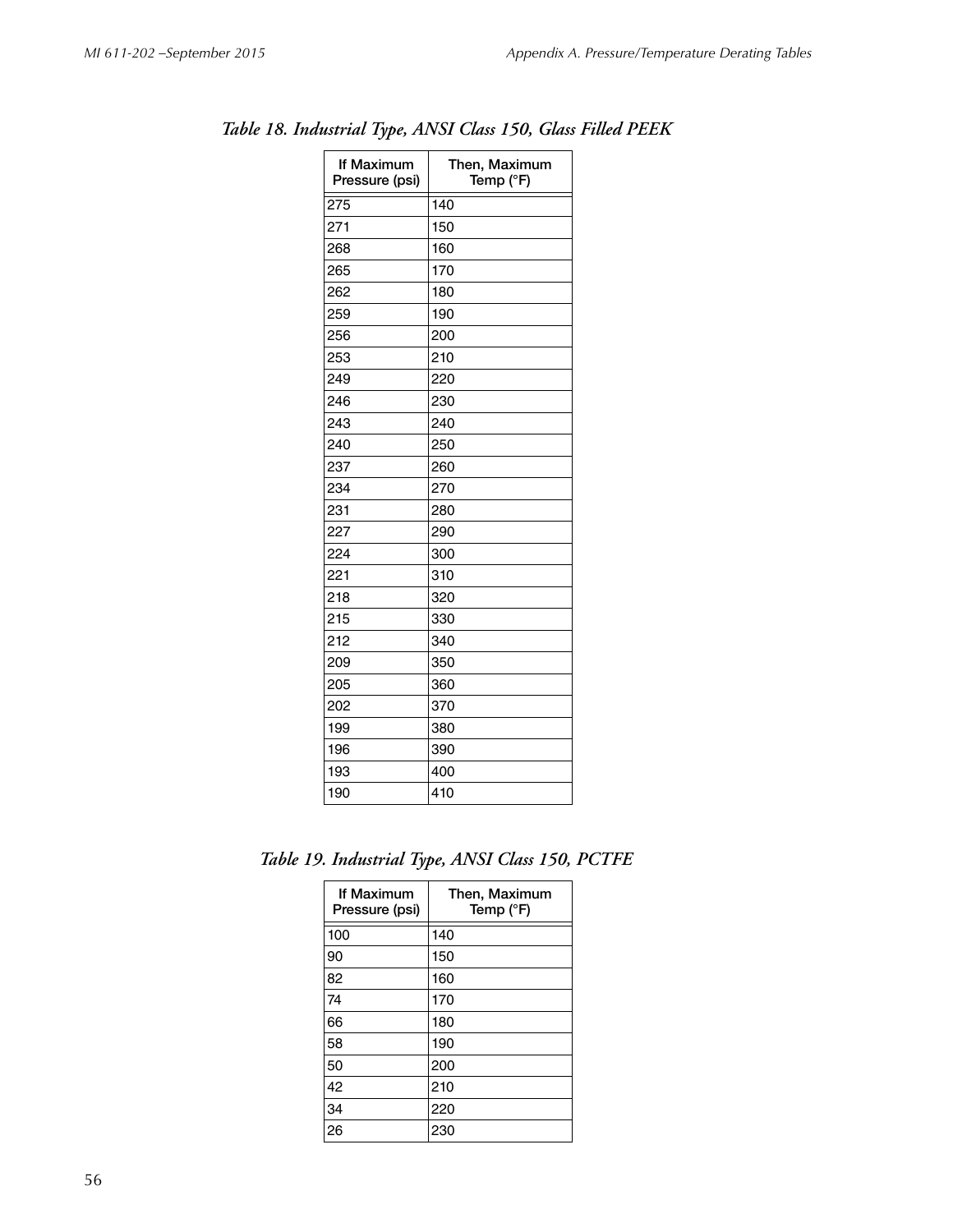| If Maximum<br>Pressure (psi) | Then, Maximum<br>Temp $(^{\circ}F)$ |
|------------------------------|-------------------------------------|
| 18                           | 240                                 |
| 10                           | 250                                 |

*Table 19. Industrial Type, ANSI Class 150, PCTFE (Continued)*

#### <span id="page-56-0"></span>*Table 20. Industrial Type, ANSI Class 300, PVDF (a)*

| If Maximum<br>Pressure (psi) | Then, Maximum<br>Temp $(^{\circ}F)$ |
|------------------------------|-------------------------------------|
| 365                          | 150                                 |
| 334.5                        | 160                                 |
| 304                          | 170                                 |
| 273.5                        | 180                                 |
| 243                          | 190                                 |
| 212.5                        | 200                                 |
| 182                          | 210                                 |
| 151.5                        | 220                                 |
| 121                          | 230                                 |
| 90.5                         | 240                                 |
| 60                           | 250                                 |

a. Applies to 2-, 3-, and 4- inch line sizes.

| If Maximum<br>Pressure (psi) | Then, Maximum<br>Temp (°F) |
|------------------------------|----------------------------|
| 400                          | 150                        |
| 366                          | 160                        |
| 332                          | 170                        |
| 298                          | 180                        |
| 264                          | 190                        |
| 230                          | 200                        |
| 196                          | 210                        |
| 162                          | 220                        |
| 128                          | 230                        |
| 94                           | 240                        |
| 60                           | 250                        |
|                              |                            |

<span id="page-56-1"></span>*Table 21. Industrial Type, ANSI Class 300, PVDF (a)*

a. Applies to 1/2-, 1-, and 1 1/2- inch line sizes.